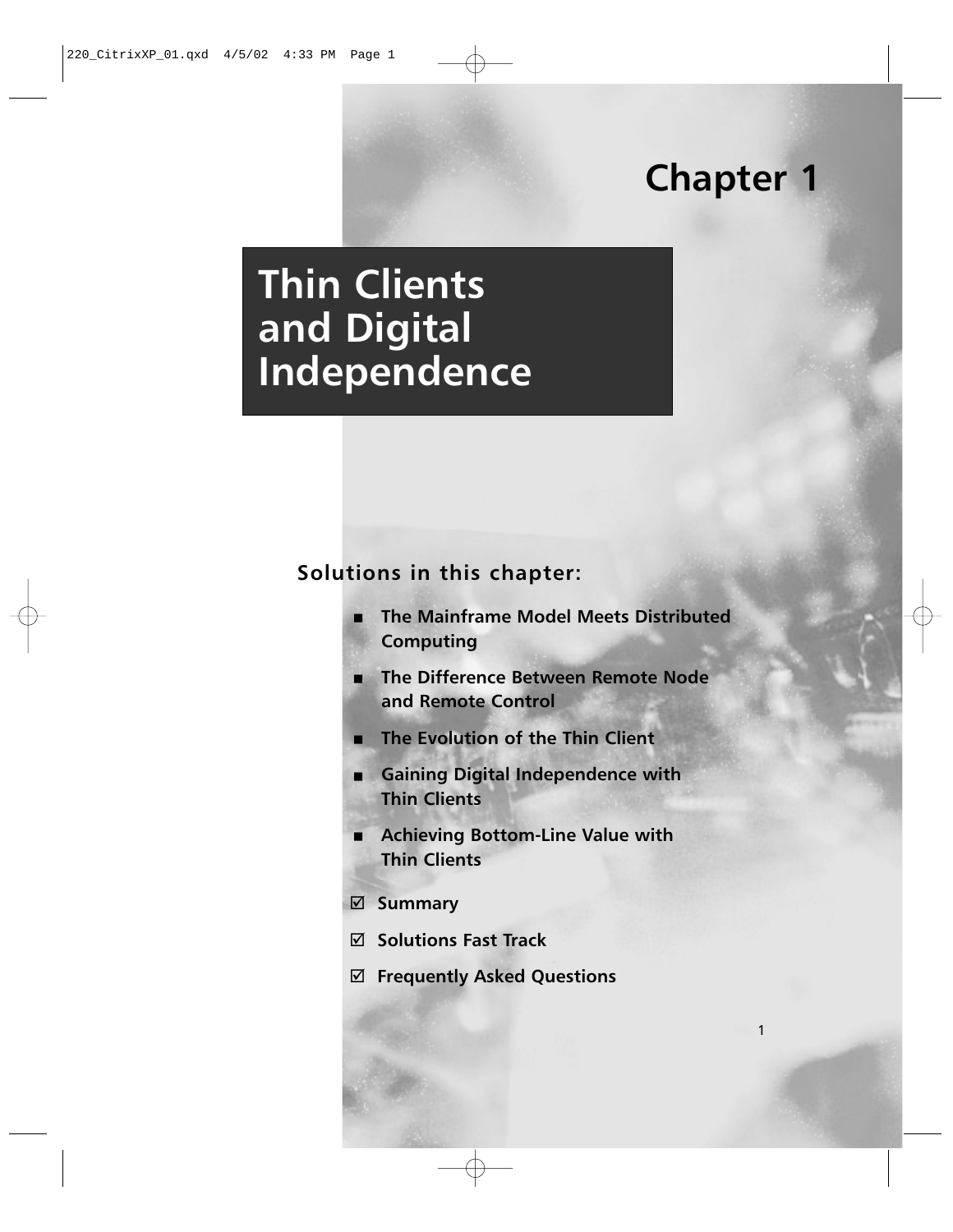# **Introduction**

Since computers were introduced, businesses have used them to simplify tasks so that their employees could be more productive and the businesses could realize cost reductions.Through acquisitions, mergers, and distributed IT administration, and sometimes merely because a mission-critical application is available on only a certain platform, businesses have accumulated different types of computer hardware, operating systems (OSs), and applications. In any business, it is not unusual to find users with multiple computing devices, whether a shared computer used for a specific application or a personal digital assistant (PDA) in every user's pocket.

The major challenge of a network with different types of computers is being able to deliver a mission-critical application to all users.This challenge is further exacerbated by the Internet because a business cannot predict the types of OS Internet users have or whether the business's application will work for them. In addition, Internet connections are notoriously inconsistent in regard to bandwidth availability.Applications delivered across the Internet must consume a fraction of the bandwidth that is available in corporate networks. In order to meet these needs, an application must be digitally independent from the OS and the infrastructure.

The thin client, such as that provided by Citrix MetaFrame XP, is the answer to these challenges. Since MetaFrame XP can deliver applications interactively via an Internet browser, it is virtually independent of a user's OS and hardware. Citrix MetaFrame's thin clients are termed "thin" because of the low bandwidth they consume.This, too, meets the need to provide applications independent of the digital infrastructure.

# **The Mainframe Model Meets Distributed Computing**

It might seem a bit odd to begin a book about Citrix MetaFrame XP, a breakthrough product that can distribute an application to computers that don't natively support it, with a discussion about the history of the mainframe.You might wonder exactly how the mainframe and distributed computing models have anything to do with Citrix in the first place.The fact is that understanding both models is essential to being able to manage and troubleshoot Citrix MetaFrame XP in the long run.That's entirely due to the fact that Citrix MetaFrame XP and its previous versions are built on a model that mixes the mainframe model into the distributed computing model in order to gain the benefits of both.

Some of the advantages that you will see arising from this mixed model are:

Running applications with transparent high performance over slow, unreliable connections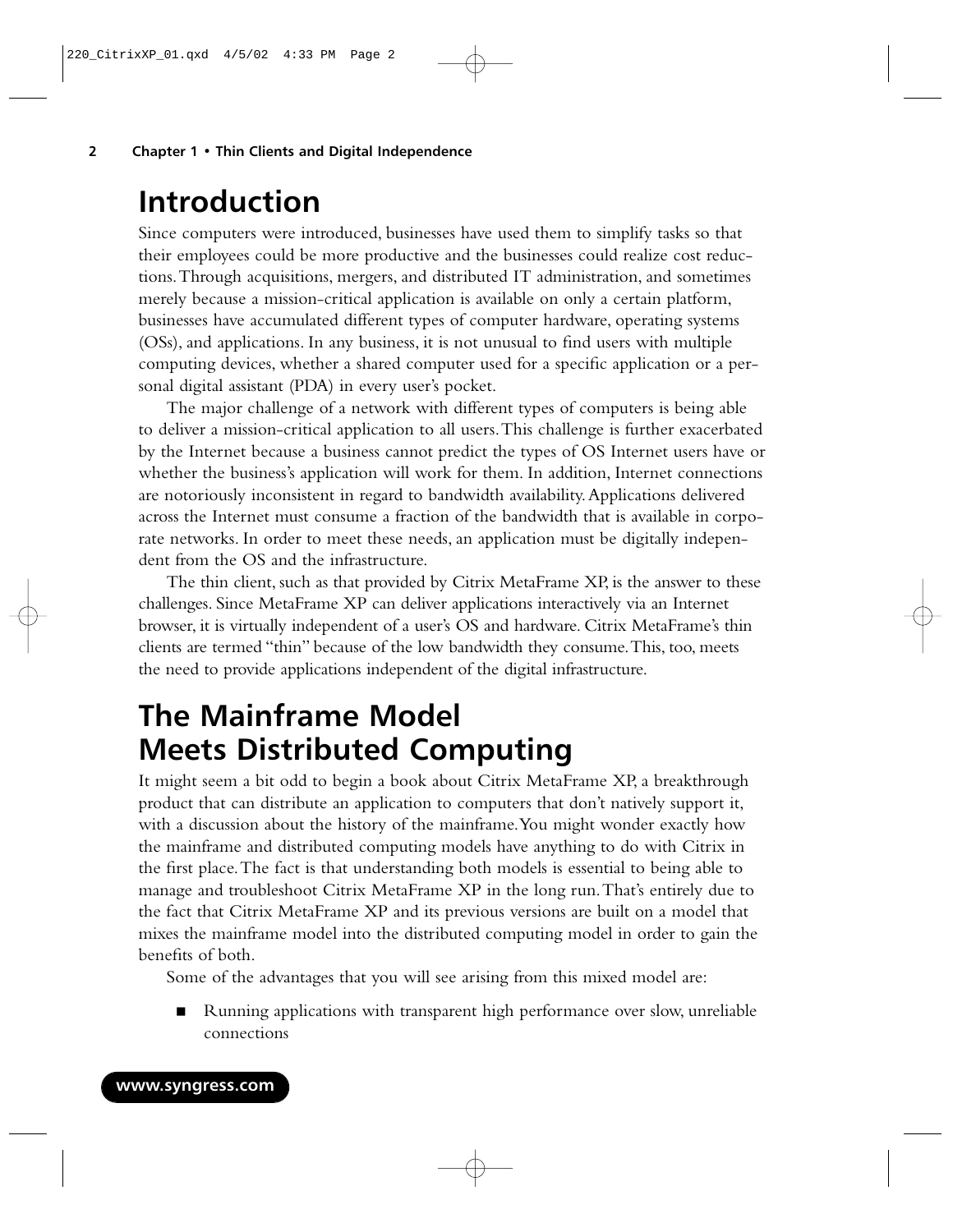- Delivering applications to Internet users from within a browser
- Providing users with an application that is incompatible with their OSs without requiring them to change to a different machine or unfamiliar OS

### A History of the Mainframe

A person who accessed a 100-megabyte (MB) hard drive weighing two and a quarter tons and costing more than \$130,000 in the 1960s experiences a keen sense of wonder when tucking one of today's mobile multigigabyte (GB) drives, purchased for less than \$1000 and weighing less than a pound, into a pocket. Computing during the 1960s and earlier was highlighted by exceptionally sizeable components. In fact, early computing was completely centralized, with dumb terminals surrounding an all-powerful mainframe.The earliest of these mainframes were large buildings filled with vacuum-tubed mammoths.Today's mainframes are contained in small boxes, some diminutive enough to fit under a desk. Regardless of the size or shape that these computers take, they serve an identical function: they act as a centralized brain used to compute multiple applications used by multiple, simultaneous end users through dumb terminal interfaces.

The original computer was the Harvard Mark I. Completed in 1943 with the collaboration of IBM engineers, the Harvard Mark I was so named because it occupied an entire Harvard University building.The Mark I was basically a huge calculator that had the ability to handle arithmetic functions and subroutines that could perform logarithms and trigonometry. Originally, IBM Selectric typewriters were used for Mark I input and output, but these were later replaced by IBM's punch-card technology.The Mark I was not the only computer at work in the early 1940s. In England, the Colossus Mark I was constructed and pressed into service during World War II to crack the German Enigma code.

On the heels of the Mark computers, the United States Army constructed the Electronic Numeral Integrator and Calculator (ENIAC) in 1946.Whereas the Harvard Mark I was a monstrously large calculator, ENIAC was an even larger computer capable of performing 100,000 calculations per second.

From the Harvard Mark I until nearly 1960, all computers used hundreds and thousands of vacuum tubes to execute calculations. It wasn't until 1958 that the first fully transistorized mainframe, the IBM 7000, was created by IBM. Considered the start of computing's Second Generation, this computer was first installed by the U.S.Air Force to provide an air traffic control system. In 1960, IBM introduced the first Basic Input/Output System (BIOS) in its 700 series of mainframes.This innovation enabled multiple processes to occur simultaneously.Another development was the ability to communicate with the mainframe over a telephone line.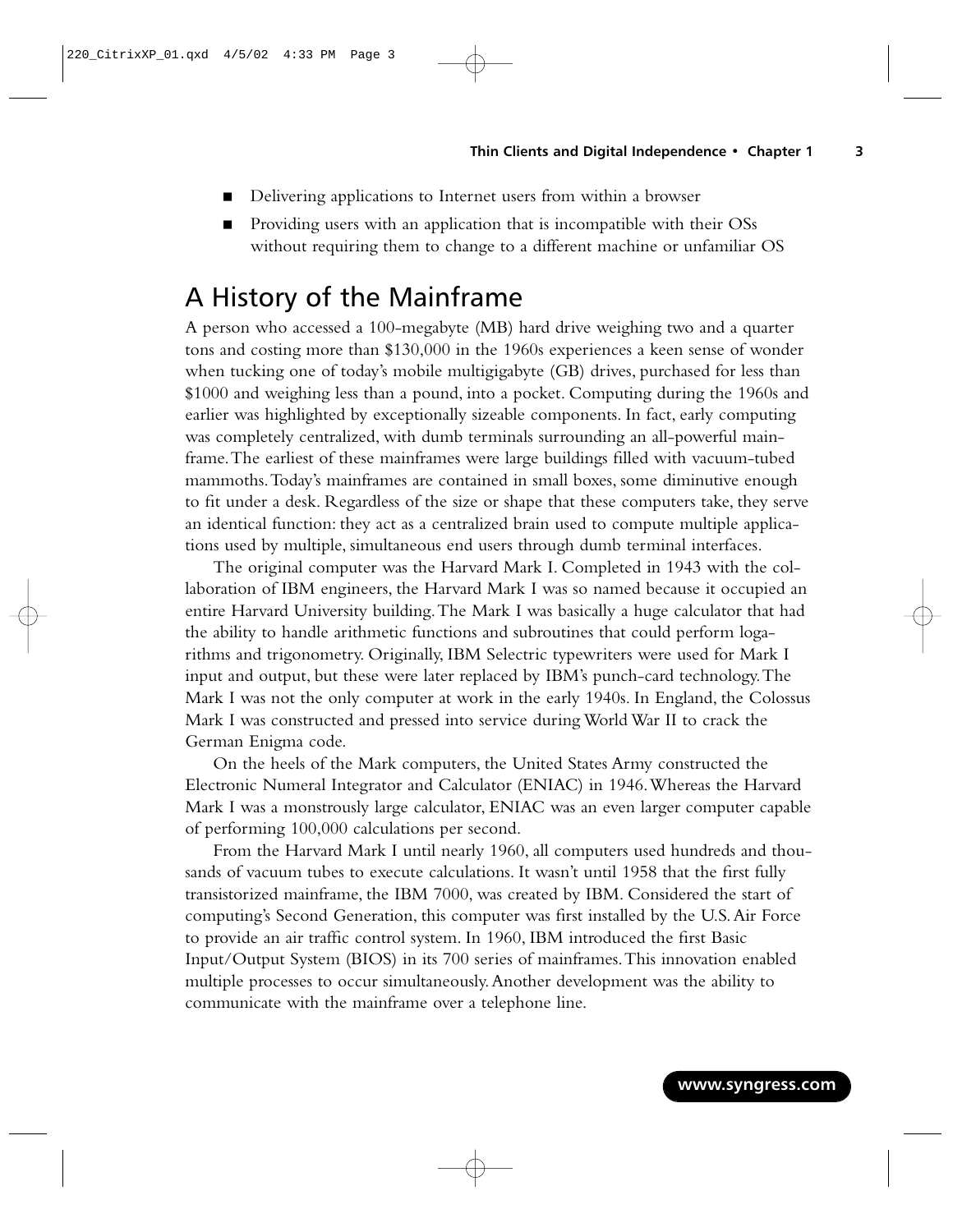Microchips, generally considered to constitute the Third Generation of computing, were the next innovation for the mainframe, arising out of the need for smaller computers. Until the arrival of the microchip, only governments and the largest businesses could afford computers due to their size and associated cost.The microchip replaced transistors, even being called a "flat transistor." Using microchips, new, smaller computers, called *minicomputers*, were created. Minicomputers, though smaller than mainframes, provided much the same features and functions as mainframes, and just as important, they used the same computing model as the mainframe.Today, minicomputers such as the IBM AS-400 are popular among small and midsize companies.

Computing's Fourth Generation was introduced in 1971 with the Intel 4004, the world's first microprocessor. Combining processing capability on a single chip with random access memory (RAM), the personal computer (PC) was born.Today's PCs, while far more powerful, with stunning graphic capabilities and vastly different applications from the original PCs, are still considered the fourth generation of computing.

Mainframes today offer a number of benefits.With the ability to run symmetric multiprocessing on more than a dozen reduced instruction set computer (RISC) processors, mainframes offer robust computing capabilities. Hardware advances have produced a highly fault-tolerant system for mainframes. Clusters, or groups of mainframes that act as a single environment, can keep mission-critical mainframe applications available even in the event of one mainframe's failure. Given the fact that a mainframe is a single point of failure for everyone using it, fault tolerance is of critical importance.

# The Mainframe Model

Today's mainframes can support multiple simultaneous programs for multiple simultaneous users.The mainframe itself uses peripheral channels for input/output (I/O) processes in order to free up processing power. Because so many concurrent processes take place on a mainframe, it usually has an extremely fast bus speed and error-correcting hardware.The mainframe is considerably more powerful than minicomputers, even though the same computing model is used, and mainframes can support more simultaneous programs and users.

The mainframe model is centralized computing.The only processing power needed is that of the mainframe itself.The devices people use to access the programs on the mainframe are traditionally dumb terminals.Terminals are ASCII character-based devices. Figure 1.1 displays a typical mainframe model.

Also referred to as *green screens* due to their green text on a black background, these terminals are called "dumb" because they need no processing power whatsoever.Today newer "smart" terminals provide a built-in screen display instruction set. However, this does not change the location of processing within the model. Nowadays, most people use terminal emulation programs running on their networked PCs to access a mainframe.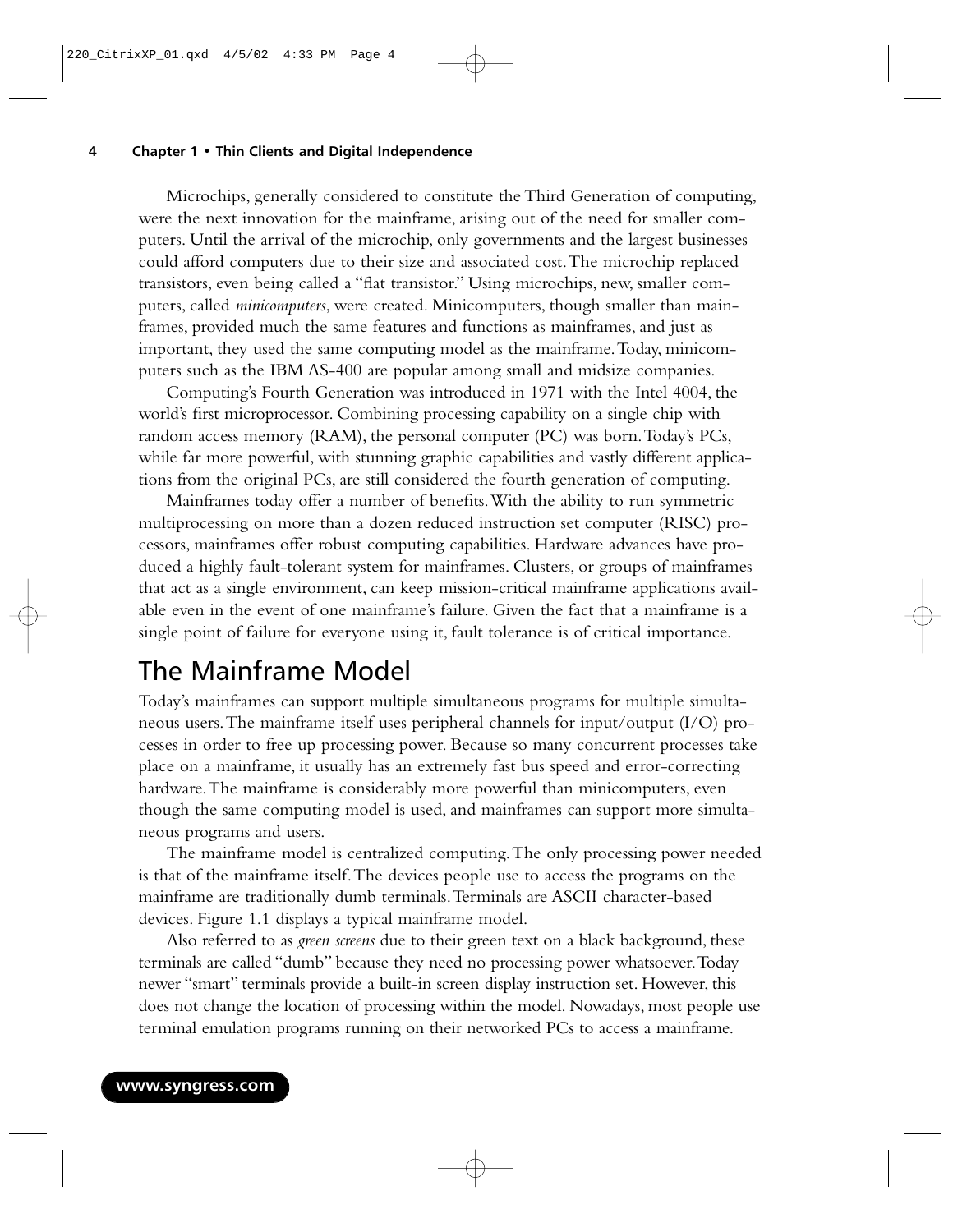This does not change the model in which all processing takes place on the mainframe. In this scenario, the client adds no processing power nor intelligence to the mainframe's applications. Figure 1.2 illustrates the use of clients with a mainframe and terminal server.





**Figure 1.2** Terminal Emulation on PCs



Centralized computing is organized into a single tier of processing.The application logic, located on the mainframe, is processed solely on that same machine. As a monolithic architecture for both applications and administration, the mainframe model provides many benefits and is used by organizations worldwide.

### Advantages of the Mainframe Model

The mainframe model essentially uses the mainframe as a central repository for information as well as processing for every application.Terminals enable input/output into the applications. Nearly all administration takes place on the mainframe itself.This scheme provides multiple benefits: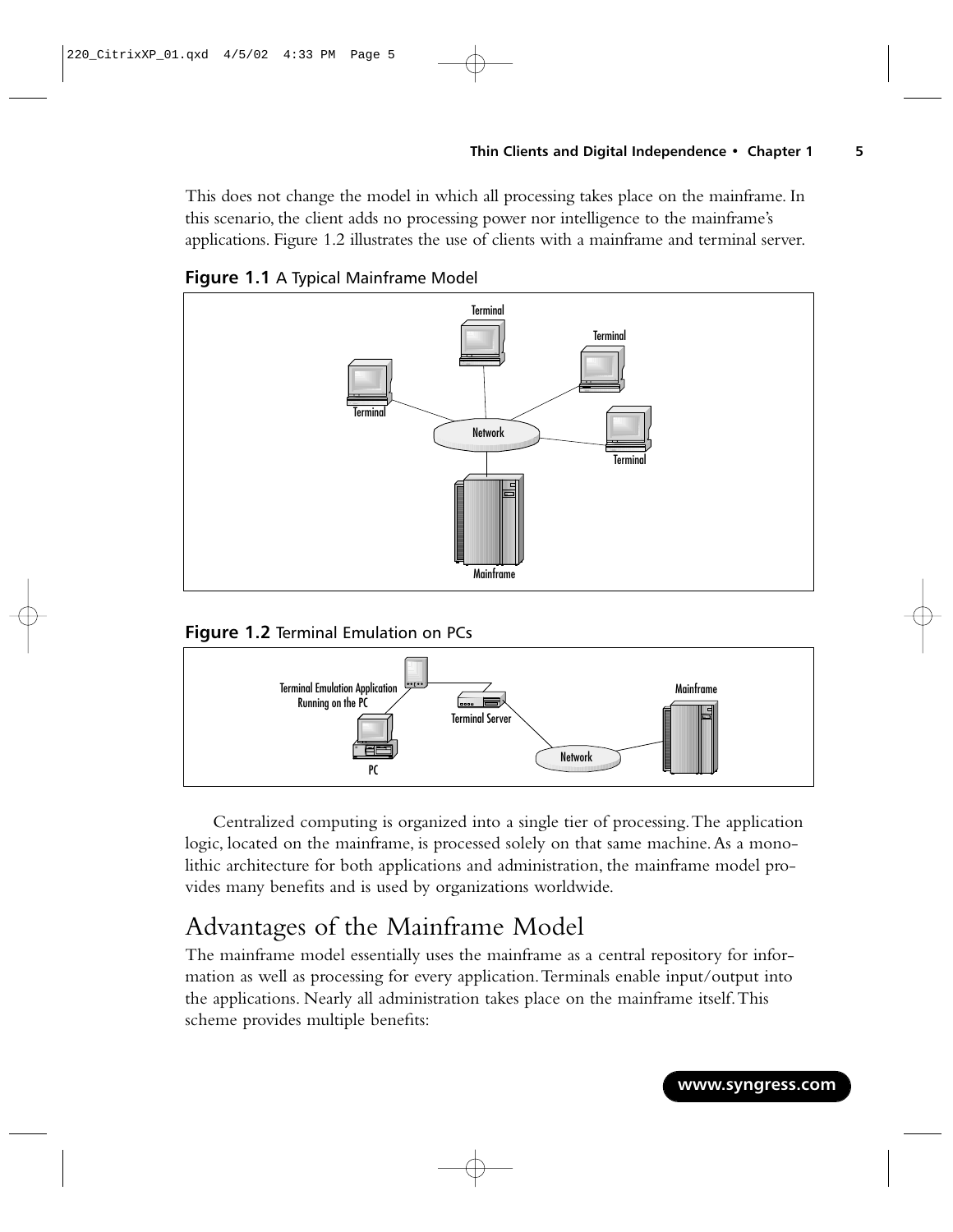- Hardware maintenance cost reductions
- Single point of administration
- One type of administrative skill set
- Simple architecture and low bandwidth requirements

Terminals and printers are the two most common components of the mainframe model.Terminals are relatively cheap. Since you can easily add or replace terminals without causing a major impact to the budget, and because they have minimal components, terminals carry very little maintenance or overhead administrative costs related to end-user hardware. Even though the mainframe itself has a high price tag, the ongoing maintenance costs are very reasonable.

A single point of administration is greatly valued in IT administration.Although it is true that a person could administer the entire mainframe from any terminal connected to the network, the single point of administration means that there is only one thing to administer—that is, the mainframe.The mainframe applications and data are all located in a single place.This makes it far easier to troubleshoot, change passwords, add users, change access rights, and manage applications than is the case in a distributed computing environment.

When a network is based solely on a mainframe and terminals, only a single administrative skill set is required.The only thing any administrator needs to know is how to run the mainframe. Programmers find that programming skills for mainframe programming languages are all they require. By contrast, a distributed computing model necessitates many different types of skill sets.The distributed computing model demands administrative knowledge of the network topology, client OSs, network OSs, protocols, and applications that are processed partially on the client and partially on the server. The complexity of distributed computing can drive up administrative costs merely in finding people with all the various skills or training them.

Designing a mainframe architecture is fairly straightforward. Because of the centralized nature of the model, the optimal placement of the mainframe is in a central location.Whereas originally terminals were hardwired to asynchronous communication ports on the mainframe itself, nowadays terminals are connected to a terminal server and can access multiple network resources. Due to the processing taking place only on the mainframe, the only information that travels between the mainframe and the terminals is keystrokes and display.This results in very low bandwidth demand on the network. Saturating a network with text and display traffic is difficult in today's highcapacity networks, which releases the network designer from a great deal of pressure.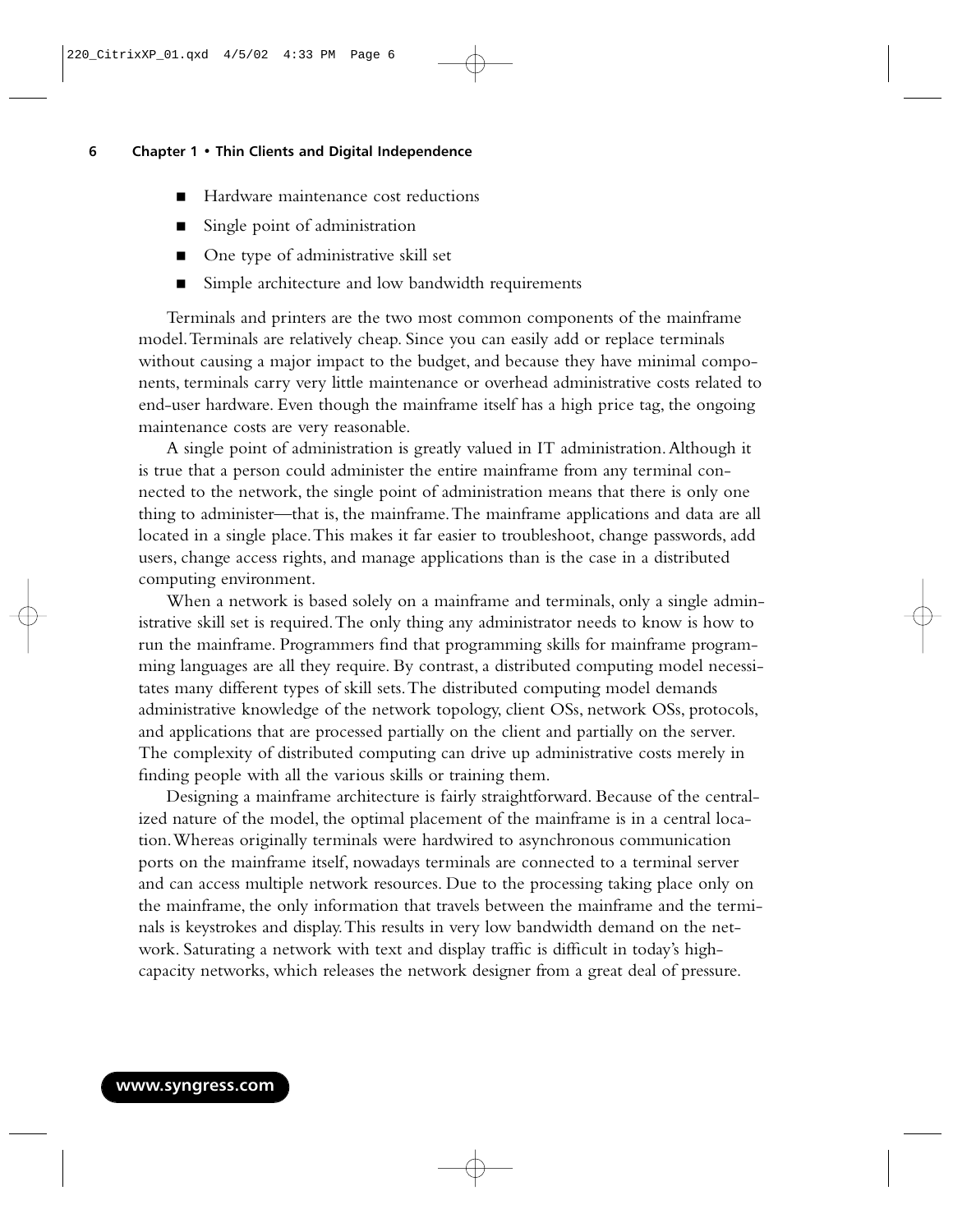## Disadvantages of Centralized Computing

The mainframe itself has a major drawback. Mainframes are very expensive.That purchase price tag, which can run from several hundred thousand to millions of dollars, is followed by maintenance contract costs for both the mainframe hardware and mainframe applications.These costs are tolerable for companies that balance them against the benefits of office automation.The minicomputer, with a much lower price—in the tens of thousands to low hundreds of thousands of dollars—offers similar benefits and is often the choice for a small and midsize businesses.

A centralized computing model includes its own unwanted baggage, regardless of whether the central computer is a mainframe or minicomputer:

- **Single point of failure** The largest challenge with centralized computing is overcoming the fact that a mainframe is a single point of failure. Since most mainframes house a business's most critically important applications and are used by nearly every person in the company, mainframe failure can have a devastating impact on corporate productivity. Even though clustering can reduce the impact somewhat, a failure in connectivity between the mainframe cluster and terminals will render the same impact.
- **Character-based applications** Users who use dumb terminals often bemoan the fact that the mainframe applications are textual. Graphics applications on a mainframe are rare at best. Character-based applications are usually the only types available for mainframe users.
- **Potential bottlenecks due to time-sharing systems** Because all users access a mainframe simultaneously, there is a potential for bottlenecks. In times of heavy usage, the mainframe might not have the processing capabilities to respond to every user's session in a timely manner.

# A History of Distributed Computing

The development of the microchip and smaller computers, along with the Transmission Control Protocol/Internet Protocol (TCP/IP) protocol stack, soon brought about networks with distributed computing capabilities.The keys to an effective network were interoperability and interconnectivity.The innovation of networking achieved communication between computers using dissimilar OSs. Networking also gave rise to client/server computing.

At first, connecting multiple computers to share files was beneficial.Then, with hard drives costing hundreds of dollars per megabyte, it became very desirable to share hard drive space. Organizations were soon able to save additional money by sharing printers through networking. It didn't take long for people to look for ways to harness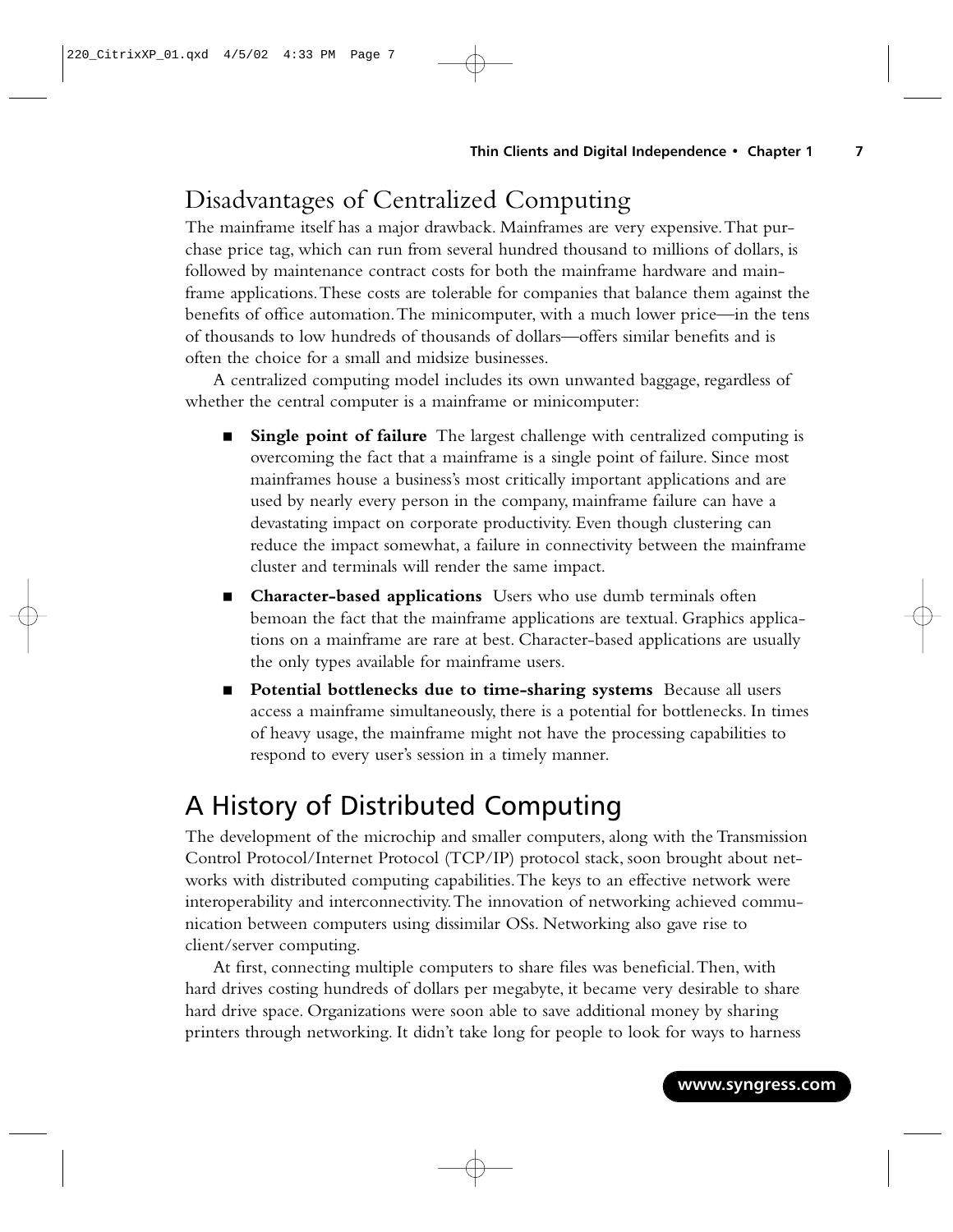and share the server processing power.This motivation developed into a *client/server architecture* model*.*

Xerox Corporation's Palo Alto Research Center (PARC) was the first to develop an Ethernet network coupled with Xerox Distributed File Server (XDFS) in order to duplicate the capabilities of a mainframe using smart workstations.The result was a tremendous decrease in cost to automate an organization.Apple Corporation borrowed these technologies and built them into its computer line. Graphical user interfaces (GUIs) added the ability for color pictures to be displayed.The mouse brought the now-familiar point-and-click methodology so that users can more easily manipulate graphics-based data. UNIX workstations, too, grew to incorporate graphical capabilities. Since then, Microsoft has come to dominate the personal computer market with its popular Windows OS.

Some centralization of duties became increasingly necessary. UNIX offered native server computing capabilities on every workstation.That is, any workstation could share resources, hold its own lists of users and passwords, and at the same time connect to other UNIX workstations and access those shared resources. Managing users on multiple machines added a tremendous amount of administrative overhead.This type of *peer-to-peer* networking, in which each PC acts as either a server or a client, is displayed in Figure 1.3.



#### **Figure 1.3** The Peer-to-Peer Computing Model

Novell's NetWare server OS moved in a more centralized direction.With a centralized server OS, it became much easier to administer users, passwords, printers, files, and other resources.This provided organizations with powerful applications, centralized management, and the low cost of PC computing.This client/server computing model is shown in Figure 1.4.

#### **www.syngress.com**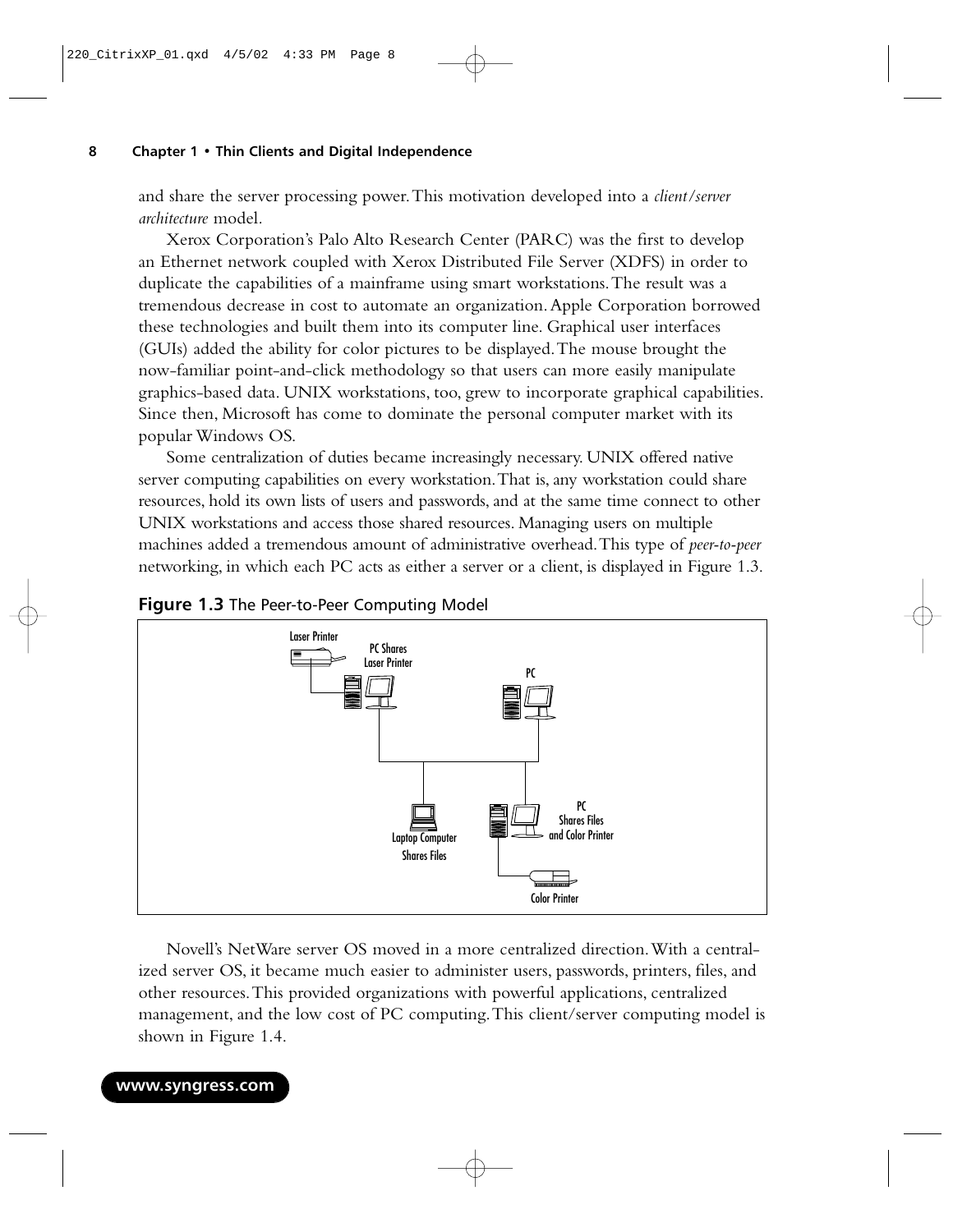



Even though the server offers a more centralized administrative model, it does not match the mainframe computing model.Applications do not run solely on a server and get delivered to a dumb terminal. Instead, depending on the application's individual architecture, application logic can be processed on the server, the client, or both. Because every computer in a PC network is capable of performing its own processing, applications vary based on the programmer's design.Whereas some applications use the server as merely the location from which files are shared, others divide their processing across both clients and servers.

When the application logic is processed on both the client and the server, it is considered a *two-tiered* architecture. In two-tiered architecture, the server runs a software application and processes information that does not need to be interactive.The client also runs a software application with logic that can access the server, perform edits, and do some business logic processing.This is a typical scenario for database computing, where the database is housed on a server and the server performs record searches and record generation, and where the application on the client accesses the database and performs edits.

Some database applications stretch this type of computing to a *third tier*. In this scenario, a database server houses the database, an application server performs business logic, and a client application performs input/output. Both of these models are shown in Figure 1.5.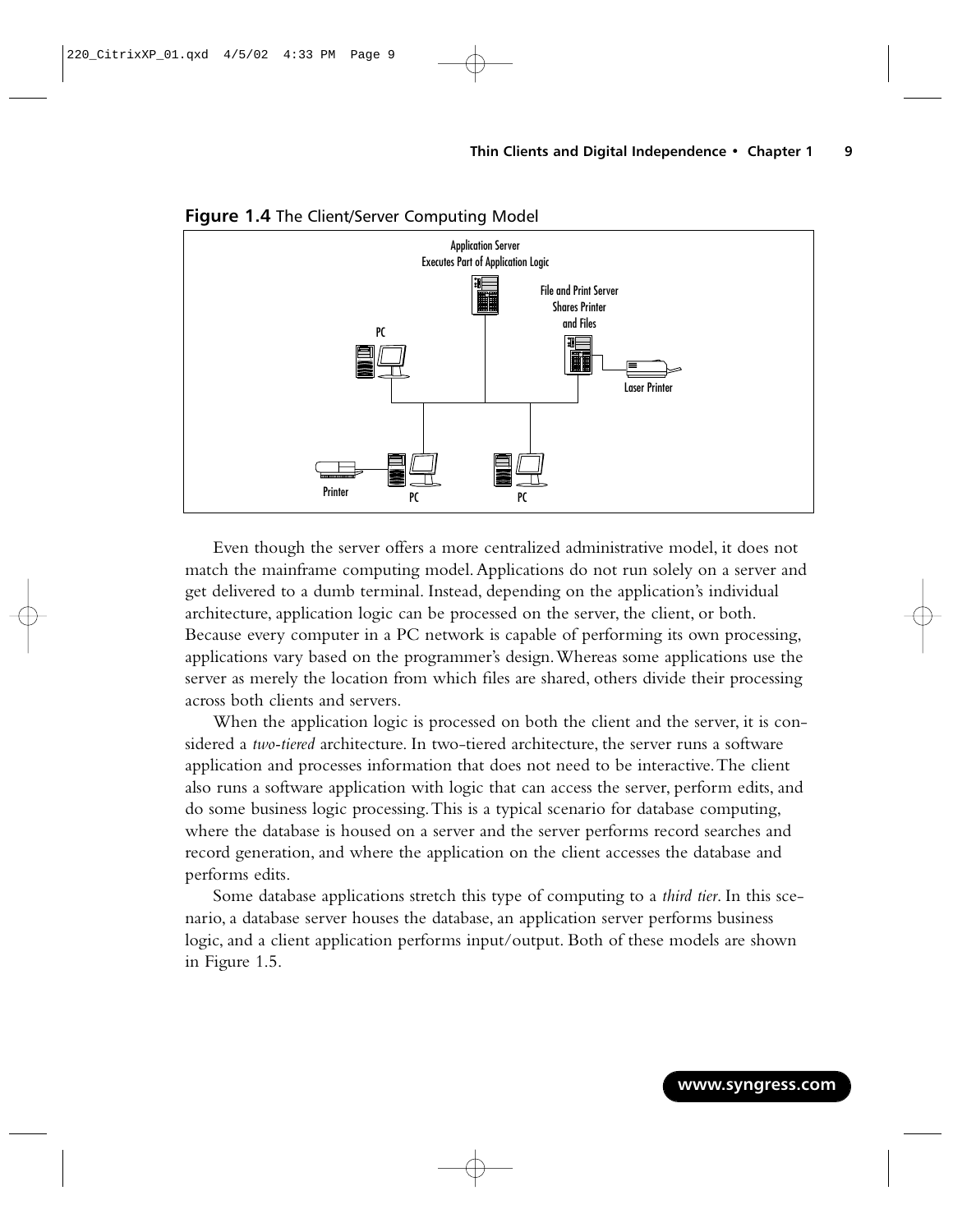| Two-Tier                        | Three-Tier                                       |
|---------------------------------|--------------------------------------------------|
| Server-side,                    | Server-side,                                     |
| <b>Back-end</b>                 | <b>Back-end</b>                                  |
| Processing                      | Processing                                       |
| Client-side,<br>Business logic, | Application-<br>server,<br><b>Business Logic</b> |
| Input/Output                    | Client-side,<br>Input/Output                     |

**Figure 1.5** Client/Server Architecture in Two- and Three-Tiered Structures

# Advantages of Distributed Computing

As many businesses have discovered, the distributed computing model carries several advantages:

- Reduced hardware costs
- No single point of failure
- Flexibility
- Scalable architecture

Mainframe hardware is extremely pricey. Servers, by comparison, are far less expensive. Even though individual PCs are much more expensive than terminals, the overall initial cost of implementing a distributed computing network is relatively small.

A truly distributed computing network has many servers running in multiple locations. If a single server fails, people are able to continue working using the resources of other servers. Even when connectivity to another location fails, users are able to work with local resources shared by local servers.When information is replicated across several servers, a server going offline does not prevent information access.This ensures that people can continue working. Furthermore, fault tolerance of redundant links further reduces the possibility of catastrophic failures.

In a distributed computing environment, a business is not dedicated to a single OS. Servers can run network OSs that include Microsoft Windows 2000, various flavors of UNIX, Novell NetWare, and others.At the same time, the business can select any number of OSs to run on the desktop.This provides for a very flexible environment.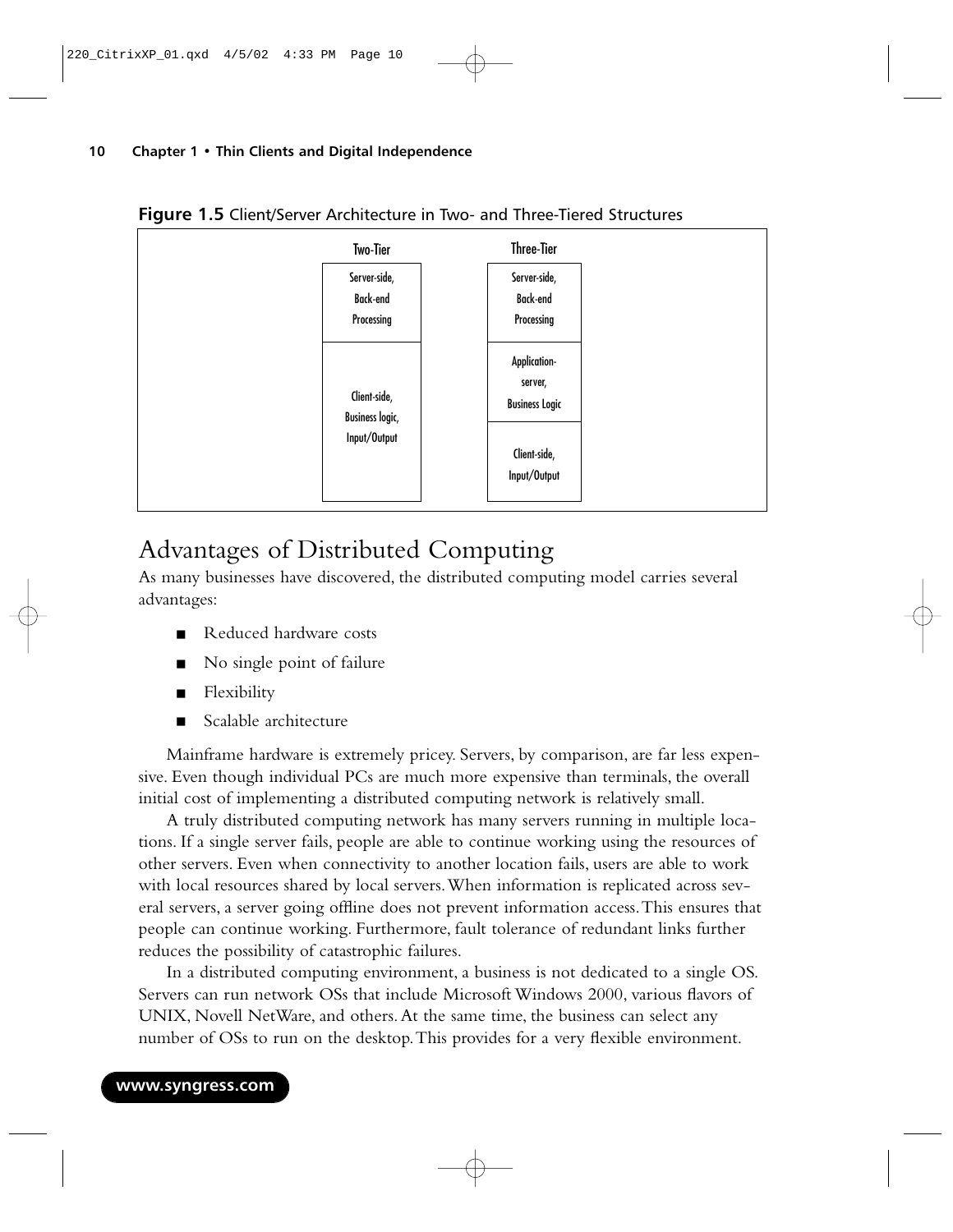With a distributed computing environment, a person can run an application remotely over phone lines, even those available on airplanes. Leveraging this flexibility, a company can truly maximize employee efficiency.

The very nature of distributed computing is to be scalable.Whenever growth of the business demands increased computing power, new servers can be added to the network. Server hardware manufacturers offer clustering, symmetric multiprocessing, and fault-tolerant components to scale up an individual server as well.

### Disadvantages of Distributed Computing

The distributed computing model bears some undesirable aspects for organizations, which include:

- Heightened administrative costs
- Increased security risks
- Lack of centralized backup

The distributed computing model is rife with administrative costs. Because every server and client on the network is intelligent and has its own OS, each one requires administrative support for its hardware and OS.Though standardization is a best practice, it is not unusual to find multiple types of desktop and server hardware, multiple operating systems, even multiple versions of the same operating systems on a network. Applications add further complexity to the network, also requiring administration, upgrades, changes, and configuration. Even though you are avoiding the price of a mainframe, you must include the costs of the desktop devices to the distributed computing model's bottom line; they are at least five times more expensive than dumb terminals. When it comes down to brass tacks, if you use a distributed computing network as opposed to using a mainframe with dumb terminals, it simply costs more at the desktop, costs less at the server, and takes more people to manage the same number of end users.

Security risks increase with every server on the network.Although it isn't written in any manual, a network OS in its out-of-the-box configuration is not secure.The installer must configure security to match the policies of the business and seal off any server vulnerabilities.To top it off, the server administrator must apply any patches for newly discovered vulnerabilities of the server or any of its applications. Unfortunately, this process takes considerable vigilance, and even so, security holes do open up. Saboteurs have been known to exploit the weakness of one server in order to gain access to other, mission-critical servers.The physical security of a distributed computing network is also more susceptible to breaches because of the lack of centralized location for servers. Not every facility provides a locked, climate-controlled room in which to store its servers. Quite often, smaller offices place a server beneath a desk or in a closet.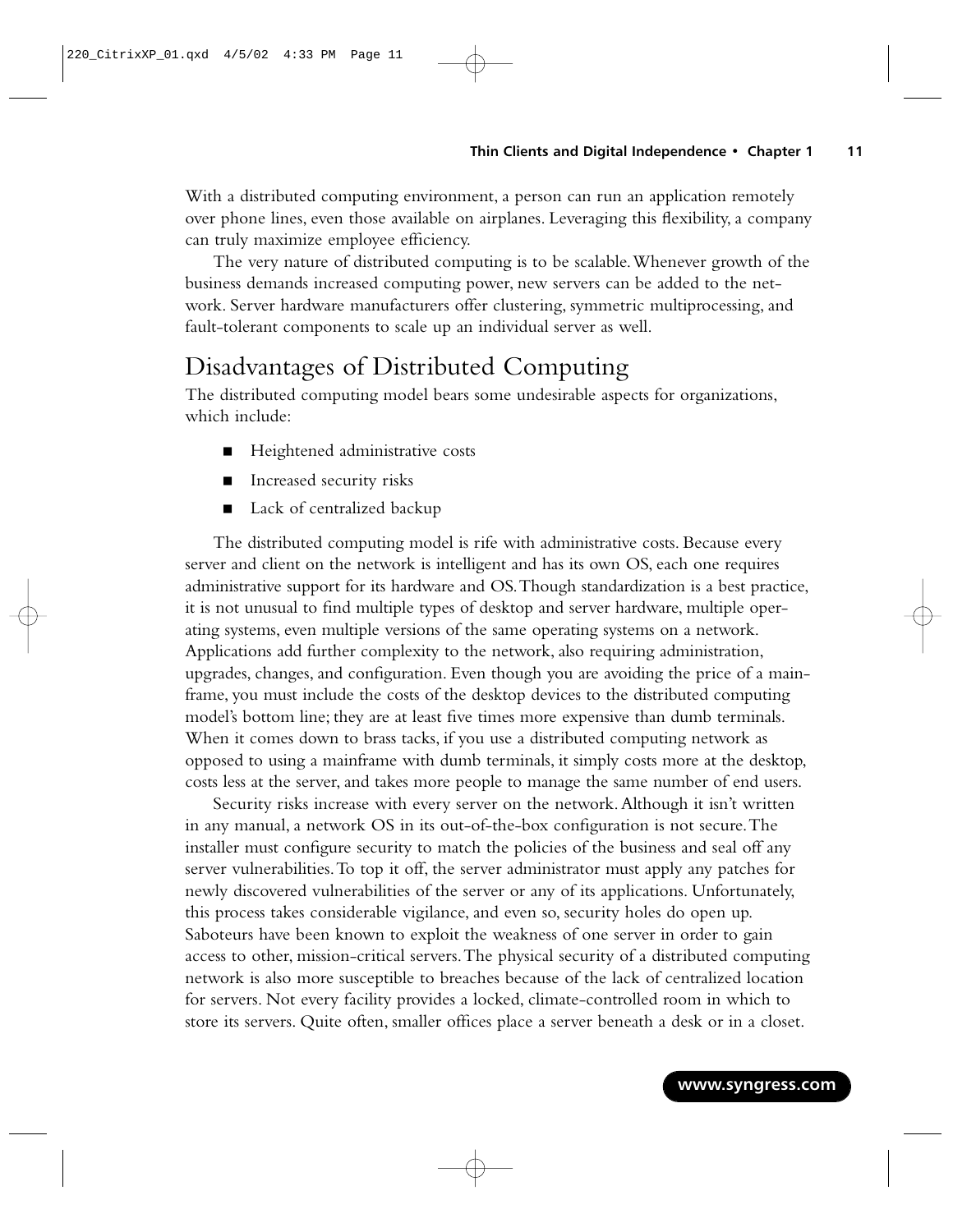A clear-cut set of security policies and procedures is required in order to conquer this shortcoming.

Backing up the data on a server is a crucial activity toward maintaining business continuity. In the event of a mainframe failure, the latest backup can be retrieved and restored, and business can continue. However, in the distributed computing model, many of the servers are located anywhere across the globe. Connectivity between those locations can be extremely slow and unreliable. It simply is not feasible to conduct a backup of data over such a link.An administrator must rely on people in each location to execute and manage backup procedures.

# The MetaFrame XP Thin Client Model

It's now time to explain why we needed to review the mainframe and distributed computing models.You see, Citrix MetaFrame XP is built on a combination of these two models in such a way that it can maximize the benefits and minimize the disadvantages of both. Sound interesting? Let's look at the *thin client model*.

The thin client model uses some of the same concepts as the mainframe model. Rather than requiring the access devices to provide any intelligence, the thin client model treats them as terminals. However, these are not green screen terminals or terminal emulation programs used by the mainframe, since they must support graphical applications. Instead, these are Independent Computing Architecture (ICA) terminals and ICA client applications that enable emulation of a session running on a Citrix MetaFrame XP server.

### **NOTE**

ICA terminals are also called *thin client terminals* and *Windows terminals*. If you are running Windows 2000 Server with Terminal Services but not using Citrix MetaFrame XP or previous versions, you will be running Remote Desktop Protocol (RDP) and will require RDP-compatible terminals and RDP client applications.

In the mainframe model, organizations are 100 percent dependent on a centralized computing power yet can easily administer it from a single seat. Because all the applications run on the mainframe, it is fairly easy to administer them with one place to go for installations, configuration changes, and rights access.The thin client model offers the same capabilities inasmuch as you are considering only the Citrix MetaFrame XP servers. It is likely that most organizations will combine a distributed computing model with the thin client model in order to leverage the benefits of both. It is also likely that some of those distributed computing servers will participate in the same domains as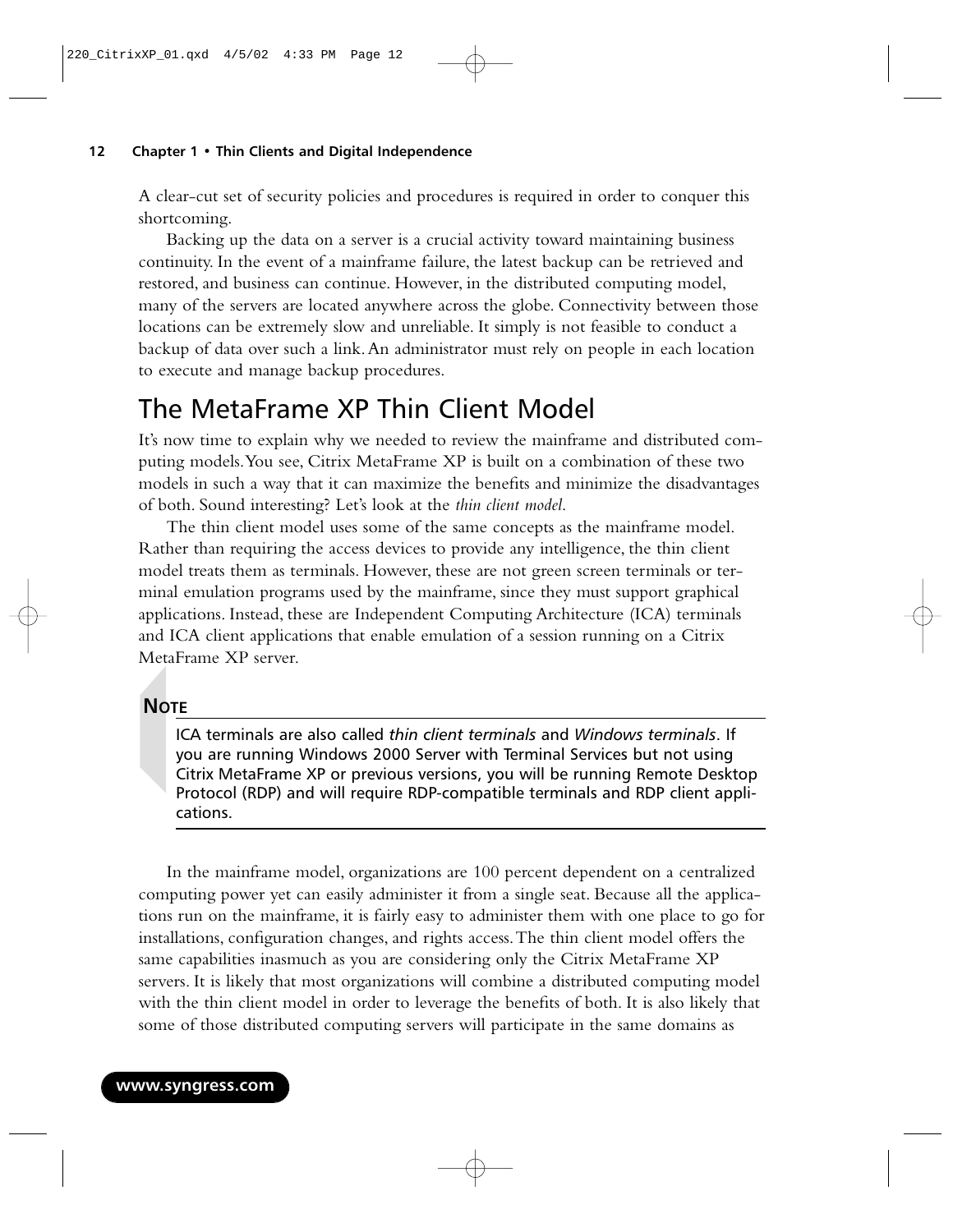Citrix MetaFrame XP servers and share in the user rights and privileges administration. It is also highly probable that end users will access the network from fully functional PCs with ICA client applications rather than using ICA terminals. So, when we say that the thin client model offers a centralized administration approach to applications, we refer to a network that implements *only* Citrix MetaFrame XP:When a network consists solely of a Citrix MetaFrame XP thin client model, the applications will be installed, configured, and administered only on the Citrix servers. No support is required at the deskside, since all sessions can be shadowed. (We discuss this hip little feature later in the book.)

So far in our discussion, the thin client model sounds a lot like a mainframe model. However, it shares some of the characteristics of distributed computing as well.The first and most obvious characteristic is that there is no mainframe in the thin client model. It uses servers—exactly the same types of servers as the ones being used for file and print services, application services, databases, and Web services.

Originally created to support remote users needing access to colorful Windows applications, the thin client model delivers a fully graphical experience to the user's desktop. Rather than inundating the user with fuzzy green characters on a black screen, an ICA client might appear no different from running Windows on the desktop.

Another important trait shared with distributed computing is the three-tiered architecture of application logic.The difference here is that most applications that Citrix MetaFrame XP can deliver in three tiers were not originally developed to be used that way.The thin client model actually extends two-tiered applications into previously unexplored territory. For administrators, this is an adventure just begun.Table 1.1 lists several of the characteristics of the various computing models.

| <b>Characteristic</b>                         | <b>Mainframe</b> | <b>Distributed</b><br>Computing | <b>Thin Client</b> |
|-----------------------------------------------|------------------|---------------------------------|--------------------|
| Text-based mainframe or<br>minicomputer       | Yes              | No                              | No                 |
| <b>Terminals</b>                              | Yes              | No                              | Yes                |
| Centralized administration<br>of applications | Yes              | No.                             | Yes                |
| Centralized installation of<br>applications   | Yes              | No                              | Yes                |
| Reduced costs for<br>administrative overhead  | Yes              | No                              | Yes                |
| Low bandwidth utilization                     | Yes              | No                              | Yes                |

#### **Table 1.1** Computing Model Characteristics

**Continued**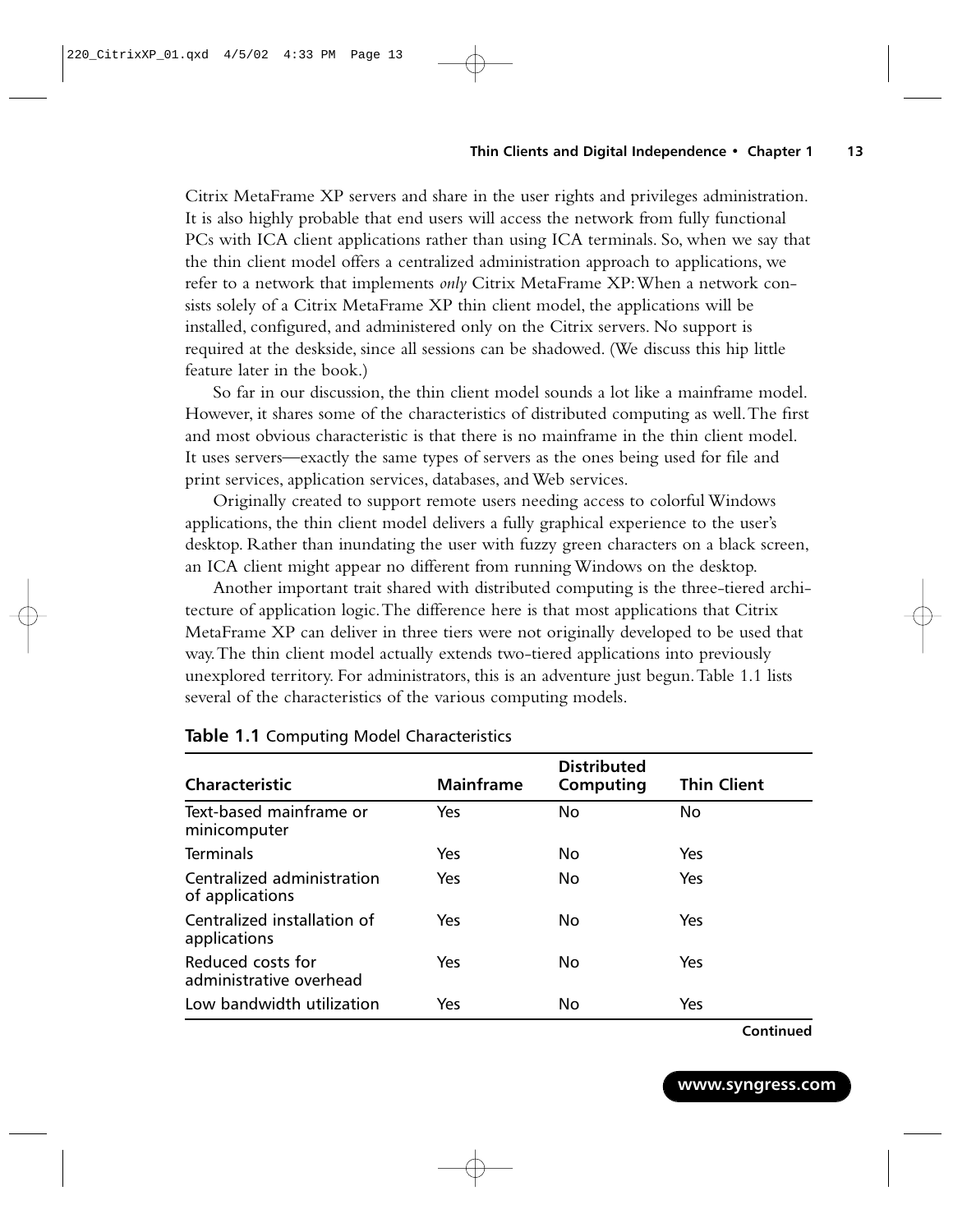| <b>Characteristic</b>                                                               | <b>Mainframe</b> | <b>Distributed</b><br>Computing | <b>Thin Client</b> |
|-------------------------------------------------------------------------------------|------------------|---------------------------------|--------------------|
| Low-cost servers (relative to<br>mainframe cost)                                    | No               | Yes                             | Yes                |
| Graphical capabilities                                                              | No               | Yes                             | Yes                |
| Three-tiered architecture                                                           | No               | Yes                             | Yes                |
| 32-bit applications delivered<br>to any type of operating<br>system or ICA terminal | No               | No                              | Yes                |
| Offline computing capabilities                                                      | No               | Yes                             | No                 |

#### **Table 1.1** Continued

### Combined Advantages of the Two Models

As mentioned previously, the thin client model can maximize the advantages of both the mainframe model and the distributed computing model while minimizing both models' disadvantages. Looking at this statement in a little more depth, consider the advantages of the mainframe model:

- Hardware maintenance cost reductions
- Single point of administration
- One type of administrative skill set
- Simple architecture and low bandwidth requirements

The thin client model has many of the same advantages. Hardware maintenance cost reductions are easily realized in the thin client model. Unlike the mainframe model, the thin client model offers two ways in which it can reduce hardware maintenance costs. First, if a business decides to implement the thin client model, it can do so with ICA terminals that cost about a quarter of the price of a standard desktop PC. From that point forward, that business will not have much in the way of hardware maintenance costs due to the low maintenance requirements of terminal hardware.

The second way that a business can realize reduced hardware maintenance costs is unique to the thin client model:An organization can take an existing distributed computing network and migrate it to thin clients.To the end user, the thin client experience is no different than running a 32-bit Windows operating system on the desktop. But the hardware required to support an ICA client does not require Pentium processors, a large amount of RAM, or gigabytes of storage. Instead, an ancient 386 PC with minimal RAM (about 4MB) and storage (megabytes rather than gigabytes) can run an ICA client and appear to be a much more powerful machine running Windows 2000 locally. Not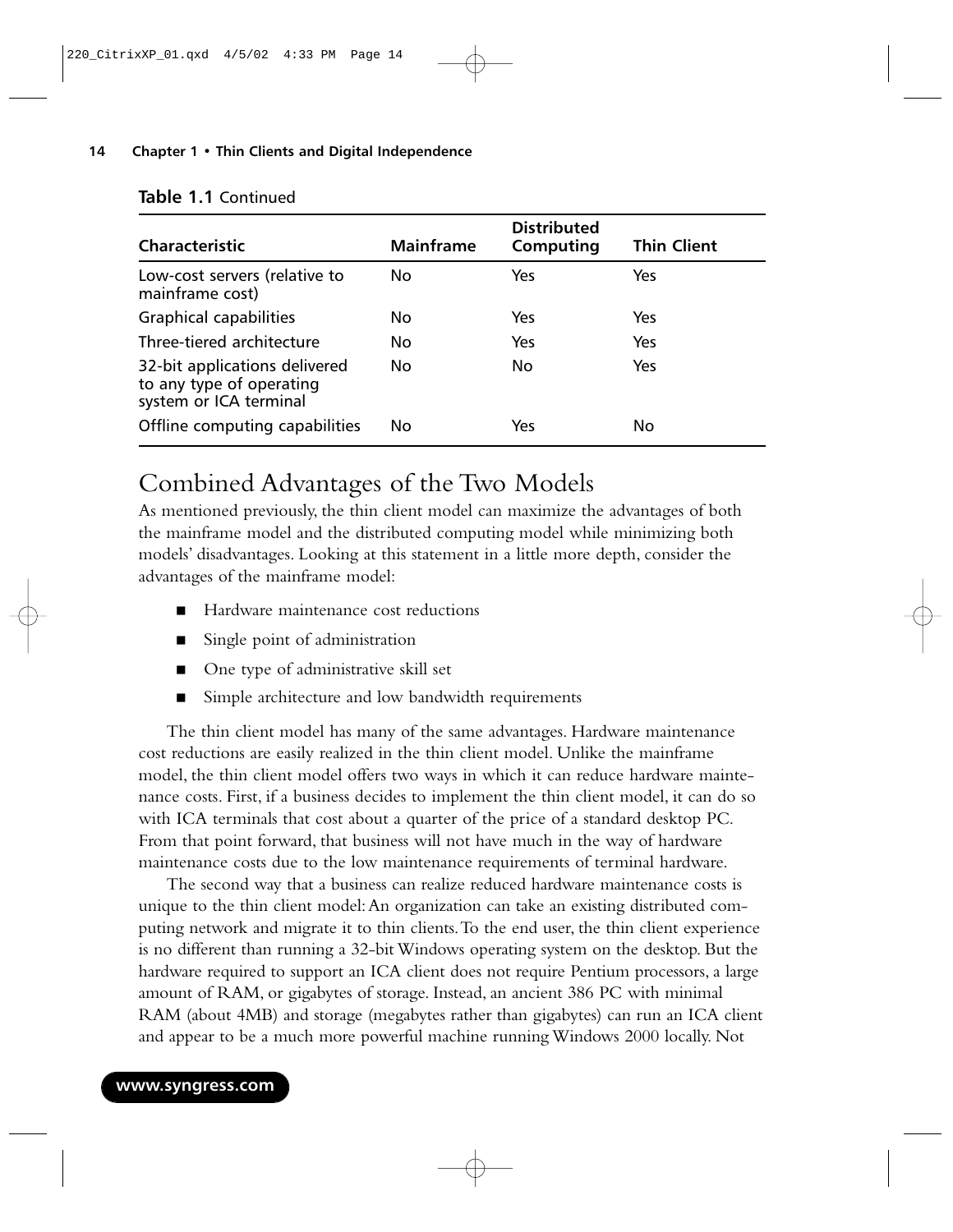only does this extend the life of the machine, but because there is very little processing required of it, the machine is not overtaxed. Users can log on to any machine in the entire network and receive their own individual desktops, without worrying about leaving data on a local hard drive.This fact removes the need to move PCs around the network or reconfigure them individually.Therefore, a company can use thin clients to extend the life of their hardware, greatly decreasing their maintenance costs.

The thin client model provides a centralized approach to administration. Like a mainframe, all applications are located in a single place—on the thin client server. Applications need only be installed, configured, or deleted from a single location. Most, if not all of the rights, privileges, and administrative changes can take place in one server or through the domain management tools.The reason that this model does not necessarily use a 100-percent centralized administration is entirely related to the design and complexity of the environment. If it is a centralized design, more centralized benefits will be achieved.

It's a stretch to state that the thin client model requires only one type of administrative skill set. In a pure thin client model, using only Citrix MetaFrame XP servers and ICA terminal hardware, this statement is true. However, in most businesses that implement Citrix MetaFrame XP, the thin client model is mixed with the distributed computing model and can consist of multiple types of network and desktop operating systems and access devices, resulting in the need for multiple types of administrative skill sets.

Simple architecture, arguably, is not a characteristic of the thin client model. In fact, it can become quite complex to integrate a thin client model into a distributed computing model.The benefit in which the thin client model does succeed is low bandwidth requirements.An ICA client requires a minimum of a 14.4K modem link in order to function reasonably. Since most remote users connect via 28K or 56K modems, a thin client model performs extremely well.

The distributed computing model has other benefits that the thin client model can maximize:

- Reduced hardware costs
- No single point of failure
- Flexibility
- Scalable architecture

Earlier in the chapter, we mentioned that the distributed computing model avoided the huge price tag of hardware implementation that is suffered by the mainframe model. In the thin client model, this is also true.The thin client model uses network servers and does not require excessive investments in back-end hardware.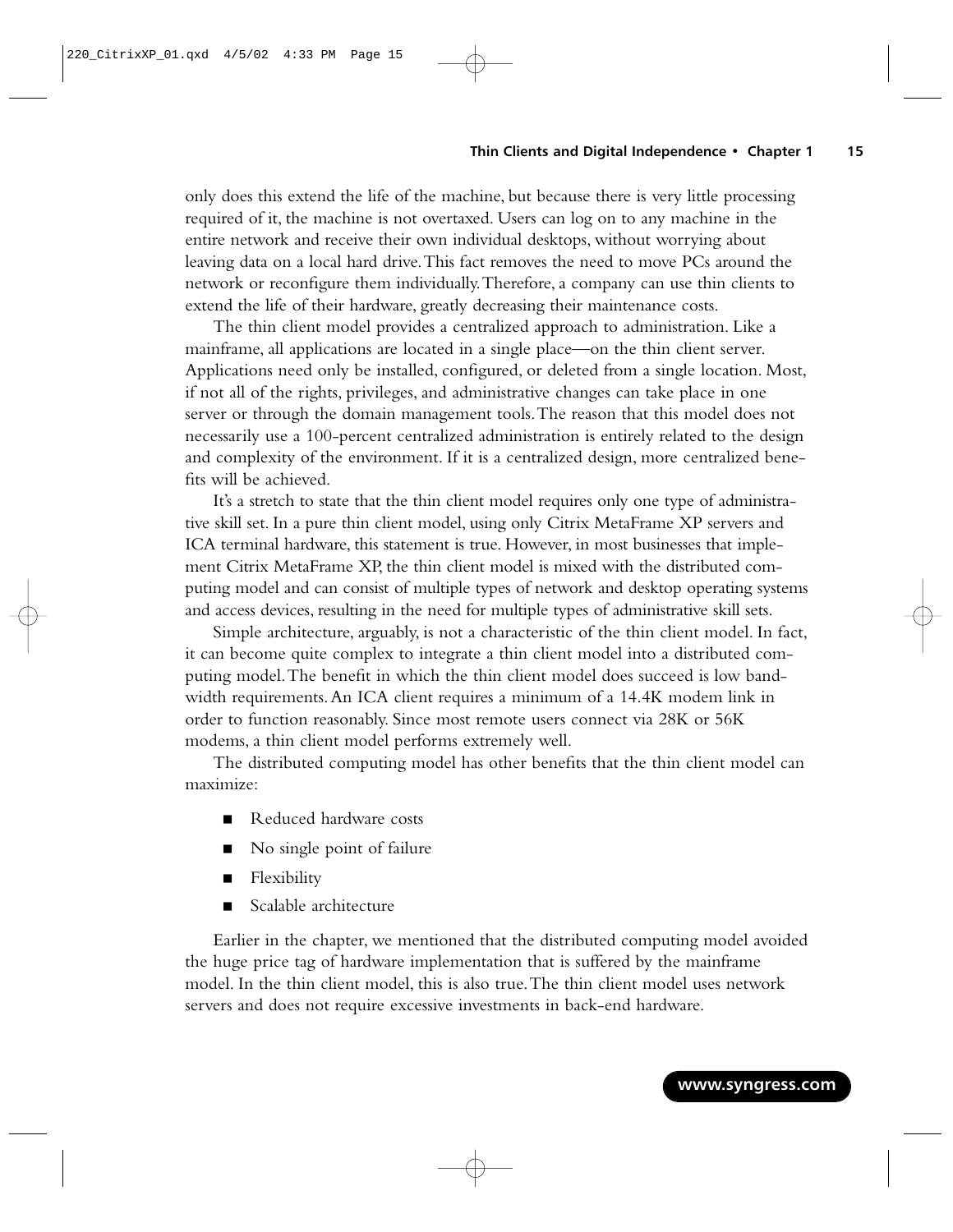The mainframe model's biggest disadvantage is that it constructs a single point of failure for mission-critical applications.This is not true for distributed computing or the thin client model, which shares that ability to distribute thin client servers across a network and avoid a single point of failure.The benefits of distributed thin client servers are best realized using Citrix MetaFrame XP, due to its ability to distribute the load across a number of similar servers, which is discussed in Chapter 10.

Flexibility in computing enables companies to maximize employee effectiveness. The distributed computing model enjoys flexibility to a degree.The thin client model can take that flexibility to the next level. For example, one of the main benefits for businesses with a growing virtual workforce is to offer remote computing. Sometimes computing must be executed offline.At other times, it must be carefully controlled and run only online.A thin client model blended with a distributed computing model offers the optimal environment for these businesses. Online computing, of course, can be carefully controlled and centrally managed on a thin client server, whereas offline computing can take place using the device's operating system and local applications. It is up to the network administrator to decide which applications must be managed and which can be freely distributed. Furthermore, wireless public networks are adding new methods for remote computing. Because wireless networks have, up to this point, fairly low bandwidth capabilities, using a "thick" client application across one is next to impossible—that is, it's impossible without using a thin client.

An architecture that is scalable is yet another advantage shared by the thin client and distributed computing models.With the hardware available for clustering, storage area networks (SANs), symmetric multiprocessing (SMP), and redundant components, each server can scale up in size.The entire network can be scaled out through the addition of new servers. Furthermore, with Citrix MetaFrame XP, the servers can be load balanced so that sessions are spread evenly throughout the Citrix MetaFrame XP server farm.

#### **NOTE**

When you begin designing your thin client servers, you can throw out the rules that you follow for file and print servers. Because thin client servers have a much more intense usage of processors and memory, their design requires more of them. In addition, you have the options of scaling horizontally, by creating an application server farm, or scaling vertically, by beefing up a single server, to accommodate more simultaneous users. Make certain that your choices will meet your needs for user experience, power, performance, and availability of sessions.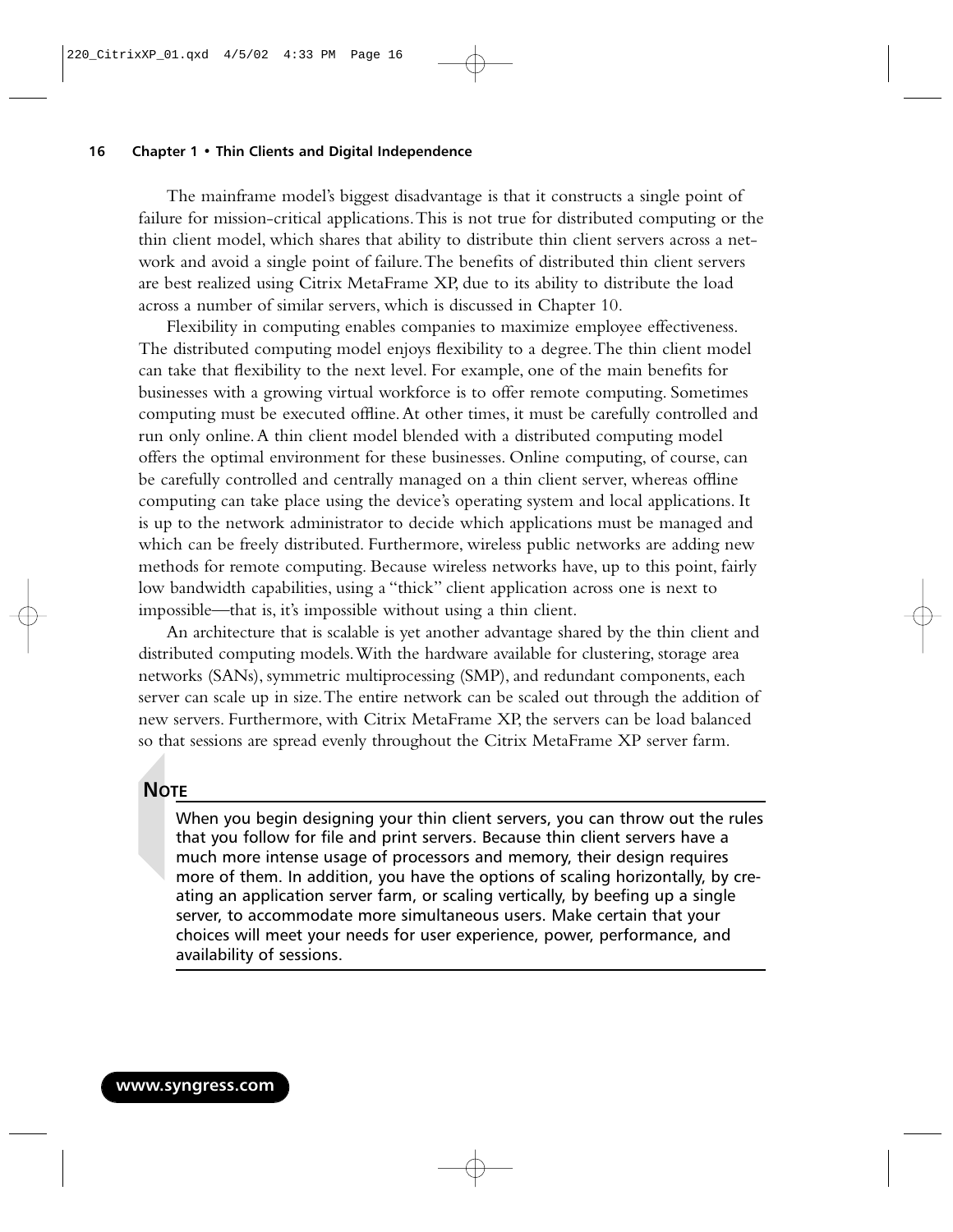## New Thin Client Model Advantages

The popularity of today's personal computers has driven use of the distributed computing model. Even in businesses in which the mainframe model was fully implemented, distributed computing was adopted and meshed into the fabric of the network so that benefits of both could be realized. Doing so, however, also maximized the disadvantages of both models, since effectively, both models were still in use simultaneously. It is only with the thin client model that businesses can minimize the disadvantages.

One issue will continue to plague the thin client model: It relies heavily on administrative knowledge! The network administrator who walks in from a distributed computing or mainframe model background can easily become perplexed by the variety of options for designing, implementing, and managing a thin client network.

One of the benefits of the thin client model can become somewhat baffling to figure out.This is the ability to leverage the Internet to deploy applications.What you can do with Citrix MetaFrame XP is launch the ICA client from within a Web page and run an application. Doing so logically combines two different three-tiered architectures into the system, as shown in Figure 1.6.



**Figure 1.6** Logical Processes in Launching an ICA Client from a Web Browser

## Overcoming the Disadvantages of Previous Versions of MetaFrame

Citrix MetaFrame XP is the latest version of the thin client solution offered by Citrix Systems, Inc. Each newer version introduced to market has surmounted many of the challenges found in earlier versions, a trend evidenced by the many improvements incorporated into Citrix MetaFrame XP.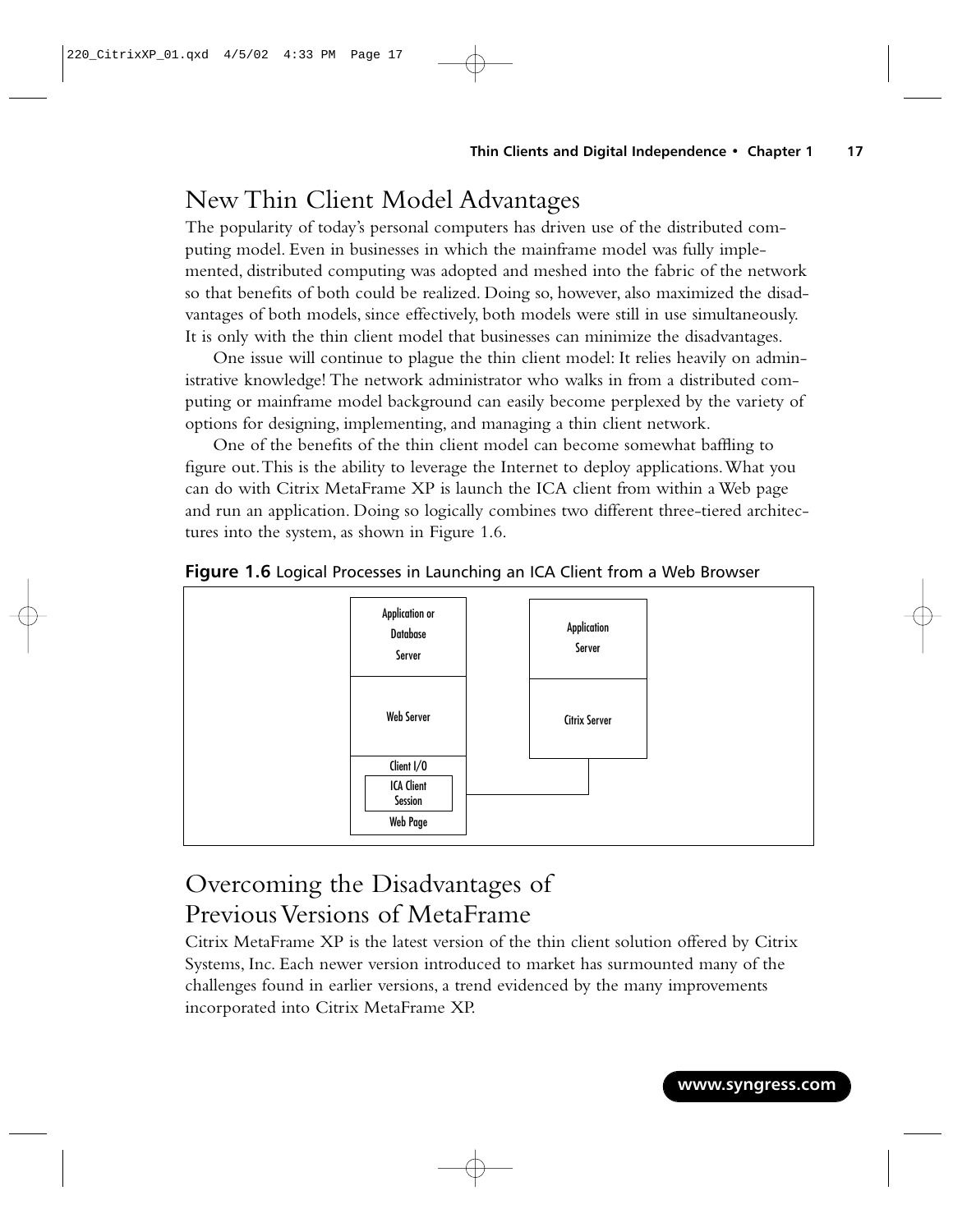### Designing & Planning…

#### **How the Internet Figures into Client/Server Computing**

The Internet is the world's largest network. Originally developed by the U.S. Department of Defense's (DoD) Advanced Research Projects Agency (ARPA) for the purpose of sharing radar data, the Internet, then called ARPANET, was turned on for the first time in 1971, with 19 hosts. After growing as a government and educational internetwork for over 20 years, the Internet was finally opened up as a global internetwork for commerce in the early 1990s.

Anyone with device and communication line access can access the Internet, surf Web pages, send e-mail, participate in chats and instant messages—even host their own Web sites for others to access. Businesses have begun to reevaluate and reprogram many back-end applications to fit the Internet, leveraging its global capabilities in order to reduce costs and execute business-to-business processes.

The challenge faced by many organizations is in overcoming low bandwidth. Even though cable modems, Integrated Services Digital Network (ISDN), and Digital Subscriber Line (DSL) lines can reach megabit-bandwidth rates, most people rely on telephone lines for Internet access. With typically 28K to 56K of bandwidth, these methods of downloading graphics and applications result in long waits that are increasingly intolerable to end users.

Citrix MetaFrame XP offers the ability to use thin client computing across the Internet in a variety of ways. By reorganizing applications to execute through a Citrix server, the barrier of low bandwidth is removed.

One of the more interesting changes is Citrix's recognition that people used Citrix MetaFrame's previous versions in different environments for different purposes.The product was flexible and had many features, but some were not necessary for certain types of implementations.As a result, Citrix MetaFrame XP has three different flavors: XPs, XPa, and XPe, scaling up from the small business implementation to a server farm management system.These versions are described in more detail later in this chapter.

Although prior versions could be installed on either a Windows NT or Windows 2000 server, a common theme for Citrix MetaFrame implementation was to deploy applications either over a virtual private network (VPN) or via a Web page.The latest Citrix MetaFrame XP is optimized to run on Windows 2000 and to deploy applications across the Internet.This is an improvement in performance for Windows 2000 servers as well as for businesses extending applications across the Web.

Taking the server farm concept to the next level, scalability of Citrix MetaFrame XP is unparalleled. Previous versions, although beginning to adopt the server farm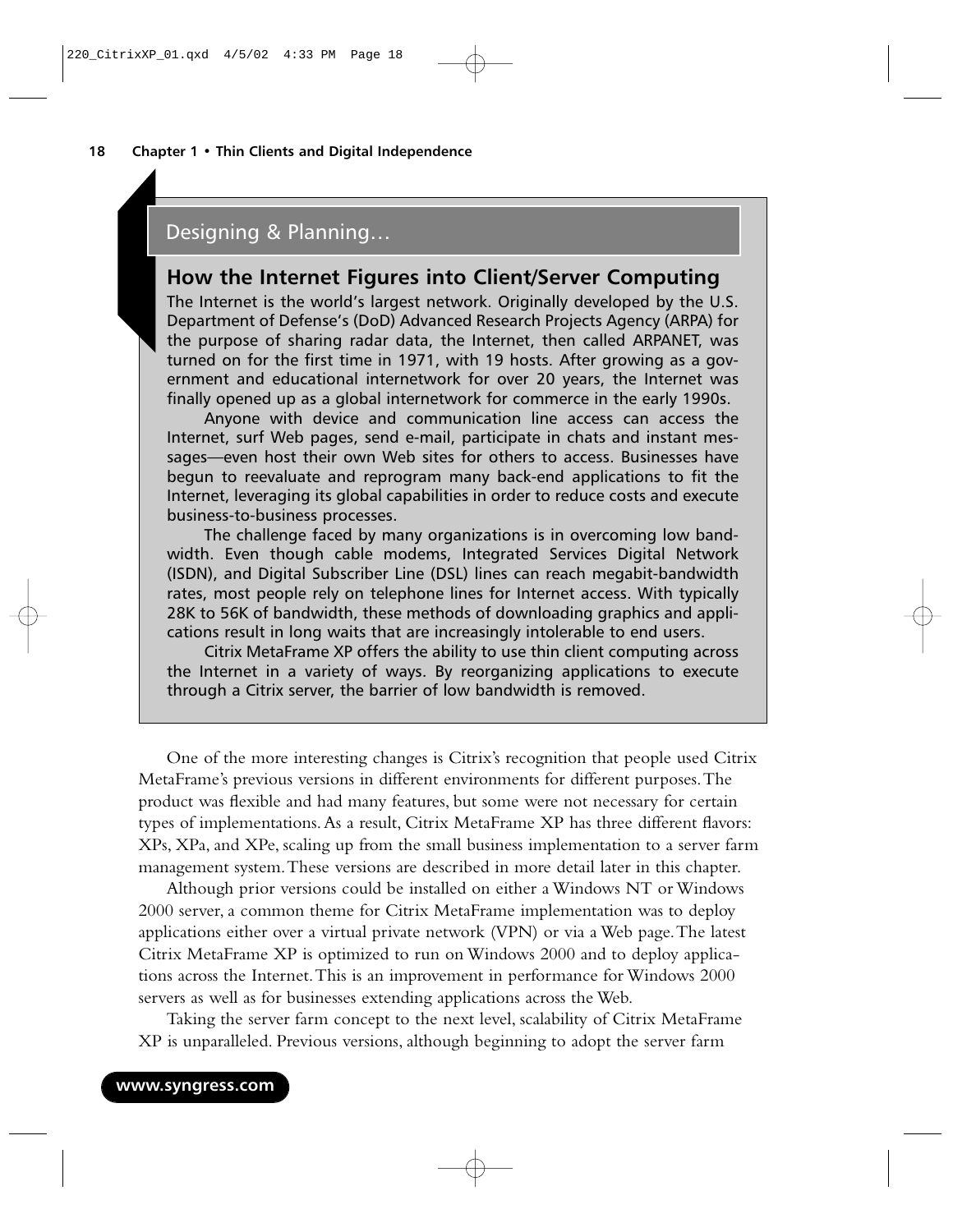concept, do not have the same manageability. In fact, Citrix MetaFrame XP removes the boundaries of geography from the server farm.An administrator can manage a Citrix MetaFrame XP server farm from anywhere around the globe.

One of the missions of the Citrix MetaFrame product series has been to deliver "any application to any device over any connection." Citrix MetaFrame XP provides the back-end delivery of these applications, while ICA clients work on PCs,Apple Macintoshes, UNIX, Linux, ICA terminals, and the latest in wireless devices.The infrastructure can vary from an Internetwork Packet Exchange/Sequenced Packet Exchange (IPX/SPX) network with native Novell NetWare servers to public wireless networks connected through the Internet to VPN solutions installed on corporate networks.

# **The Difference Between Remote Node and Remote Control**

One of the very first reasons Citrix created its first WinView product was to help companies reduce the cost of providing remote control services to end users.WinView was a predecessor to Citrix MetaFrame XP based on OS/2. It allowed a user to dial in to the WinView server and use a DOS or Windows 3.1 version session running applications through remote control. By implementing WinView, a company could replace 15 dedicated remote control PCs with a single one. How times change!

Remote computing has grown up from two distinctly different methods:

- **Remote node** This is a form of computing that connects a PC or even a server to the network across a modem line. Often called *remote access*, remote nodes have grown to include VPN so that PCs can connect to a network across the Internet.
- **Remote control** This is the form of computing in which a remote PC takes control of the desktop of a PC that exists on the network. Originally, this type of computing was able to share a single session on a single network PC, and users had to dial up directly to that PC.

The unique thing about Citrix MetaFrame XP is that these two types of remote computing are combined and extended. Not only does it merge them, but a Citrix MetaFrame XP server can be implemented in conjunction with other vendors' solutions for remote node computing. In this section, we'll look at both types of remote computing and how they apply to Citrix MetaFrame XP.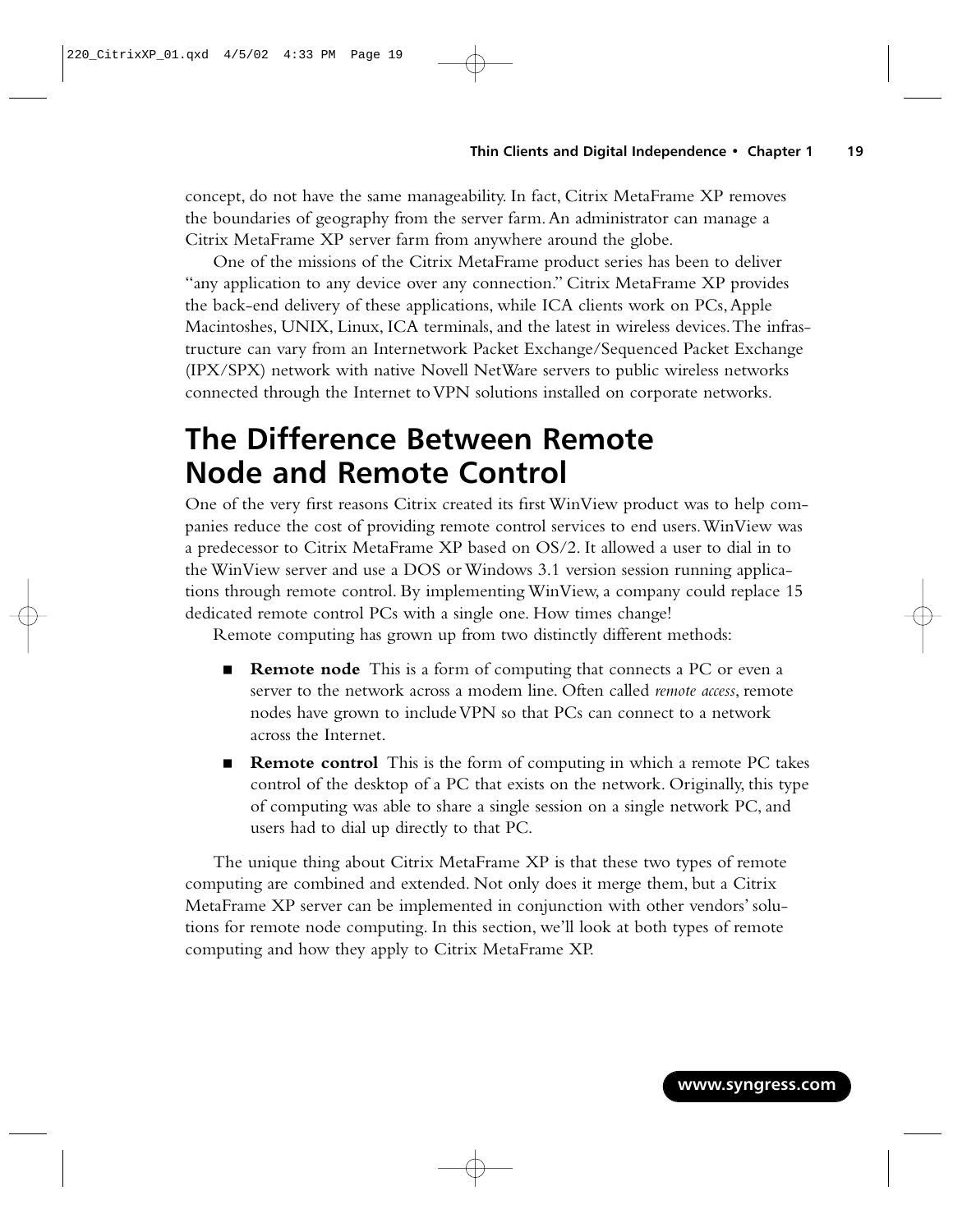### Remote Node Computing

Remote node computing traditionally is handled via dialup modems.When the computer dials the network, the user is prompted to logon to the network, and from that point on the computer acts exactly the same as if it were locally connected to the network, barring any security limitations imposed by the remote access system.The user can usually send e-mail, transfer files, run network applications and communicate through instant messaging.The only difference is that, due to the low bandwidth capabilities usually demonstrated by dialup modems, network performance is typically very slow. For example, on the local area network (LAN), downloading a 3MB file can appear nearly instantaneous, whereas across a remote node connection through a 56Kbps modem, it can take more than 10 minutes to pull down the file.

Remote access today can be established through any of the following types of connectivity:

- Plain old telephone service (POTS)
- ISDN
- X.25
- VPN through the Internet using modems, wireless networks, cable, or DSL

The original method of remote access was performed using a dialup modem to connect to POTS, also known as the *public switched telephone network (PSTN),* which then connected to a remote access server's node. In doing so, the remote access client became transparently connected to the network.The remote-client-to-remote-server connection is referred to as *a point-to-point connection*, since only two nodes, or *points,* share a single connection. Figure 1.7 shows remote access via POTS.

ISDN offers a faster connectivity method compared to POTS. Developed as an upgrade to POTS, ISDN offers digital connectivity, typically at speeds of 128Kbps.The increased speed makes it very attractive as a remote node method.The point-to-point connection used is shown in Figure 1.7, but the modems are replaced by ISDN modems.

Remote access connectivity through X.25 is rarely used anymore. Even though it is an international standard for data transmission, X.25 is a legacy packet-based network that was used for wide area networks (WANs) and remote access in the early days of networking.Today, few X.25 networks are left; they have been replaced by networks with much faster connectivity capabilities.

VPNs are connected through the Internet using modems, wireless networks, cable, or DSL.A VPN enables the remote client to use the Internet to create a virtual pointto-point connection to a remote access server. Because the Internet is a public network, the virtual point-to-point link must be protected.This is done by *tunneling* the data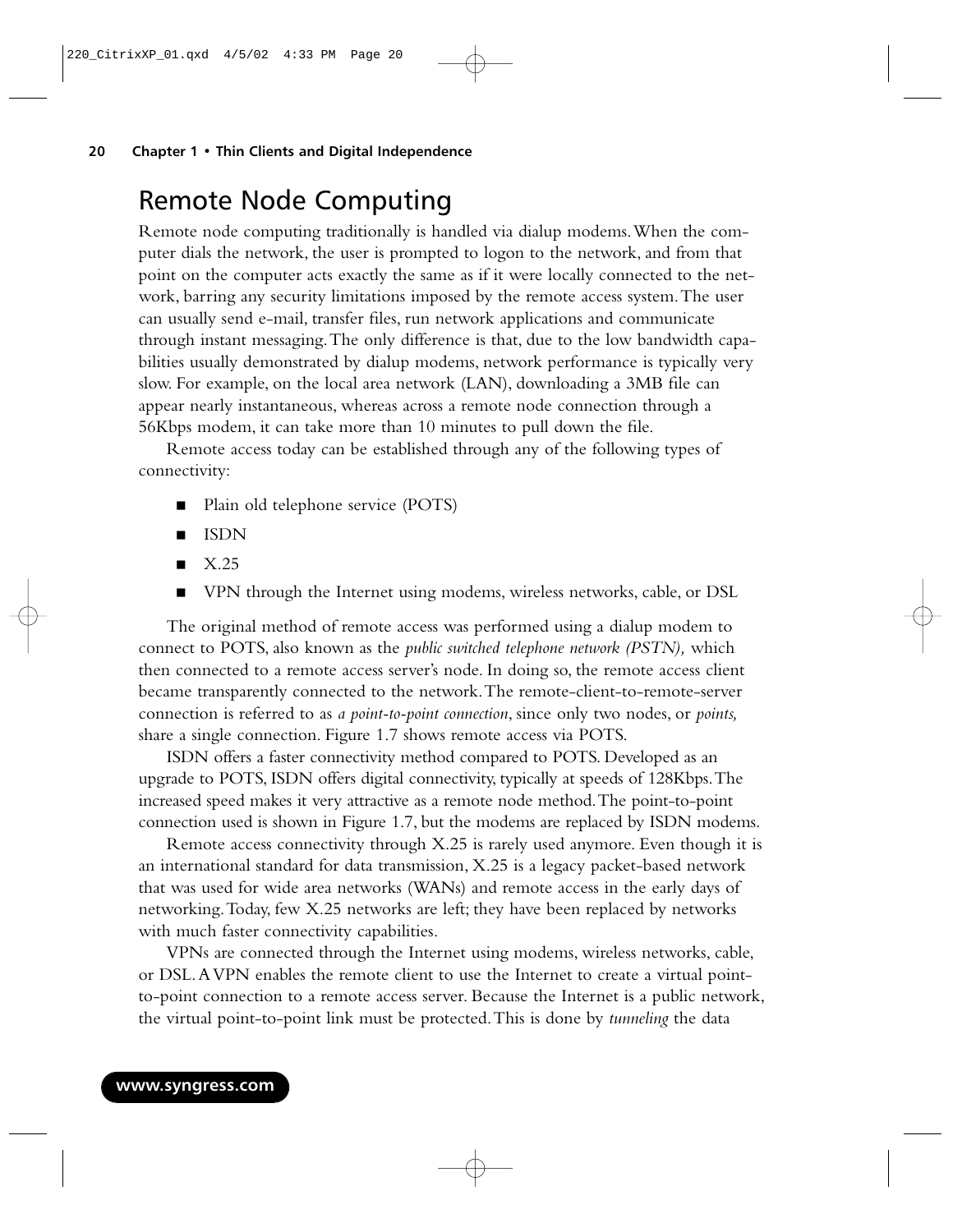within IP packets so that it cannot be decrypted by eavesdroppers. A typical VPN connection is shown in Figure 1.8.



**Figure 1.7** A Remote Node Connected over POTS

**Figure 1.8** A Virtual Private Network Connection



Remote access solutions offer many business benefits. It is rare to find a place where a phone line is not available. Being able to connect users to the local network from any location offers businesses the ability to extend their networks anywhere. Besides removing geographic limitations, telecommuting extends work hours to 24 hours a day, seven days a week. Remote node solutions have many advantages technically as well: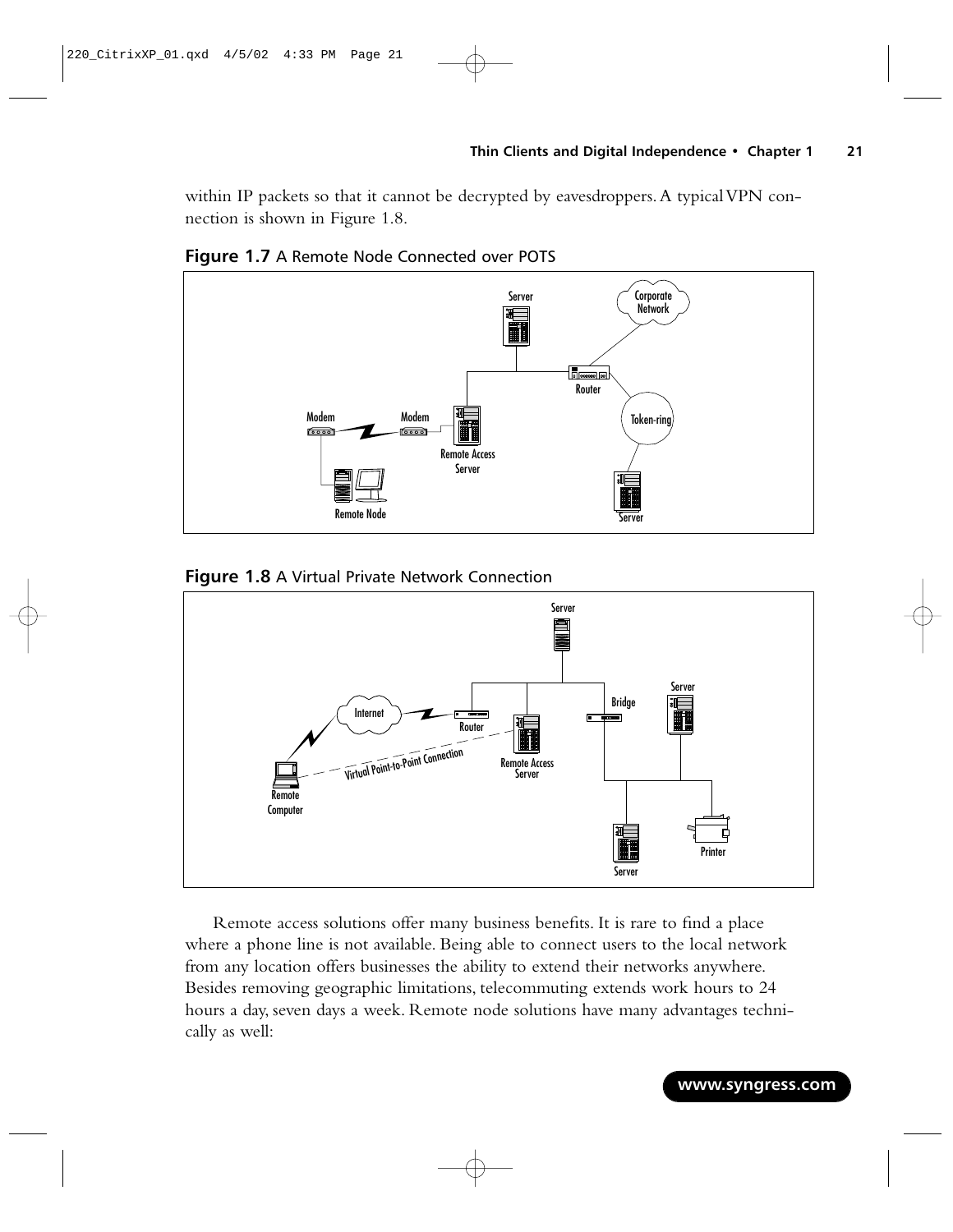- Simple to configure
- Options for accessibility
- Security services to secure data
- Easy-to-manage hardware requirements

Remote node computing is fairly simple to configure.At the corporate network, the administrator installs a remote access server.The server is configured with either a set of modems or a link to the Internet, or both.The client needs remote access client software installed and configured to connect to the remote access server. Most desktop operating systems, such as Windows XP, include native remote access client software that is compatible with standard remote access servers.

A key benefit is to be able to connect over different types of media using a variety of networking protocols.As mentioned earlier, a remote node connection can be established across a phone line, an ISDN line, a legacy X.25 network, a cable network using a cable modem—in fact, across any Internet connection or dialup method. Remote node computing uses a set of standard protocols, such as Serial Line Interface Protocol (SLIP), Point to Point Protocol (PPP), and Asynchronous NetBEUI (AsyBEUI).These protocols can support multiple types of protocol stacks. For example, a PPP connection can transmit both TCP/IP and IPX/SPX traffic. For these reasons, remote access servers can be installed to work on any type of network.

Any aperture in the fabric of a network can expose sensitive information with potentially devastating consequences to a company. Since remote node services extend the network to any location, it is vitally important that the remote access servers and connections are secured from intruders and eavesdroppers. Many standard security protocols have been developed to help secure remote access.To ensure authentication, tunneling, and encryption, a network administrator can install Internet Protocol Security (IPSec), Challenge Authentication Protocol (CHAP), or Layer 2 Tunneling Protocol (L2TP), among others.

The hardware and management requirements for remote access computing are much easier to meet than those for remote control computing.To provide remote control computing, an administrator must place computers on the network to host remote control sessions in addition to providing computers as remote control clients. By contrast, remote node computing requires only the remote clients and one or a few remote access servers. Managing remote control hosts can be cumbersome compared with managing remote access servers.

# Remote Control Computing

Remote control solutions enable a user to control a session running on a remote host. The keystrokes that the user types from the remote client are transmitted across the wire to the remote host, along with any mouse clicks.The graphics on the remote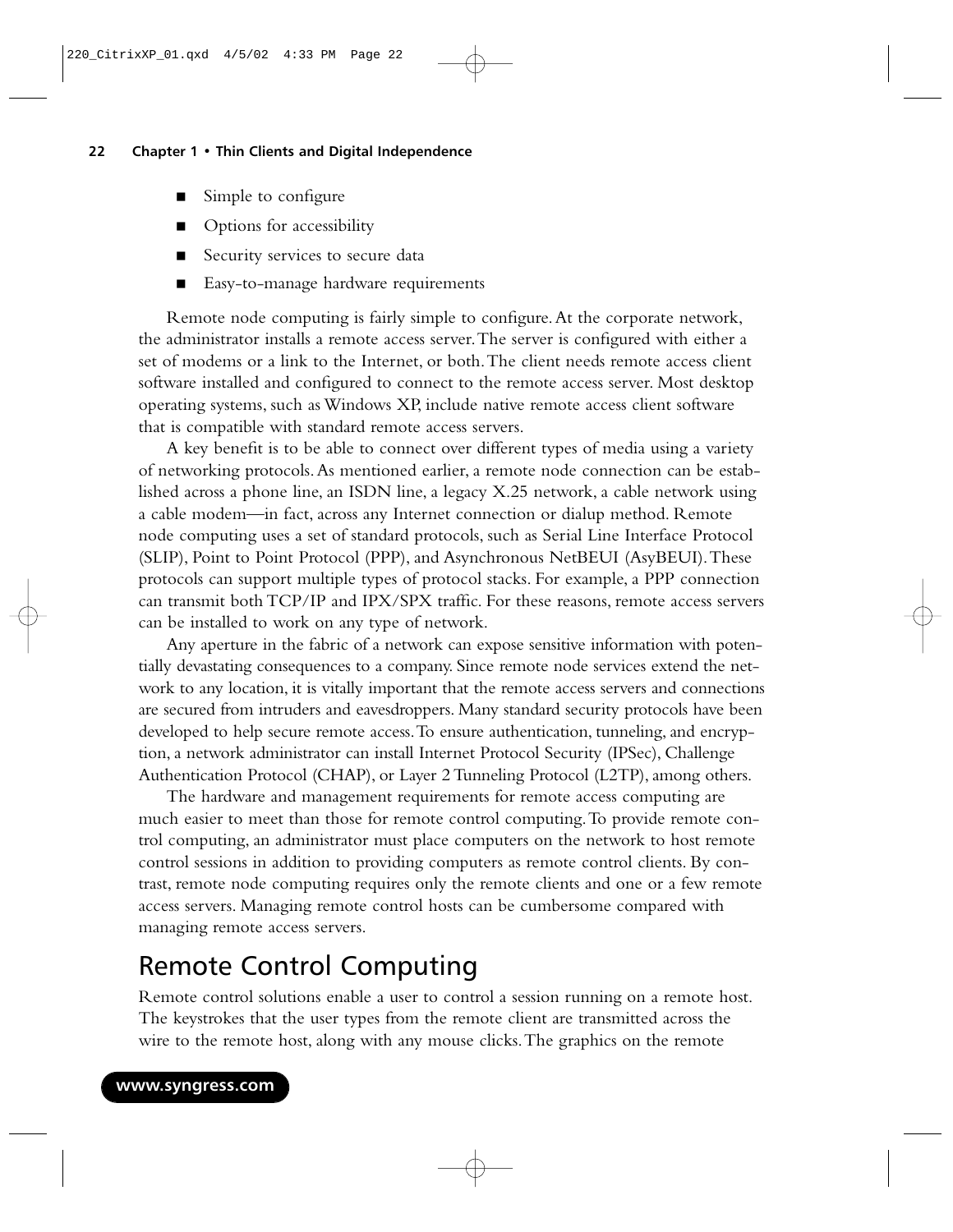host's screen are transmitted back to the remote client.The applications are actually processed on the remote host. Most types of remote control solutions enable some form of file transfer between the remote host and the remote client. Unlike the rest of the remote session, file transfers are processed locally on the remote client.

One of the surprising benefits of remote control solutions is the ability for two people to view the same screen of information, even though those people are in two different locations. Some enterprising administrators used early remote control solutions to manage mission-critical workstations and servers on the network.They found that they could administer these servers from anywhere around the network, reducing the need to go directly to the servers to execute standard administrative tasks. Network management solutions today typically incorporate a remote control application for network workstations.Administrators use remote control sessions in response to help requests while the end user asking for help is still using the remote control host.This way, the administrator can diagnose and fix problems as well as demonstrate to the user how to carry out some function. Figure 1.9 exhibits how the remote control session functions.



#### **Figure 1.9** A Remote Control Session

One of the main advantages to remote control software is the ability it offers support personnel to diagnose and troubleshoot remote systems without being physically at the system's location.Whether used to collect information for trending, license usage, or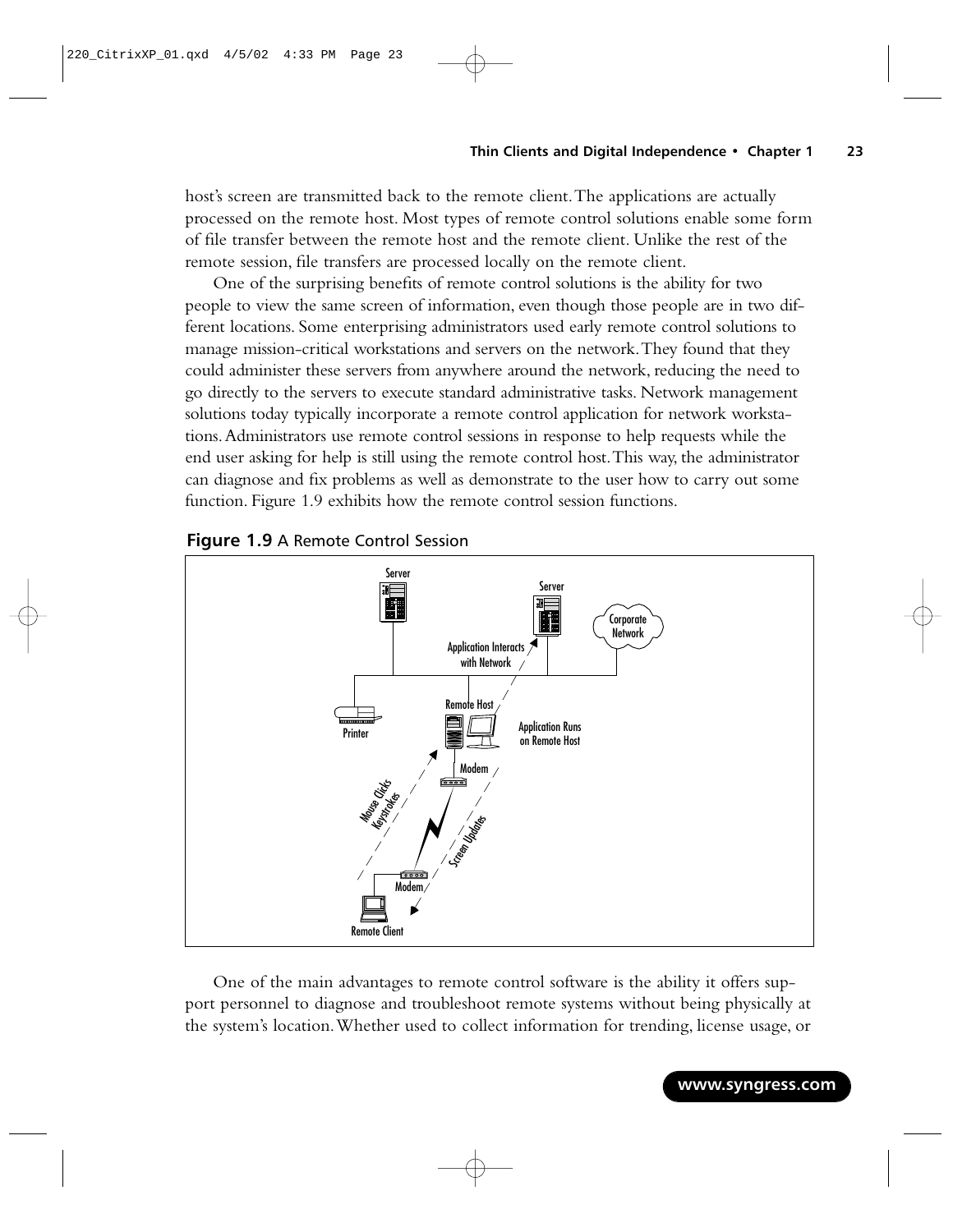monitoring, this capability reduces support costs in terms of travel, time, and effort. It also improves support response times and results in higher end-user satisfaction.

Remote control software is useful for demonstrations, even as a teaching tool.A teacher can work on a remote control host while a student watches from a remote control client session.With either the teacher or the student able to control the session, the student can perform specific tasks under supervision.

For government and highly regulated industries, there are often rules regarding which PCs can store certain types of information. A remote control solution enables a company to maintain its security restrictions yet still enable key personnel to work with the data from their own workstations. Security for such a remote control solution should be configurable to prevent downloading of data from the remote control host to the remote control client.

There are some limitations to remote control. Like remote node, the bandwidth for dialup connections to a remote control host is very low. Unlike remote node, the type of data that transmits across the wire consists of graphics rather than file transfers.The higher the resolution of those graphics and the larger the number of colors used, the more bandwidth is consumed.Applications that heavily utilize graphics suffer degraded performance when executed via remote control.

A rather wasteful aspect of remote control is how many computers it uses. Since each remote control host supports a single session, it must wait, unused, until a remote client logs on.Then, during the session, both the remote control host and the remote control client are dedicated to a single session.When remote control software programs were introduced to the market, some businesses set up rooms with hundreds of PCs shelved and attached to modems simply to support telecommuting. Just one word describes this setup: *expensive*.

Both remote control and remote node have pros and cons. Citrix MetaFrame XP has the ability to combine the two types of remote computing in order to maximize the benefits and minimize the drawbacks.Table 1.2 demonstrates the characteristics of each type of remote computing.

| <b>Characteristics</b>                                                            | Remote<br>Control | Remote<br><b>Node</b> | Citrix<br><b>MetaFrame XP</b> |
|-----------------------------------------------------------------------------------|-------------------|-----------------------|-------------------------------|
| Updates graphics on the remote<br>client, receives keystrokes and<br>mouse clicks | Yes               | No                    | Yes                           |
| Many users can connect to a<br>single server                                      | No                | Yes                   | Yes                           |
| Clients with older technology can<br>run newer applications                       | Yes               | No                    | Yes                           |

#### **Table 1.2** Remote Computing Characteristics

#### **www.syngress.com**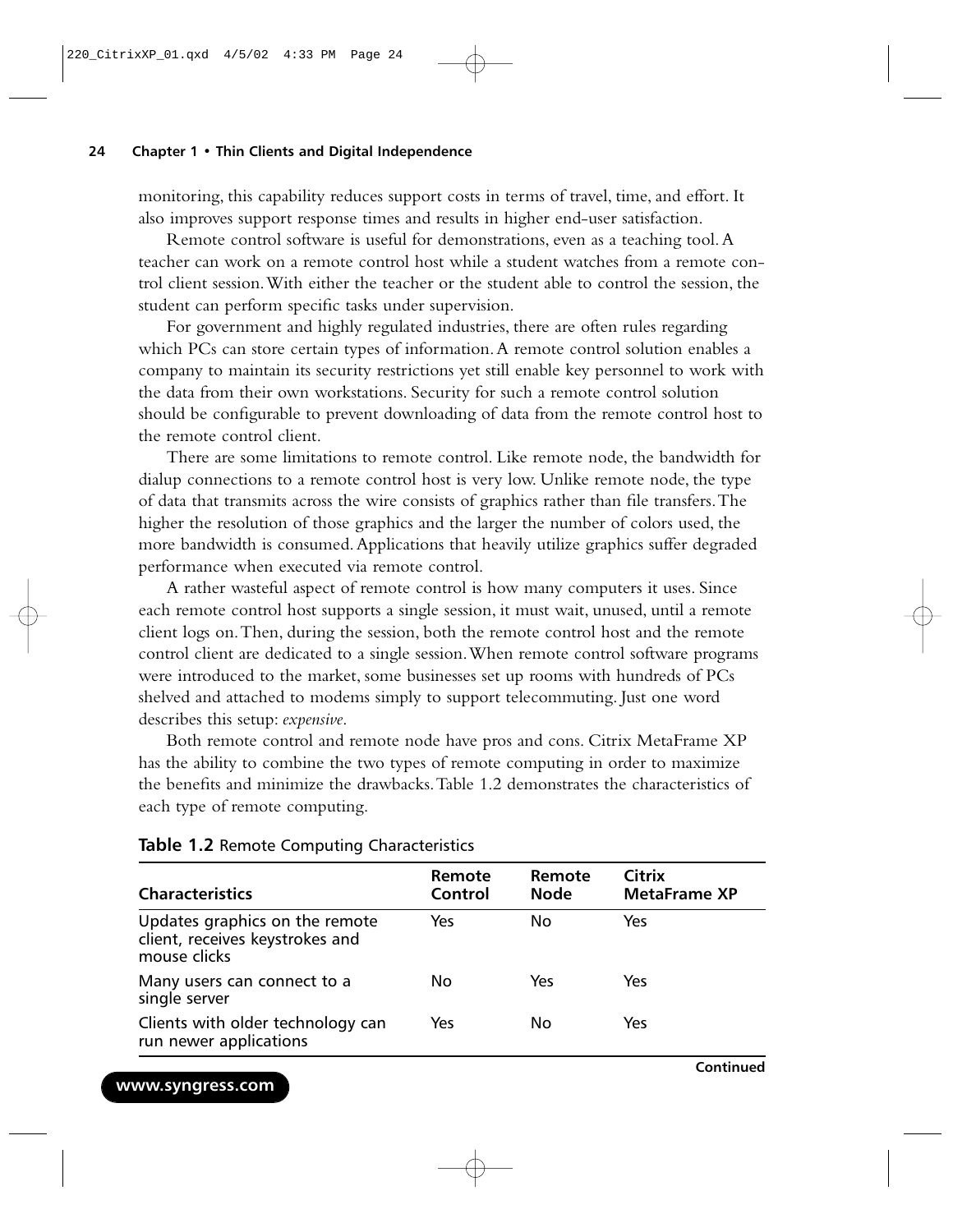| <b>Characteristics</b>                                                             | Remote<br>Control | Remote<br><b>Node</b> | Citrix<br><b>MetaFrame XP</b> |
|------------------------------------------------------------------------------------|-------------------|-----------------------|-------------------------------|
| Graphics-intensive applications<br>hamper performance                              | Yes               | No                    | Yes                           |
| Security options for encryption<br>and authentication                              | Sometimes         | <b>Yes</b>            | Yes                           |
| Data can be accessible yet<br>prevented from being copied to<br>remote client      | Yes               | No.                   | Yes                           |
| Full desktop is presented in a<br>window to client                                 | Yes               | No                    | Yes                           |
| Applications can be launched<br>transparently and appear to be<br>locally launched | No                | No.                   | Yes                           |
| Can be used over any dialup or<br>Internet connection                              | Yes               | Yes                   | Yes                           |

#### **Table 1.2** Continued

# **The Evolution of the Thin Client**

The thin client model evolved from an idea developed originally in Citrix's WinView product in which multiple remote control sessions could run on a single server. Citrix was able to see the benefits and limitations of the mainframe and distributed computing models as well as remote control and remote node computing. Since these types of computing are merged into a single thin client model, their benefits increase.

Today's thin client model uses Citrix MetaFrame XP running on Windows 2000 Terminal Services.A remote client uses the ICA client software to connect to a server over any type of dialup or Internet link. Once connected, the remote client can open a virtual desktop or launch an individual application transparently.All application processing takes place on the Citrix MetaFrame XP server, with only screen updates being displayed on the remote client.With the thin client model,Windows terminal hardware can be used to connect to the thin client server.

In reviewing the thin client model, there are two key terms to understand:

**Thin client** A thin client is the session that takes place between the server and its client.This session consists solely of the screen updates, keyboard strokes, and mouse clicks transferred between the two machines.The client is considered "thin" because it consumes very little bandwidth with its compressed traffic.Windows terminals are now available for use with thin client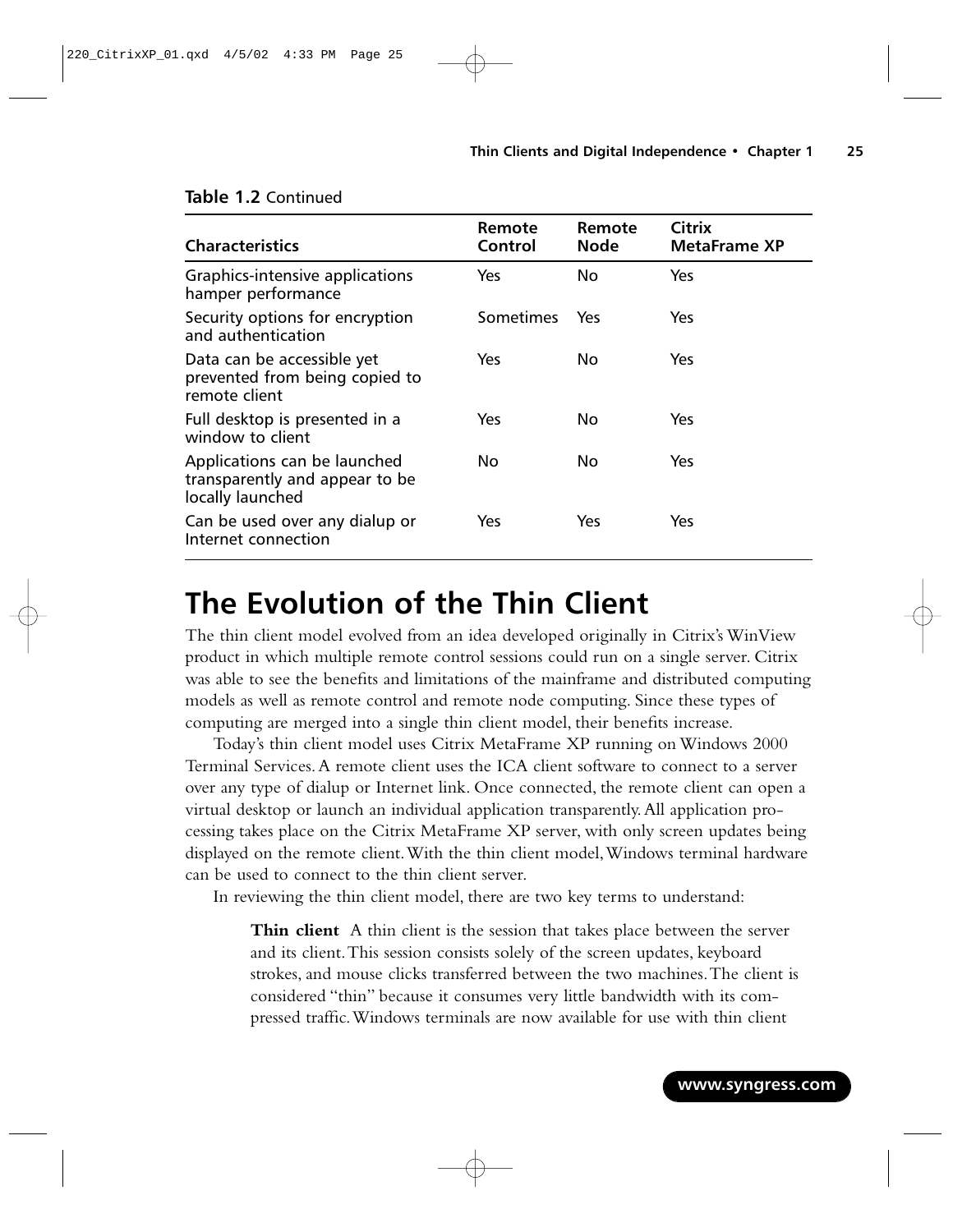servers.These thin client machines are similar to mainframe terminals, except for heightened graphics capabilities, occasional support for Web browsers, and some memory to increase performance.With such capabilities, they are considered "intelligent," even though they do not have the ability to process any applications locally.

**Fat client** A fat client is the session that takes place between a server and its client that transmits actual data between the two.A fat client is considered "fat" because of the relatively large amount of data transmitted and high consumption of bandwidth.A typical database application uses a fat client when client and server are on separate machines.

# The History of Citrix MetaFrame

Citrix grew out of a concept developed by Ed Iacobucci, who headed the OS/2 program for IBM and Microsoft. Iacobucci conceived of a system whereby computers that were not designed to run OS/2 could start doing so. In 1989, Iacobucci formed Citrix Systems, Inc. (the name is derived from *citrus*, since the company is based in Florida) to take this concept forward.The name of the technology? MultiWin.

## Product Evolution: From Citrix WinView to WinFrame to MetaFrame

MultiWin enables multiple users to simultaneously run multiple user sessions on a computer. In the process, the sessions share the system resources, including network interfaces, processor, memory, input/output, and other resources.After creating WinView on the OS/2 platform, the company soon realized that OS/2's days were numbered. In 1991, Citrix licensed the source code for Windows NT from Microsoft and began developing MultiWin on the Windows NT platform. Microsoft also invested in Citrix, buying 6 percent of the company. In 1995, Citrix unveiled its WinFrame product, the first one to combine MultiWin technology, the ICA protocol, and the Windows NT operating system.

The WinFrame product was extremely successful. Microsoft enjoyed an explosion in sales of Windows NT at the same time. Because of this success, Microsoft believed that it did not need Citrix's help to sell Windows NT and in February 1997 notified Citrix that it intended to develop its own multiuser technology. Citrix stockowners will remember the date: Citrix stock plummeted more than 60 percent in a single day.The public was not sure that Citrix would survive. Citrix and Microsoft, however, negotiated over the next few months until they struck a deal.

Microsoft had one objective: to become a player in the thin client market. Citrix had its own objective: to continue to be in the thin client market.The deal provided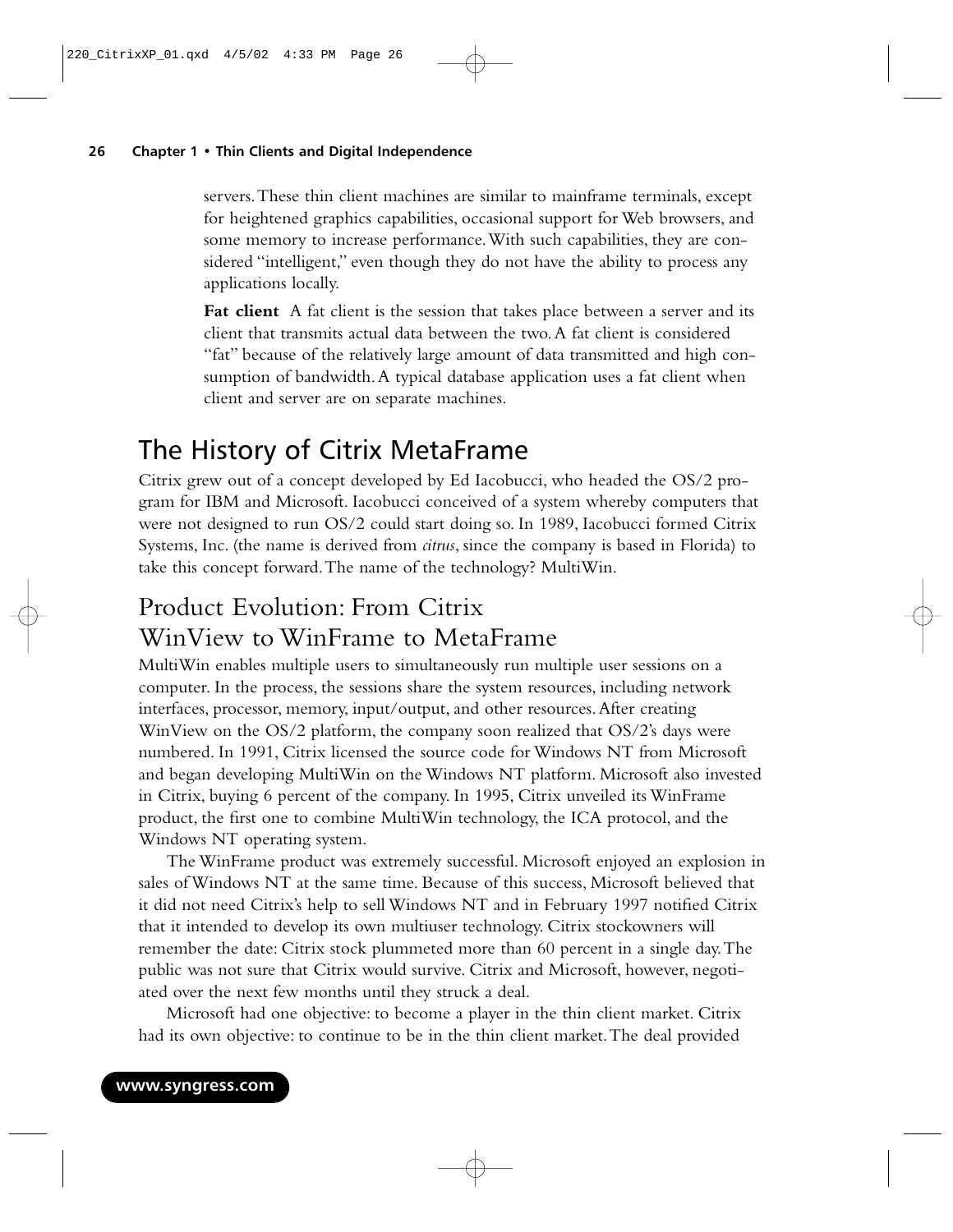both. Microsoft licensed the MultiWin technology from Citrix. Citrix retained the right to continue development on the WinFrame product. Citrix also retained the ICA protocol and the ability to develop an add-on product for the Microsoft Windows NT Terminal Services products.The deal specified that Microsoft could develop its own thin clients, but only for Microsoft Windows operating systems. Citrix was free to develop ICA clients for any type of operating system. Citrix's stock revived immediately based on this news.

Under the new agreement, Microsoft quickly adapted MultiWin in Windows NT 4.0,Terminal Server Edition, with its own client using Remote Desktop Protocol (RDP).Although the surface of the Terminal Server Edition looked the same as the standard version, the inner workings were much different.The two required separate service packs, hot fixes, and special drivers. Microsoft asked vendors to certify its printer drivers to work with Terminal Server Edition.

Citrix quickly released the MetaFrame 1.0 for Windows NT 4.0 Terminal Server Edition. Later, it improved the product and released MetaFrame 1.8.These products offered several advantages over the "plain vanilla"Windows NT 4.0 with Terminal Services:

- Ability to deliver 32-bit applications to platforms other than Windows
- Low bandwidth consumption using ICA protocol
- Multiprotocol capabilities (RDP runs only over TCP/IP)
- Ability to launch the ICA client and applications from within a browser
- Ability to launch higher-resolution graphics yet retain low bandwidth consumption

Rather than release a separate edition of Windows 2000 for customers who wanted to run thin clients, Microsoft delivered Windows 2000 Server,Windows 2000 Advanced Server, and Windows 2000 DataCenter Server with the native ability to run Terminal Services. Microsoft had received a great deal of feedback about the ease of managing a server using the remote control features.Therefore, the company included a native license for two sessions to be running on each Windows 2000 server.When Terminal Services are activated, they can be activated for the two sessions in remote administration mode, or Terminal Services can be activated for multiple clients, each requiring a thin client license.

Citrix released MetaFrame 1.8 for Windows 2000 servers.Today, Citrix offers MetaFrame XP for Windows 2000 servers. Citrix continues to develop ICA clients that work with any version of MetaFrame.These clients can attach anything from a Linux box to an Epoch mobile device to a Citrix MetaFrame server and then launch a 32-bit Windows application.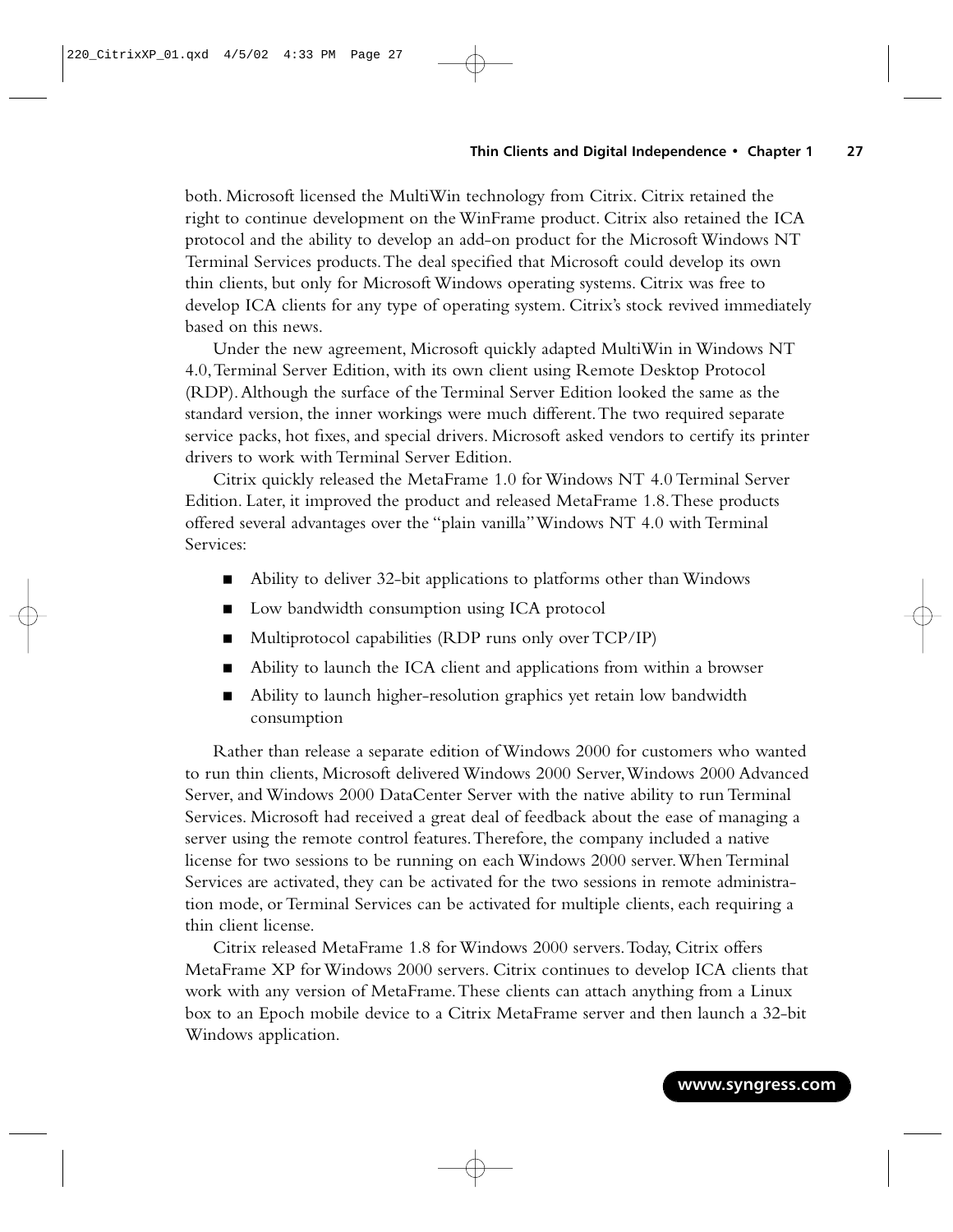## MetaFrame XPs, XPa, and XPe

Citrix MetaFrame XP comes in three versions. Like Windows 2000, which scales from Windows 2000 Server to Windows 2000 Advanced Server to Windows 2000 DataCenter Server, the three versions of Citrix MetaFrame XP scale up in capabilities as well.The three versions are:

- Citrix MetaFrame XPs
- Citrix MetaFrame XPa
- Citrix MetaFrame XPe

Citrix MetaFrame XPs is the base version of the three. Created for a small deployment of thin client, it provides the application services across LANs, WANs, the Internet, intranets, and extranets. MetaFrame XPs offers many features. It uses the Citrix Management Console and Program Neighborhood. It has centralized printer management and license management. Not only does it support both Active Directory and Novell Directory Services, it can encrypt session data using the Secure Socket Layer (SSL). It also includes the NFuse version 1.6, described in the next section of this chapter.

Citrix MetaFrame XPa was designed with features that meet the needs of small and medium-size businesses. It contains all the features of XPs, but XPa also includes Advanced Load Management. Moving toward the server farm paradigm,Advanced Load Management enables the XPa version to dynamically manage the number of sessions assigned to any one of a group of XPa servers.

Citrix MetaFrame XPe builds on the features of XPa and adds management capabilities that are well suited for large organizations. In deploying a server farm, the XPe version should be selected due to its features. On top of all the other features, XPe includes the ability to package and deliver applications as well as system monitoring and analysis.

### NFuse

NFuse 1.6 is best described as a portal product for publishing applications to the Web. The solution consists of three components:

- Citrix MetaFrame server
- Web server
- ICA client with a Web browser

Using NFuse, a Citrix MetaFrame XP administrator can publish any interactive 32 bit Windows applications or UNIX applications (when using Citrix MetaFrame 1.1 for UNIX) to the Internet so that they can be launched from within a standard browser.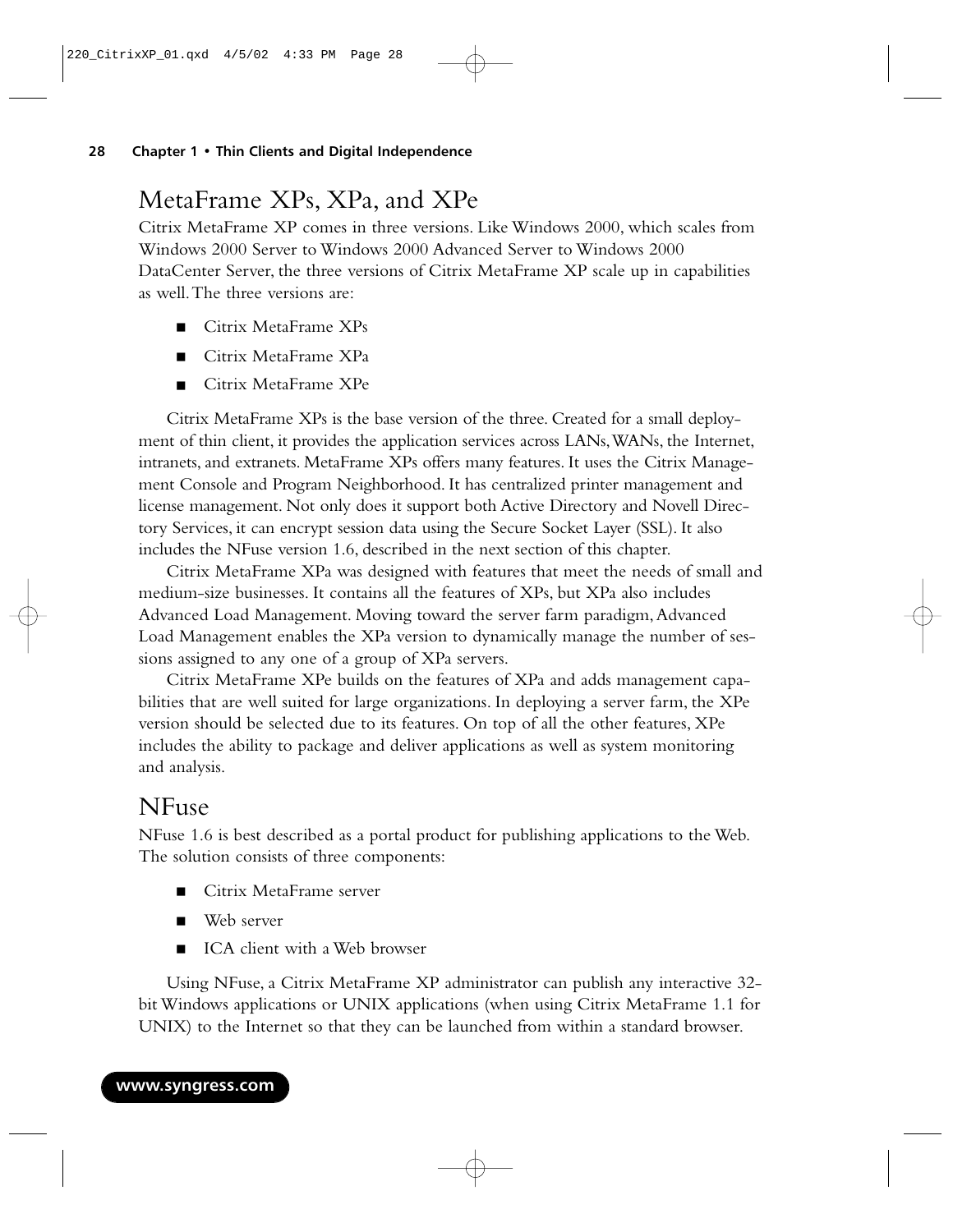With a little effort and organization, a portal with personalized information can be created for users so that they have Web-based access to all their tools and applications, without needing to install them locally.There is no need to reengineer a business application to fit the Web. Using NFuse, the Web can be leveraged with existing applications, reducing the time, effort, and costs involved in such a project.

### Citrix MetaFrame 1.1 for UNIX

UNIX applications are used throughout businesses today. Since these applications can only be used on UNIX machines, in the past many organizations provided multiple machines per user so that the user could access both UNIX and Windows applications. With Citrix MetaFrame XP, a person who uses UNIX daily can also receive a Windows session on the same machine. However, with the prevalence of Windows on the desktop and the higher likelihood of finding users who are familiar with Windows, there is a need to deliver UNIX applications to people with non-UNIX platforms.This is the goal of Citrix MetaFrame 1.1 for UNIX. Besides offering remote access to applications, as do many other terminal emulation applications, Citrix MetaFrame for UNIX offers a high-performance graphical session using the same ICA client that can access Citrix MetaFrame XP servers.

This product can provide UNIX and Java applications to any ICA client, whether Linux, UNIX, Epoch,Windows 32-bit, or DOS, over the same types of connections that Citrix MetaFrame XP can use. Improving the performance of graphical UNIX applications delivered across low-bandwidth connections and able to implement higher security, Citrix MetaFrame 1.1 for UNIX works with Sun Solaris,AIX, and HP-UX versions.

## Windows 2000 Terminal Services

Windows 2000 with Terminal Services is the Microsoft thin client server that uses the MultiWin technology combined with Microsoft's RDP thin client.Windows 2000 Terminal Services uses RDP version 5.0. Previously,Windows NT 4.0,Terminal Server Edition, used RDP version 4.0.

With Windows 2000 Terminal Services, a business has a complete multiuser thin client system. Users who connect to the server receive a traditional Windows 2000 desktop view.The client is presented in a window on the desktop. Figure 1.10 displays the standard Terminal Services desktop.

## Special Mode for Installing Applications

Even though Windows 2000 Server has the Terminal Services capability built right into the code, you don't have to install it.You can choose to have a standard Windows 2000 file and print server.You can also choose to install Terminal Services in remote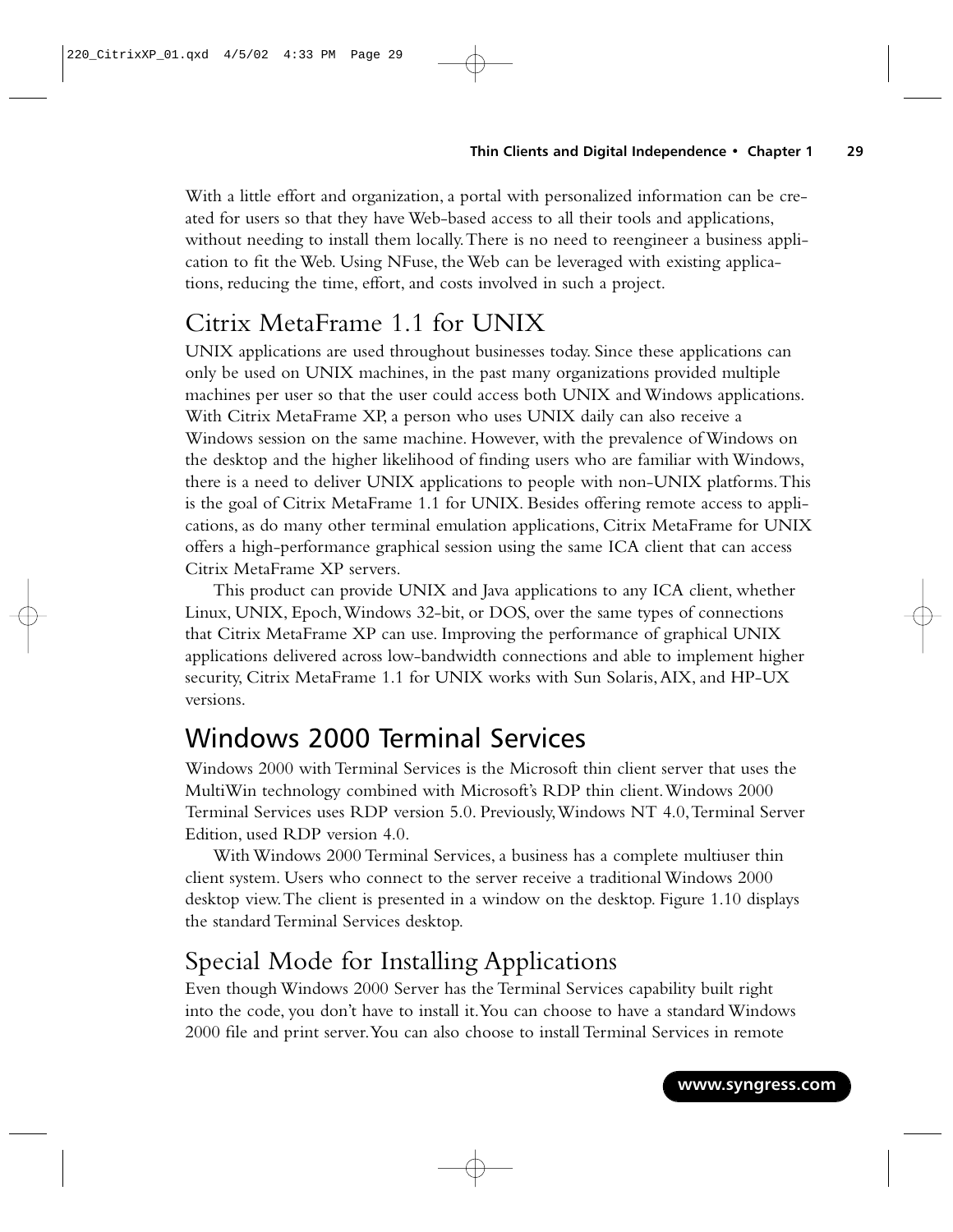administration mode or in applications services mode.As stated earlier, remote administration mode enables two sessions for RDP clients to connect to the server.When Terminal Services is installed in applications services mode, many more clients can run sessions connected simultaneously.





When Terminal Services have been installed, multiple interactive sessions can run on the server at the same time.Win32API calls have been reprogrammed so that they allow traditional Windows applications to use configuration files and registry information in a multiuser model. Some applications, such as Microsoft's Office suite, must be installed with a different template in order to function in a multiuser system. Other applications must be installed using *install mode*.There are three ways to put the server in install mode:

- You can use the Add/Remove icon in the Control Panel to invoke install mode.
- If an application's installation starts and you select the option to install the program for all users rather than just yourself, the server is automatically placed in install mode.
- You can also open a command prompt window and type **Change User /Install** to bring up install mode.

The normal mode for Terminal Services is *execute mode*.Whenever you are completing an installation, you should open a command prompt window and type **Change User /Execute**. More about installing applications appears in Chapter 9.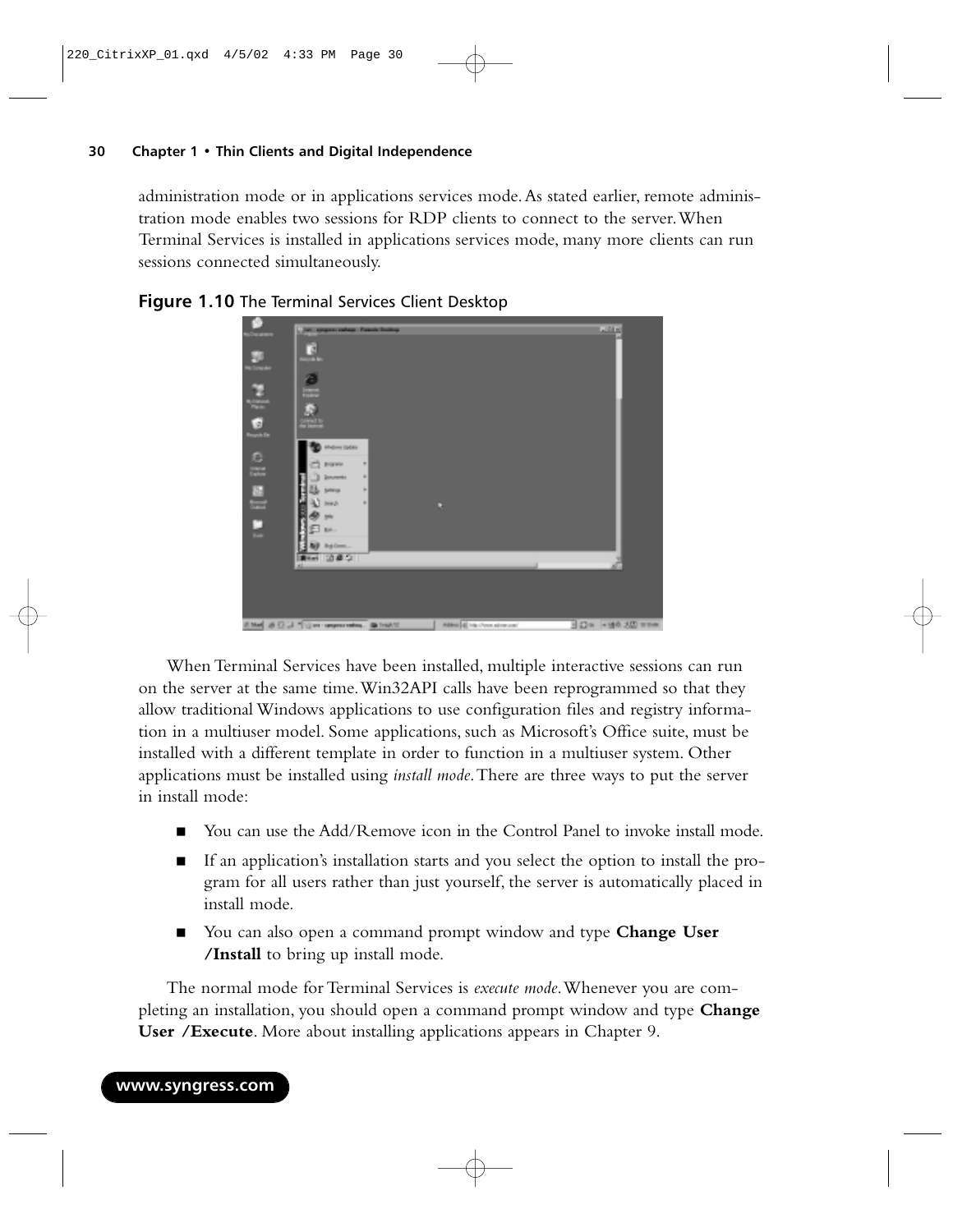# Overview of Terminal Services Licensing

Starting a new Windows 2000 server with Terminal Services, thin client services are immediately available. However, you must install them in order to use them. Furthermore, if you install the application services mode (as opposed to remote administration mode), you have 90 days to activate a license server to manage Terminal Services client licenses.

Terminal Services client licenses are different from standard client access licenses (CALs) for Windows 2000 Server.A standard CAL is required to access a file and print server. If you set up a Windows 2000 server with Terminal Services and never share files or printers from it, none of the users needs a standard CAL.They will need Terminal Services CALs (TS CALs), which are available as follows:

- You do not need to purchase a TS CAL for the most recent Microsoft Windows operating systems. Each Windows 2000 Professional,Windows NT 4.0 Workstation, or Windows XP machine has a built-in TS CAL.
- You may purchase from Microsoft a TS CAL for any other operating system installed on a network computer.
- You may purchase a Work-at-Home TS CAL from Microsoft. This is a discounted CAL that combines the standard CAL and the Terminal Services CAL and is intended for telecommuters.
- You may purchase an Internet Connection License. This is a special type of license for allowing up to 200 anonymous users to connect concurrently to Terminal Services over the Internet.This license is intended for users who are not employees of the company.

The Terminal Services licensing server is an option that can be installed on any Windows 2000 domain controller in Active Directory or on a Windows 2000 server in a Windows NT 4.0 domain.The licensing server tracks the available licenses and distributes them to client devices.When the licensing server is installed, it needs to receive a digital certificate from the Microsoft Clearinghouse in order to be activated.After activation, you can install licenses.You do not need a Terminal Services licensing server in order to run servers in remote administration mode.You can find more about Terminal Services licensing in Chapter 6.

### Overview of Terminal Services Consoles

The native Windows 2000 management consoles will become a Terminal Services administrator's home turf for managing thin client connectivity. Other tool sets are available to help manage a Terminal Server from the Windows 2000 Resource Kit.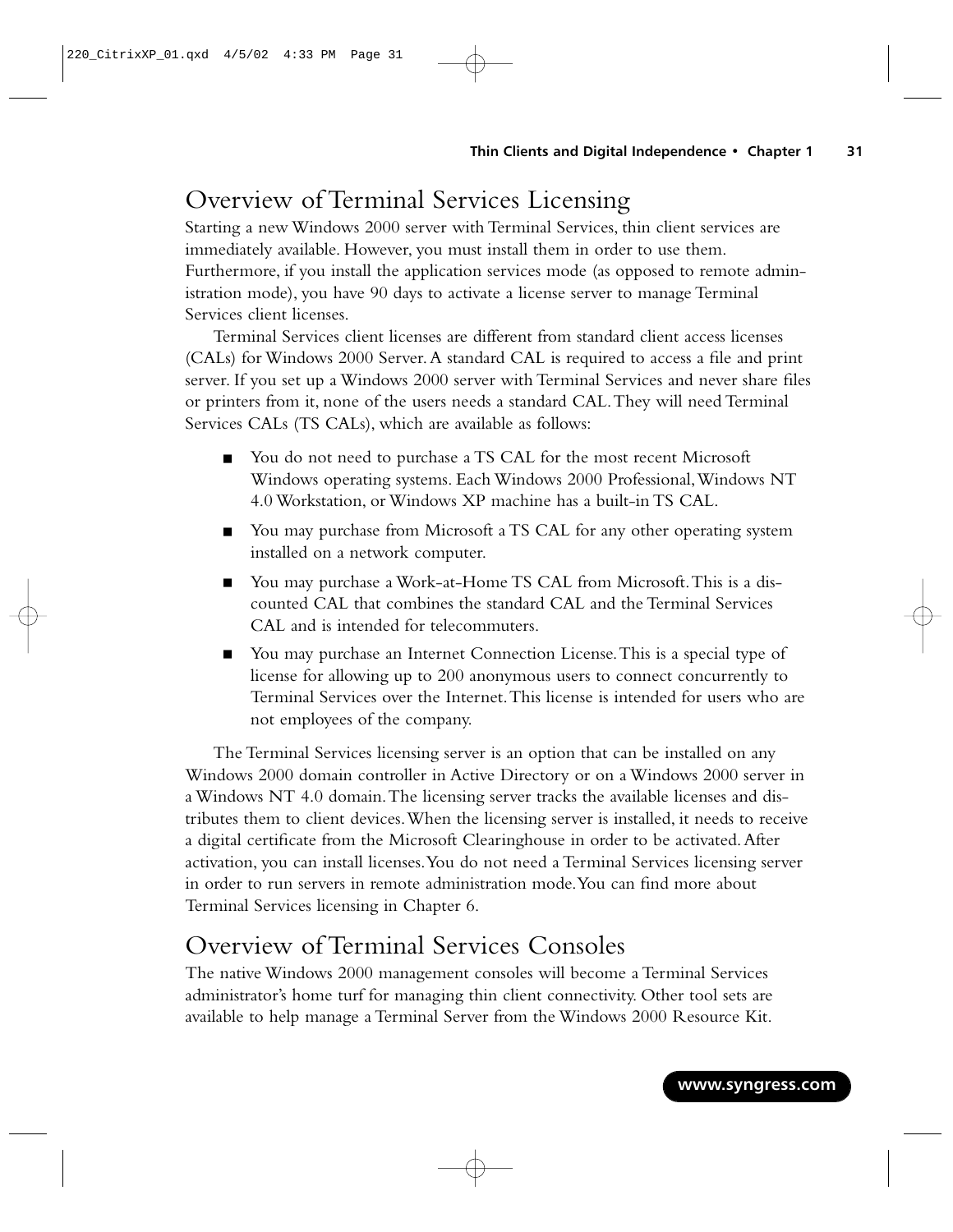More in-depth discussions about these consoles and how to use them can be found throughout this book.All in all, you should become familiar with several different consoles, each handling a unique administrative task:

- Terminal Services Connection Configuration
- Active Directory Users and Computers
- Terminal Services Manager
- Terminal Services Licensing Manager
- Terminal Services Client Creator
- Terminal Services User Manager for Domains
- Application Security Registration

The Terminal Services Connection Configuration console, shown in Figure 1.11, is used for creating sessions and configuring the variables within them.You will use this console to establish the protocols that should be used by a session as well as the security for each session, including access and encryption for each individual connection.

**Figure 1.11** The Terminal Services Connection Configuration Console



Each connection has multiple options for configuration. By double-clicking a connection name, the administrator can edit security options, remote control settings, the network adapter the connection is available to, and more.The properties for an RDP connection are shown in Figure 1.12.

The Active Directory Users and Computers Console is the primary method of managing users. In this console, an administrator can create new users, change user information, and delete users from the Active Directory domain.This is primarily a network administration tool for user information, it does include Terminal Services configuration options for users, as shown in Figure 1.12.The new Terminal Services information for users is distributed among four tabs: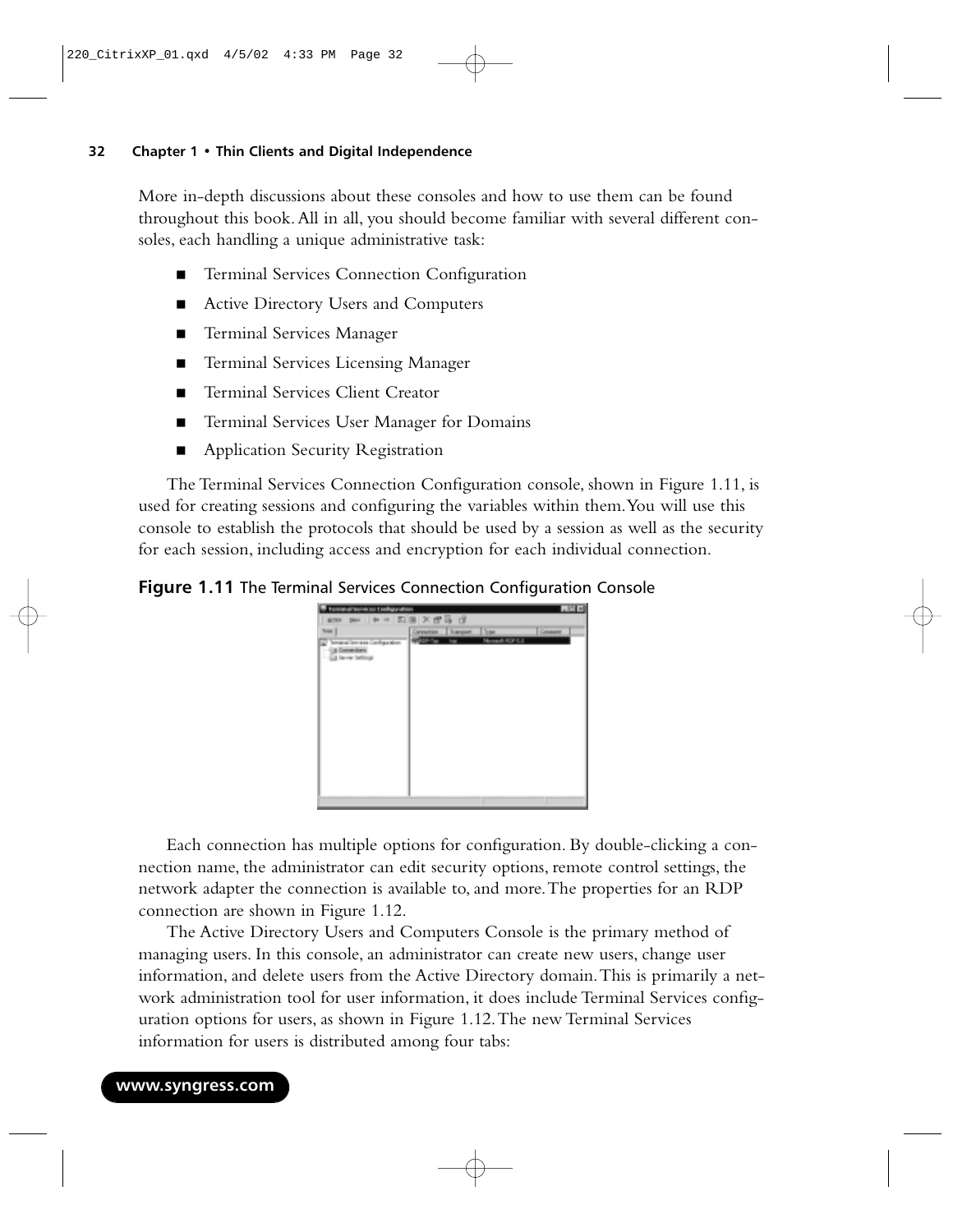| <b>201 nonse</b>      |                                         |                                                                                                                          | Ï |          |
|-----------------------|-----------------------------------------|--------------------------------------------------------------------------------------------------------------------------|---|----------|
| Tape                  | Manual ROP BO                           |                                                                                                                          |   |          |
| Transport             | <b>buy</b>                              |                                                                                                                          |   |          |
| Comer                 |                                         |                                                                                                                          |   |          |
| <b>Dramatian</b>      |                                         |                                                                                                                          |   |          |
| <b>Encyclositered</b> |                                         | Medium                                                                                                                   |   | <b>W</b> |
|                       |                                         |                                                                                                                          |   |          |
|                       |                                         | All side case between the client and the seven is protected to<br>accupitat issued antiba secret's standarding stangels. |   |          |
|                       |                                         |                                                                                                                          |   |          |
|                       | T ij as durched informats subservinging |                                                                                                                          |   |          |
|                       |                                         |                                                                                                                          |   |          |

#### **Figure 1.12** Properties for a Connection

- **Terminal Services Profile** This tab allows the administrator to create a specific profile for thin client sessions.This profile can differ from a file-and-print profile. It is useful for administrators to be able to separate the thin client profile from standard profiles, especially when an administrator does not want to overwrite a telecommuter's or anonymous Internet user's home profile.
- **Sessions** This tab offers specific configuration information for a user's session.This information can customize how a session acts for a particular user, such as increasing or decreasing the disconnect time for a session rather than inheriting the standard session configuration.
- **Environment** This tab configures the way that a client device is handled when it is initially connected to the server.
- **Remote Control** This tab sets the security options for remote control sessions.

The Terminal Services Manager is the most interactive and useful of the administrative consoles. Using the Terminal Services Manager, you can view processes that are currently active on all Windows 2000 Terminal Services servers within the domain.The Terminal Services Manager is the optimal tool for monitoring and troubleshooting the sessions run by thin client users. Shown in Figure 1.13, this is the console that the administrator uses to view the processes users execute in their sessions.

A Terminal Services administrator is given only 90 days to activate a licensing server and add licenses for the sessions used on the server. During the 90-day period, the licensing server provides temporary TS CALs to machines that connect.These licenses are tracked.After the 90 days have completed for each temporary TS CAL, that machine can no longer access the server. However, once the licensing server has been activated and TS CALs have been installed, the machines connect to the server, and the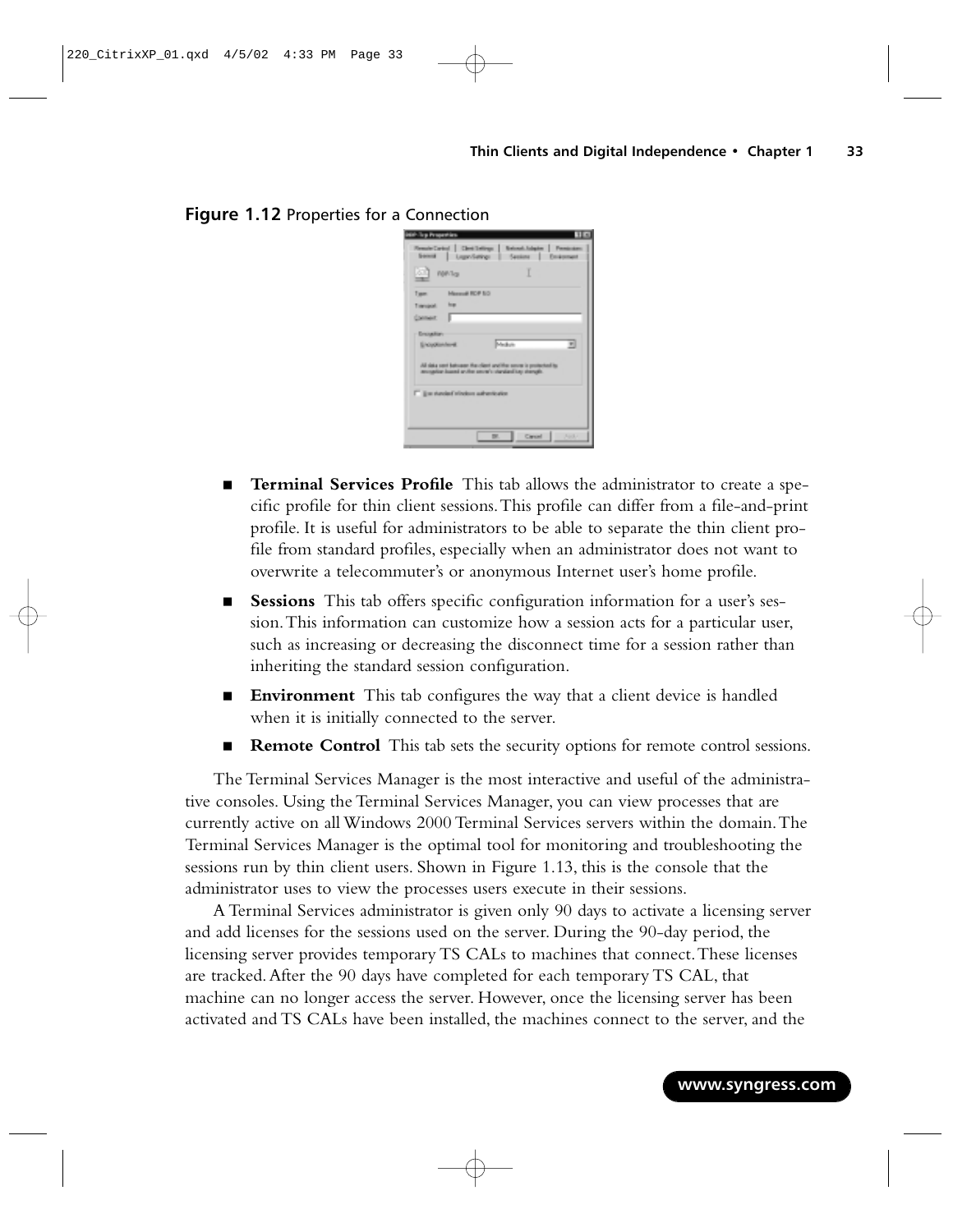#### **34 Chapter 1 • Thin Clients and Digital Independence**

temporary TS CAL is automatically upgraded to a standard TS CAL.To add licenses, you use the Terminal Services Licensing Manager. Figure 1.14 displays this console.

**Figure 1.13** Terminal Services Manager



**Figure 1.14** Terminal Services Licensing Manager

| drive the first<br>5 2 田戸                                                                                                                                               |                                               |                         |                   |                     |               |
|-------------------------------------------------------------------------------------------------------------------------------------------------------------------------|-----------------------------------------------|-------------------------|-------------------|---------------------|---------------|
| <b>Girl all servers</b><br>$\begin{minipage}{.4\linewidth} \begin{tabular}{l} \hline \multicolumn{1}{l}{} & \multicolumn{1}{l}{\textbf{C} \end{tabular} \end{minipage}$ | <b>Picket</b><br>Children Modern 2000 License | 7/09<br><b>Built</b> in | Total<br>Linkskod | Auduble<br>Linkskod | travet<br>si. |
| - 10 E-stro/Wedays 2000 License                                                                                                                                         |                                               | lì,                     |                   |                     |               |
|                                                                                                                                                                         |                                               |                         |                   |                     |               |
|                                                                                                                                                                         |                                               |                         |                   |                     |               |
|                                                                                                                                                                         |                                               |                         |                   |                     |               |
|                                                                                                                                                                         |                                               |                         |                   |                     |               |
|                                                                                                                                                                         |                                               |                         |                   |                     |               |
|                                                                                                                                                                         |                                               |                         |                   |                     |               |
|                                                                                                                                                                         |                                               |                         |                   |                     |               |
|                                                                                                                                                                         | ×t                                            |                         |                   |                     |               |

The client software for the RDP client can be generated from Windows 2000 Server with Terminal Services.This is performed through the Terminal Services Client Creator. Pictured in Figure 1.15, this console offers the ability to generate installation disks for either 16-bit Windows or 32-bit Windows RDP clients.

#### **Figure 1.15** Terminal Services Client Creator

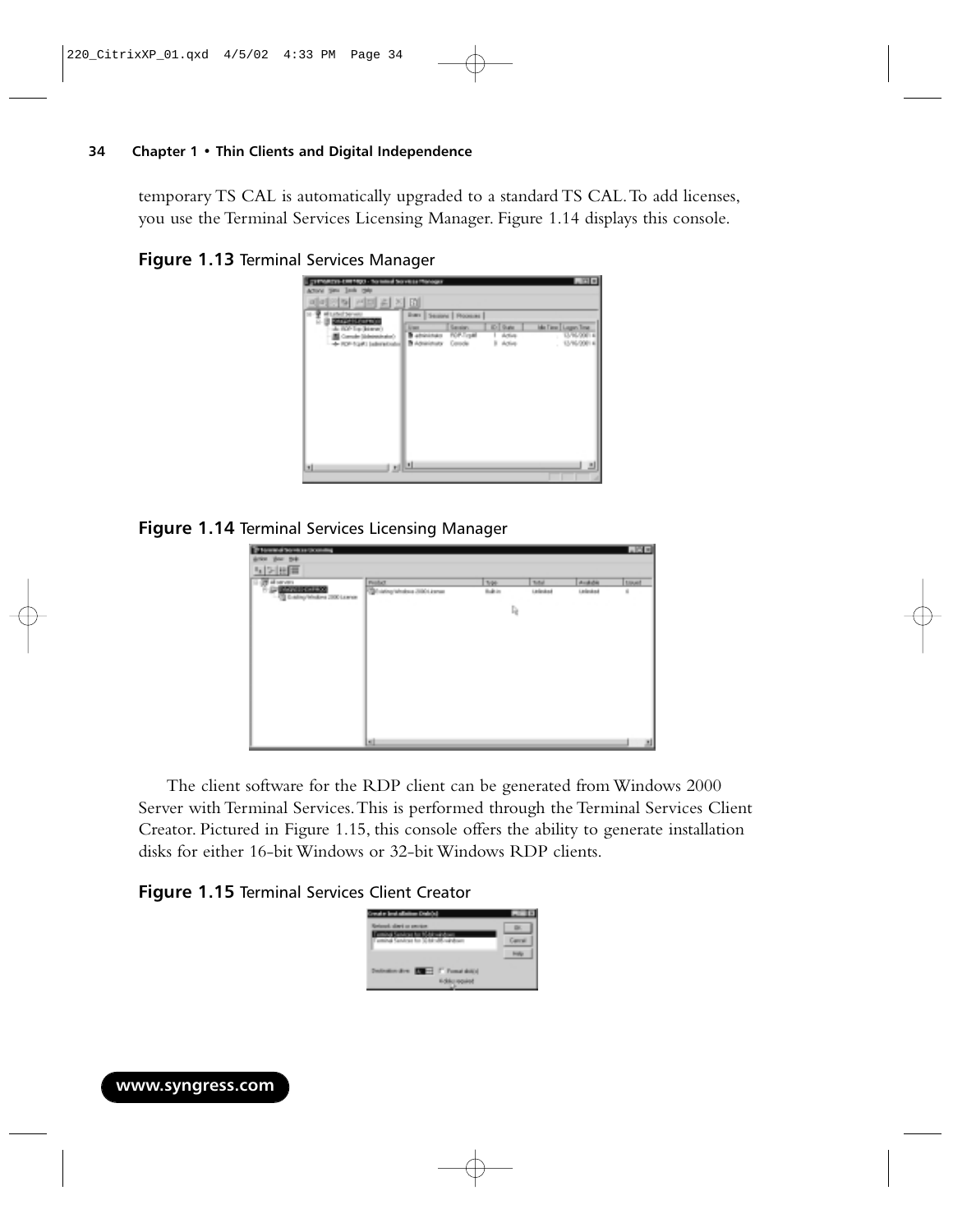Although it is not installed as a default tool, you could find the Terminal Services User Manager for Domains an essential tool if you are using a Windows 2000 Terminal Services server within a Windows NT 4.0 domain.The standard User Manager for Domains in a Windows NT domain does not include the configuration options for users that you need for specific configurations.You should be careful not to use the Terminal Services User Manager for regular domain administration, since it will increase the record size for users due to the additional user parameter fields.

The Windows 2000 Server Resource Kit contains the Application Security Registration utility console.This is a tool that offers administrators tighter control over applications and who can use them.When this console is in use, a user cannot execute a listed application unless that user has Administrator privileges.

### Remote Desktop Protocol

Remote Desktop Protocol (RDP) is to Windows 2000 Terminal Services as ICA is to Citrix MetaFrame XP. It is the protocol that carries the thin client session information, including transmission of graphical data and mouse/keyboard clicks, between the server and the access device.

The original version of RDP, version 4.0, was incorporated into the Windows NT 4.0 Terminal Services Edition.Windows 2000 Terminal Services and thin clients use RDP version 5.0. Based on the T.120 standards, RDP handles graphical transmission through an RDP display driver, which is run separately for each session. Each thin client session also runs its own Win32 kernel, with the display drivers contained in a session address of virtual memory. Receiving commands from the graphical display interface (GDI), the RDP display driver then passes them on to the Terminal Services device driver, which then encodes them in RDP format.The information is then sent to the Transport layer and through the protocol stack onto the wire to the client access device.

The new version of RDP, version 5.0, is packed with new features:

- **Bitmap caching** Storing graphics locally can enhance a client's performance.This is a new capability within RDP 5.0. During the session, graphics are stored locally and the client sends a list of keys corresponding to the bitmaps in cache.These keys are used to either call up locally stored graphics or to request new graphics from the server. Preset to 10MB, the bitmap cache storage size cannot be altered.
- **Client printer mapping** Without going into the difficulties of managing printers with RDP 4.0, the client printer-mapping capability adds a great benefit for administrators under RDP 5.0.When a client connects to a Windows 2000 Terminal Services session, the local printer (or printers) will be mapped to appear as network printer connections in the session.The client can print locally either from within the session or from applications running locally on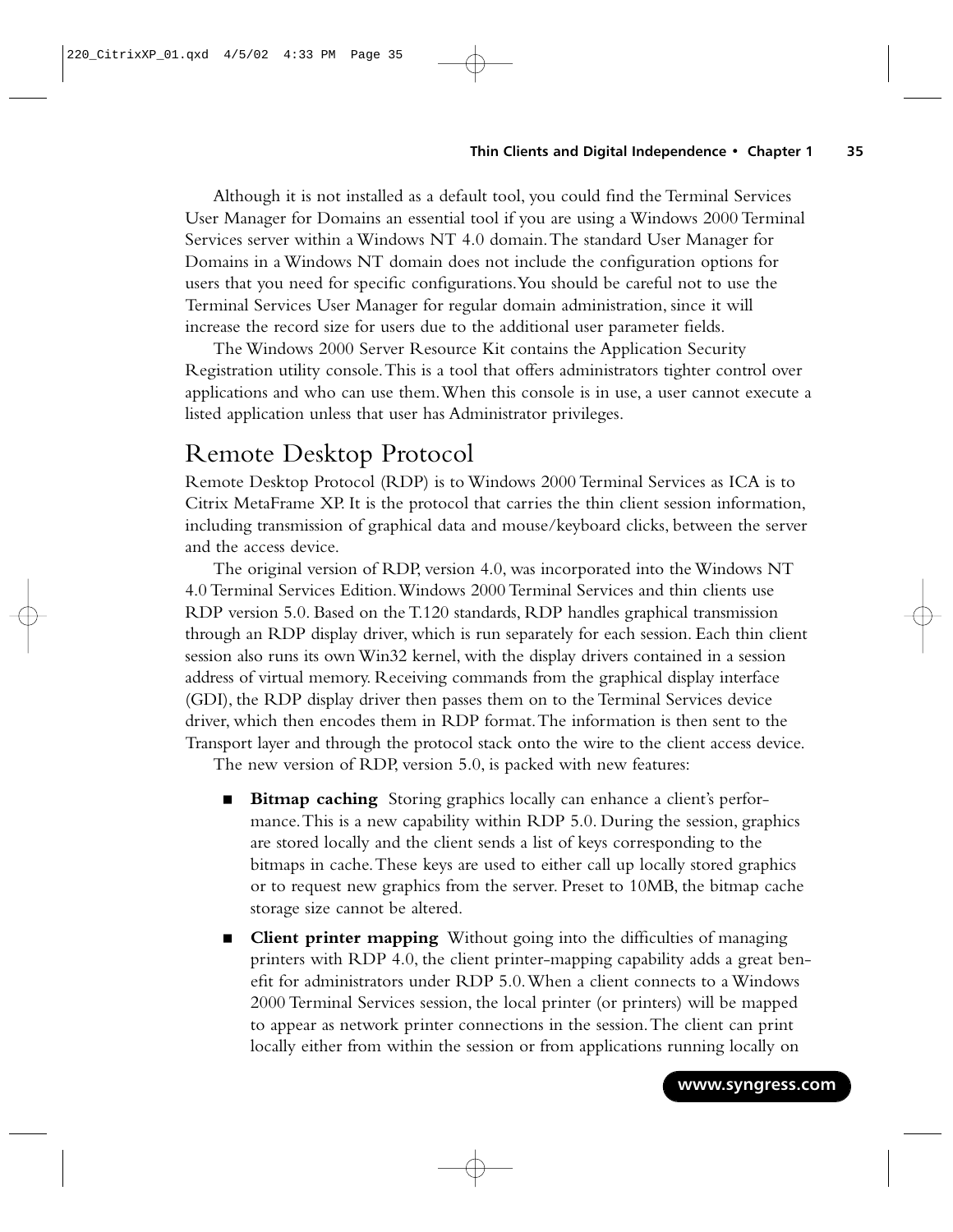the desktop.The prerequisite for this functionality is that the drivers for the printer exist on the server.

- **Local/remote clipboard copying** When launching a remote desktop, the clipboard in the remote desktop is separate from that of the local desktop. With RDP 5.0, information that is copied to the clipboard in the remote session can be pasted to the local clipboard.
- **Shadowing** One of the values that help desks and administrators have found in thin client computing is the ability to shadow a user's session and troubleshoot user problems.This capability is available with RDP 5.0.The administrator can connect to a user's session and "shadow" it, viewing the session on the administrator's desktop—even taking control of the session. Security settings must be established to enable shadowing, and rights must be granted to let a shadowed session take place. Prerequisites for shadowing are that video resolutions must be the same or better on the administrator's machine, and both the administrator and the shadowed user must be logged in to the same server.

The RDP client, which runs only on TCP/IP networks, is available for 16-bit Windows (Windows for Workgroups 3.11) or 32-bit Windows (Windows 95,Windows 98,Windows Me,Windows NT 3.51,Windows NT 4.0, and Windows 2000).Windows XP contains a Remote Desktop client in its native code. For any machine that will be connecting to a Windows 2000 Terminal Server, the RDP client must be installed. For any machine connecting to a Windows 2000 Terminal Server with Citrix MetaFrame XP, an ICA client must be installed, or applications can be launched from a compatible browser.You can read more about Terminal Services RDP clients and Citrix MetaFrame XP ICA clients in Chapter 6.

# Citrix MetaFrame XP

Windows 2000 Terminal Services is the base operating system for Citrix MetaFrame XP. Extended by Citrix MetaFrame, the thin client server can support the ICA protocol clients in addition to RDP clients.The ICA protocol and Citrix MetaFrame's base features offer many advantages over standard Windows 2000 Terminal Services, one of the greatest advantages is the ability to treat large implementations of thin client servers as a single server farm.

## Independent Computing Architecture

Independent Computing Architecture (ICA) clients are unique to Citrix MetaFrame XP. If you do not have Citrix MetaFrame XP installed, you cannot use the ICA protocol clients, even though the ICA client software is freely available for download from Citrix's Web site.The ICA client offers some advantages over the RDP client: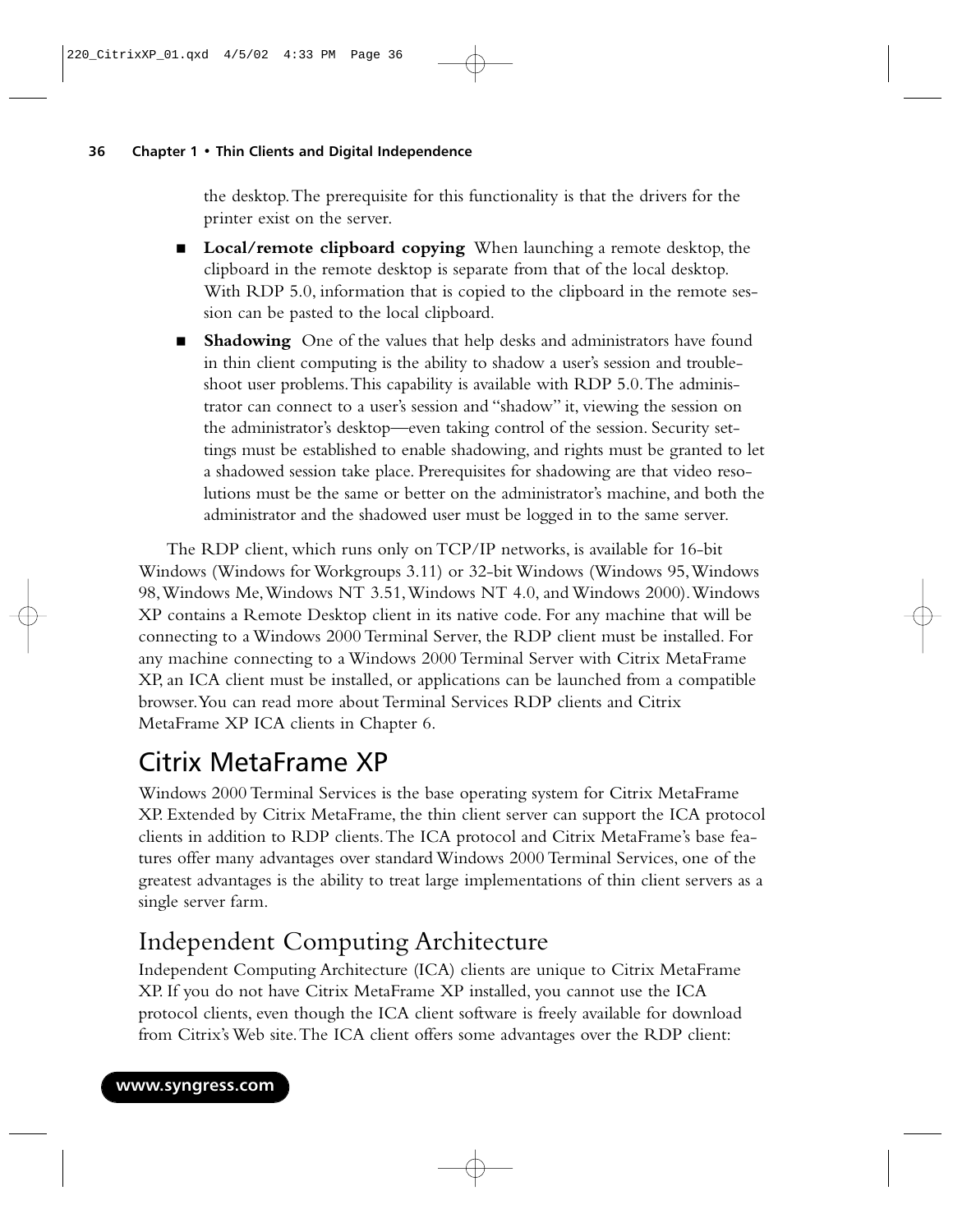- Available for all Windows operating systems, DOS, UNIX, Linux, Macintosh, and OS/2
- Available for EPOCH and Pocket PC mobile devices
- Windows Based Terminals
- Full client device mapping, including audio, COM port, and printer mapping
- Local drive remapping
- SpeedScreen2 latency reduction
- Multiprotocol usage
- Seamless windows

Citrix offers software for ICA clients that operate on DOS and 16-bit Windows 3.1 as well as Windows for Workgroups 3.11,Windows 95,Windows 98,Windows Me, Windows NT 3.51,Windows NT 4.0,Windows 2000, and Windows XP. In addition to these, Citrix offers clients for a variety of UNIX operating systems, Linux, Macintosh, and OS/2.

Wireless and mobile devices offer a new opportunity for thin clients. Because these devices are so small, they cannot support extensive applications.They can, however, support thin clients and run full-featured applications in remote-controlled sessions. Being able to perform such computing over public wireless networks or using wireless modems, businesses can leverage wireless devices and thin client computing to increase productivity to new levels. Citrix offers ICA clients for EPOCH and Pocket PC mobile devices and will likely continue to release new clients for other mobile devices as this market develops.

ICA thin client terminal hardware is referred to as a *Windows Based Terminal (WBT).* Each WBT runs an embedded ICA client that is immediately available to connect to the network.A WBT cannot run without a Citrix MetaFrame server on the network. Often used as a point-of-sale (POS) terminal or in kiosks, thin client machines do not contain complex hardware components.They mainly consist of a monitor, keyboard, and mouse along with the embedded ICA client.

An ICA client is able to run applications with sound by mapping remote audio to local audio.An ICA client can also map COM ports and LPT ports so that modems and other serial devices as well as all printers can be accessed. Keep in mind, however, that when audio mapping is used, it increases the bandwidth consumption of the session transmission.

Within a thin client session, the user sees the drives that are local to the server.This is not helpful if the user needs to save a file to the local computer. ICA clients can map a local drive to the remote session so that it appears as a drive letter within the remote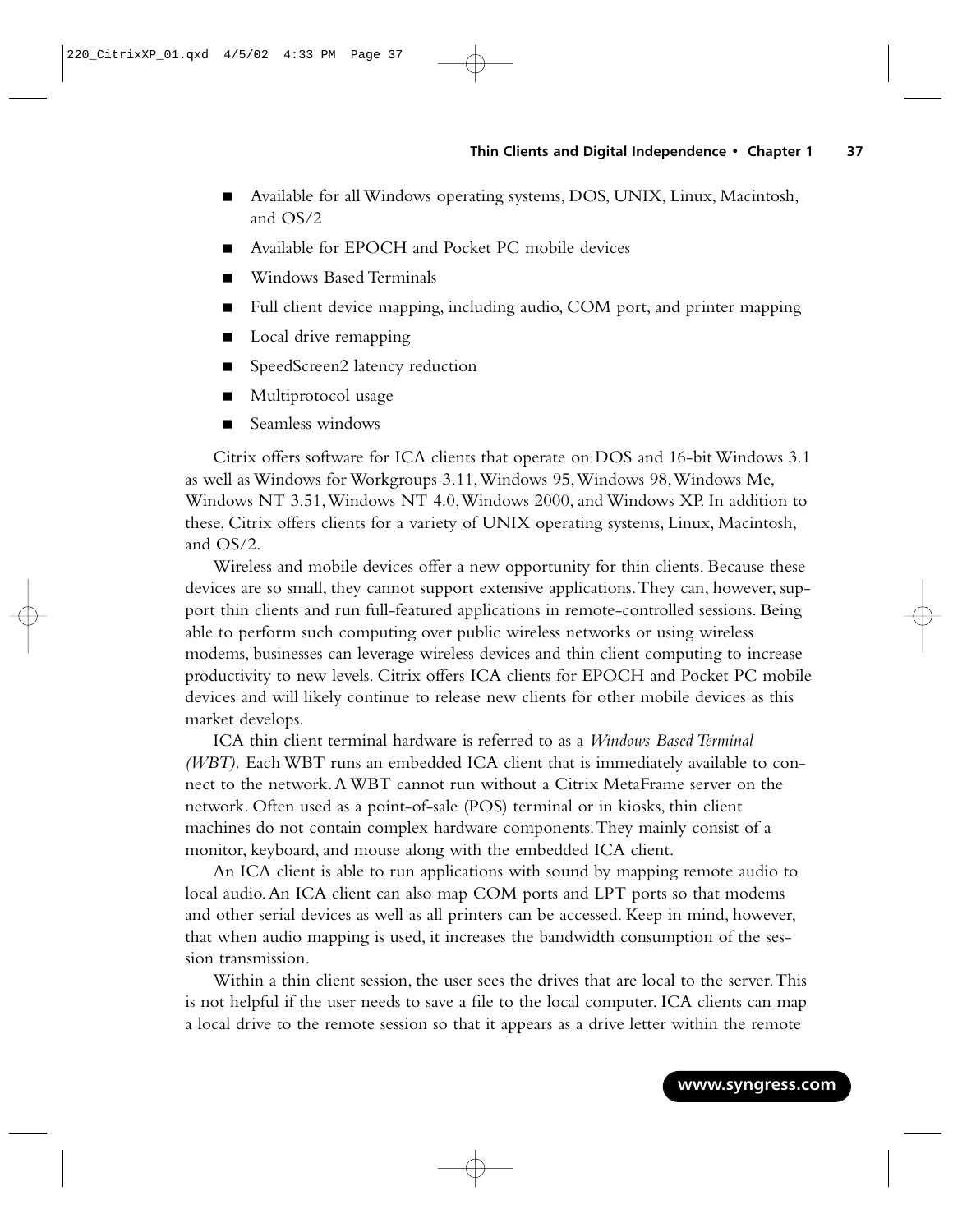session. In doing so, the user can save files and transfer files using standard drag-anddrop methods in the session's Explorer or simply save to the mapped drive letter through the application itself.There can be confusion, however, for users who assume that the C: drive in the remote session is the same drive as their local hard drive. Citrix has a solution to this problem.When you install Citrix MetaFrame XP, you are prompted to remap the local drives to different letters.The default is to remap the C: drive to M:.When you choose this option, a client connects to a session and sees the local C: drive as the session's C: drive, and the server's drives begin mapping from M: onward in the session. If you do *not* select the remapping function, when a client connects to a session, it sees the server's C: drive as the session's C: drive and the client's local C: drive as the session's V: drive (and any other local drives map backward alphabetically so that the D: drive is U: and so on.). Citrix MetaFrame XP allows the administrator to turn off client drive mapping altogether so that data cannot be saved to local drives at all.This option is helpful when you use thin client sessions in highly secure situations in which data should not be saved to other machines.

SpeedScreen2 is a feature that increases the performance of ICA. By cutting the average packet size 25 to 30 percent, the transmission rate is improved up to 60 percent. In remote locations, especially those that depend on unreliable satellite connections, SpeedScreen2 offers a tremendous advantage.

ICA is known for its high performance, even when transmitted to mobile and wireless devices.The reason it performs so well is that ICA consumes no more than 20Kbps. Because of its small size, a standard modem connection speed of 28.8Kbps appears to be running locally.

When you consider the Open Systems Interconnection (OSI) protocol reference model, which is shown in Figure 1.16, the ICA protocol typically sits at the Presentation and Session layers, just as RDP does. However, ICA was built to flexibly integrate with multiple protocols. It requires a Transport layer. If ICA is transmitted across a protocol that does not include a Transport layer, such as Internetwork Packet Exchange (IPX) or Internet Protocol (IP), ICA incorporates the services that are provided at the Transport layer. Figure 1.17 depicts how ICA works in conjunction with IPX running on an Ethernet segment.

In addition to all these functions, ICA clients have the same features as RDP clients, including:

- Bitmap caching
- Local/remote clipboard copying
- **Shadowing**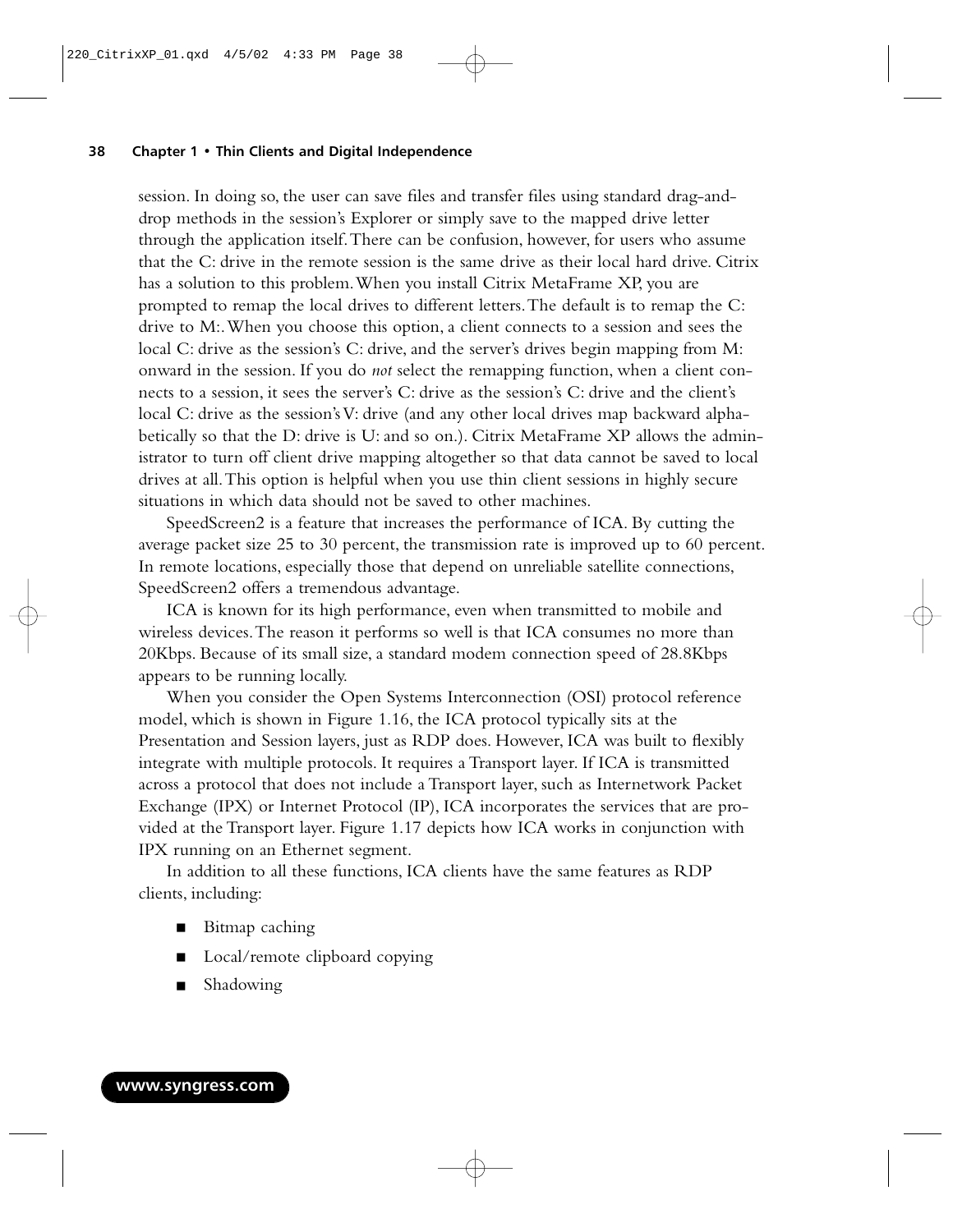| Application  |                |  |
|--------------|----------------|--|
| Presentation | ICA and<br>RDP |  |
| Session      | Protcols       |  |
| Transport    |                |  |
| Network      |                |  |
| Data-Link    |                |  |
| Physical     |                |  |
|              |                |  |

**Figure 1.16** The OSI Protocol Model and RDP and ICA Protocols



| Application  |            |
|--------------|------------|
| Presentation |            |
| Session      | ICA        |
| Transport    |            |
| Network      | <b>IPX</b> |
| Data-Link    | Ethernet   |
| Physical     |            |

Many highly regulated industries, the government, and businesses that intend to use thin clients for confidential information require encryption to secure the transmission of data between the thin client and the Citrix MetaFrame XP server. Citrix offers SecureICA, which is available with 40-bit, 56-bit, and 128-bit capabilities, to encrypt session transmissions.This encryption uses the RC5 standard created by RSA.

ICA clients support seamless windows.An administrator can publish an application so that it launches from its own window without the remote desktop appearing behind it.This capability makes it appear as though the application has launched locally. Available only with 32-bit Windows ICA clients, the remote application appears in the taskbar and responds to **Alt + Tab** to switch between applications. Users will not know whether the application is remote or local.When using seamless windows, you should consider using license pooling, in which a client can open multiple remote applications and consume only a single ICA license. However, if you choose not to use license pooling, a client will consume an ICA license for each remote application executed.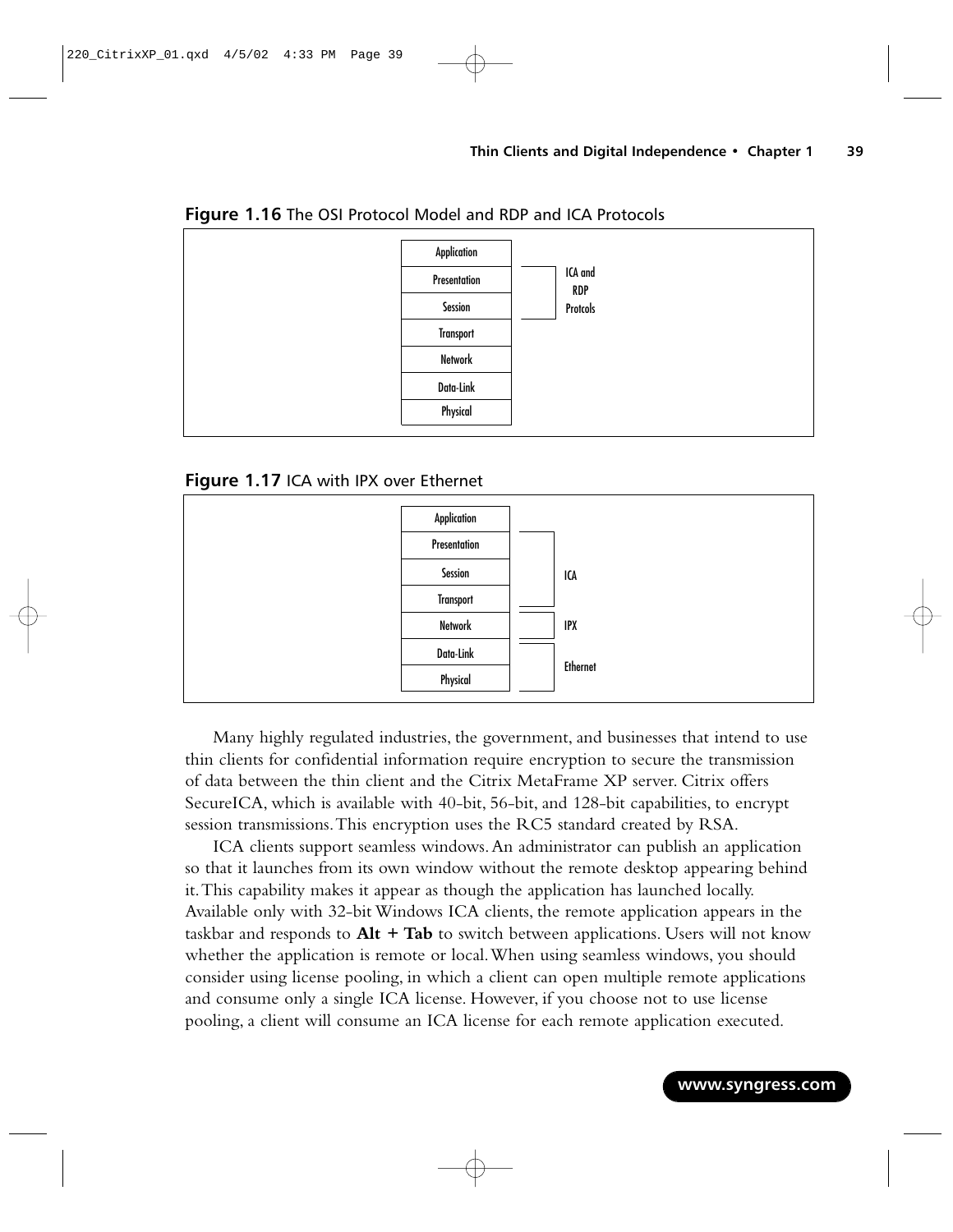### Moving to the Server Farm

The key concept of the *server farm* has little to do with the ICA client. Server farms are centered around managing multiple servers on the network and preferably being able to treat them as a single resource for user access. Citrix MetaFrame XP offers enterpriselevel scalability in its server management tools.

One advantage to Citrix MetaFrame XP is that it supports load balancing of published applications.Through application publishing, users connect to the name of an application rather than the name of a server.The back-end processes include load calculations to determine which server has the most available resources to support a new session.These back-end processes are shown in Figure 1.18.



**Figure 1.18** Load Balancing of Published Applications

Load balancing for published applications is the first step. In a Citrix MetaFrame XP server farm, a group of servers that typically publish the same applications can be logically grouped together to facilitate application management.When using a server farm, users are not prompted for multiple logons. Instead, their credentials are passed to any server when a session request is made.

Citrix MetaFrame XP introduces a new concept called *Independent Management Architecture (IMA)*. IMA is a service that installs on each server. IMA services communicate with each other, supply data to a database, and update a local host cache in order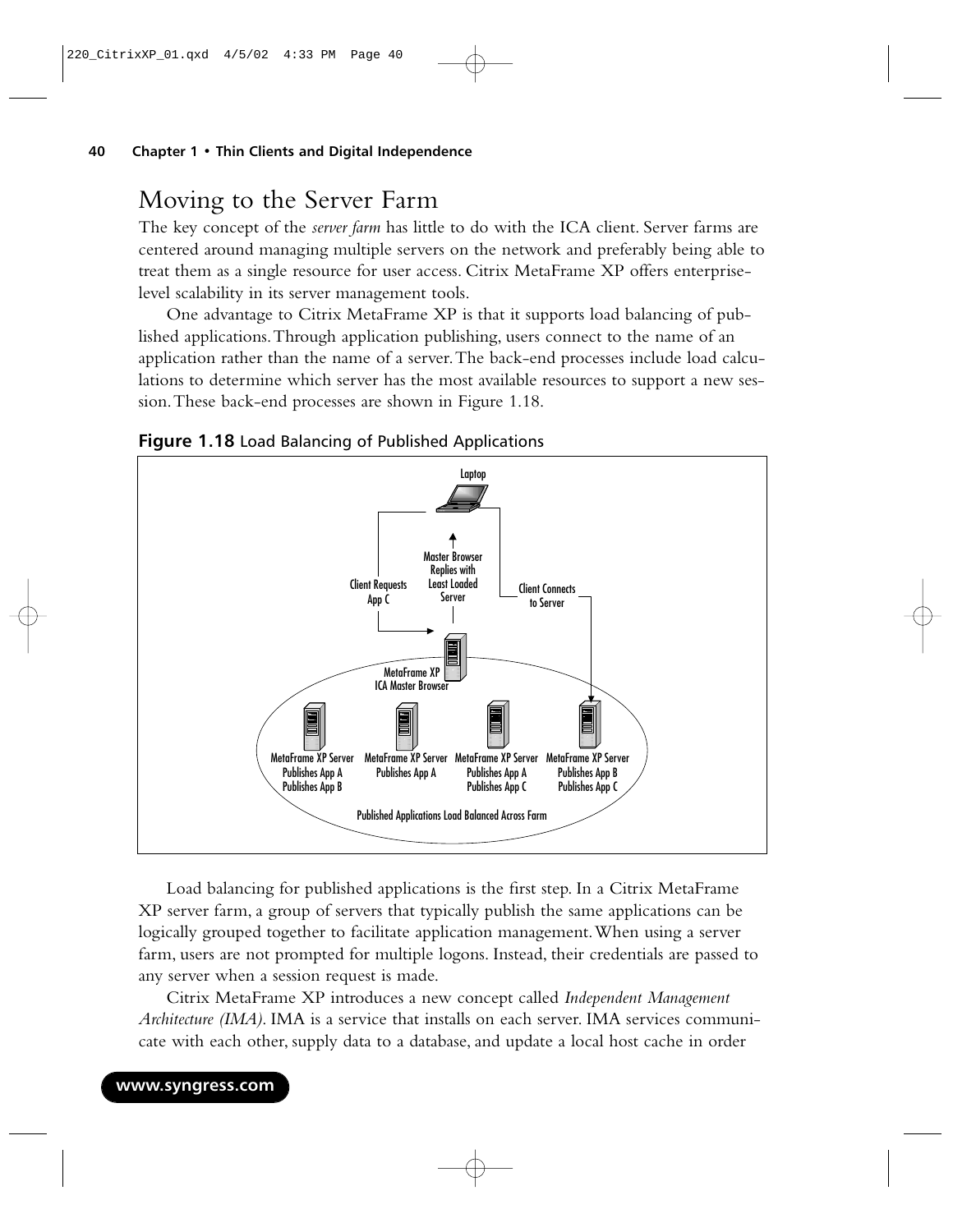for the server farm to be managed as a single unit. Citrix MetaFrame XP includes a number of management utilities:

- **Citrix Management Console** This is an IMA-based tool for managing the server farm.The administrator need only log on to a single Citrix Management Console to manage every Citrix MetaFrame XP server in the network.The administrator will be able to view and update all the servers within the enterprise, regardless of the farms to which they belong.
- **Citrix Web Console** This Web-based utility for managing the server farm is intended for installation on a Windows 2000 server with Internet Information Services (IIS). From the client perspective, you must also use Internet Explorer 4.0 or later.The Citrix Web Console does not support Netscape.

Because Citrix MetaFrame XPe is built for enterprise deployments, it includes additional management features that are not included in other versions, namely Installation Manager. Installation Manager helps an administrator deploy applications to predefined groups of servers. By creating groups and establishing this method of deployment, an administrator can save a great deal of time and effort in application deployment. Resource Manager is another feature included only in Citrix MetaFrame XPe. Resource Manager is a centralized location for settings, thresholds, and metrics and helps monitor the performance of servers in the farm. Network Manager is a third feature found only within Citrix MetaFrame XPe and helps integrate server farm management into enterprise network management.

# **Gaining Digital Independence with Thin Clients**

The Internet brought about a certain sense of independence in computing. Using a common global internetwork, people could publish formatted text documents with graphics and reasonably expect that any operating system could access the information. Prior to the Internet and Hypertext Markup Language (HTML), the interoperability of various operating systems was limited because of the proprietary nature of document formats. Since then, browser capabilities have increased to include scripts, applications, and services. Digital independence, in the form of a person delivering an application to any device in any location over any connection, seemed to be the next step.

Mobile computing has brought a new element to the Internet. Mobile devices have limited capabilities because, although they are becoming smaller and more intelligent, they still do not have the screen resolution and storage capacity available in a desktop PC.This means that rendering Internet data to a data-enabled cell phone or Pocket PC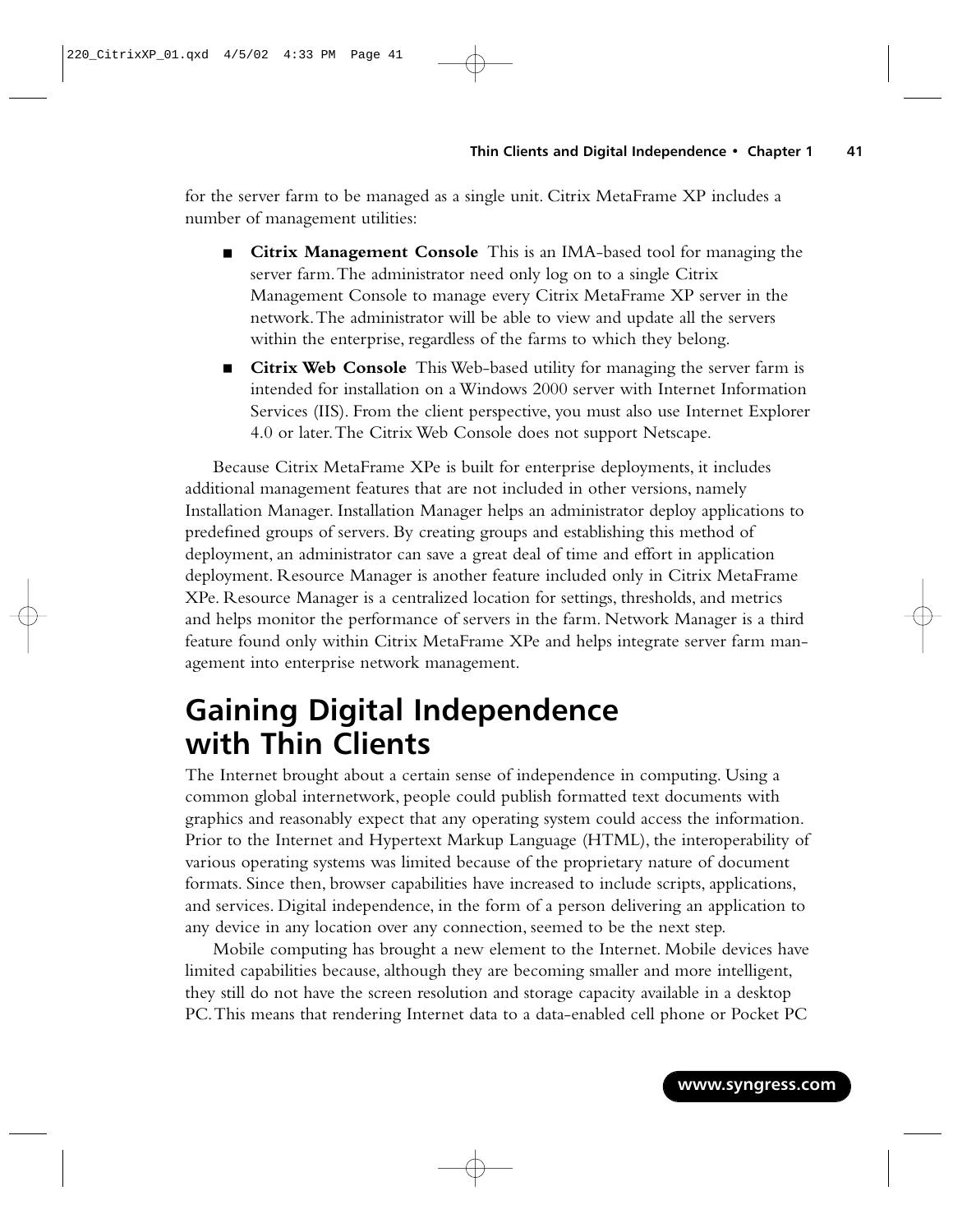must be adjusted for the smaller screen and storage of the mobile device.The transmission of the data through wireless networking is constrained due to the low-bandwidth capabilities of public wireless networks. Digital independence is not as easy to achieve as it might seem.

Citrix MetaFrame XP can be used to help break the bonds of proprietary networking. Using WBTs, a network administrator does not need to manage PCs in order to deliver 32-bit Windows desktops to the network.

For administrators with networks that include many different types of operating systems, whether UNIX,Windows, or others, being able to run the same application on any operating system can remove many headaches as well as reduce costs. In a business that has many different operating systems, when a mission-critical application is rolled out to all end users, some of the operating systems might be incompatible.An administrator is left with options that include developing special client applications for the incompatible operating systems, using a Web-based application that might not be fully featured, or not rolling out the application at all.This is a situation that calls for Citrix MetaFrame XP. Offering full digital independence, a 32-bit Windows application can be delivered to any ICA client, regardless of the operating system of the access device, even if it is a mobile one connected to a wireless network. In fact, an application can be delivered from within a browser on the Internet to anonymous users, if need be. Figure 1.19 displays how Citrix MetaFrame XP can be used to achieve digital independence.



**Figure 1.19** Digital Independence with Citrix MetaFrame XP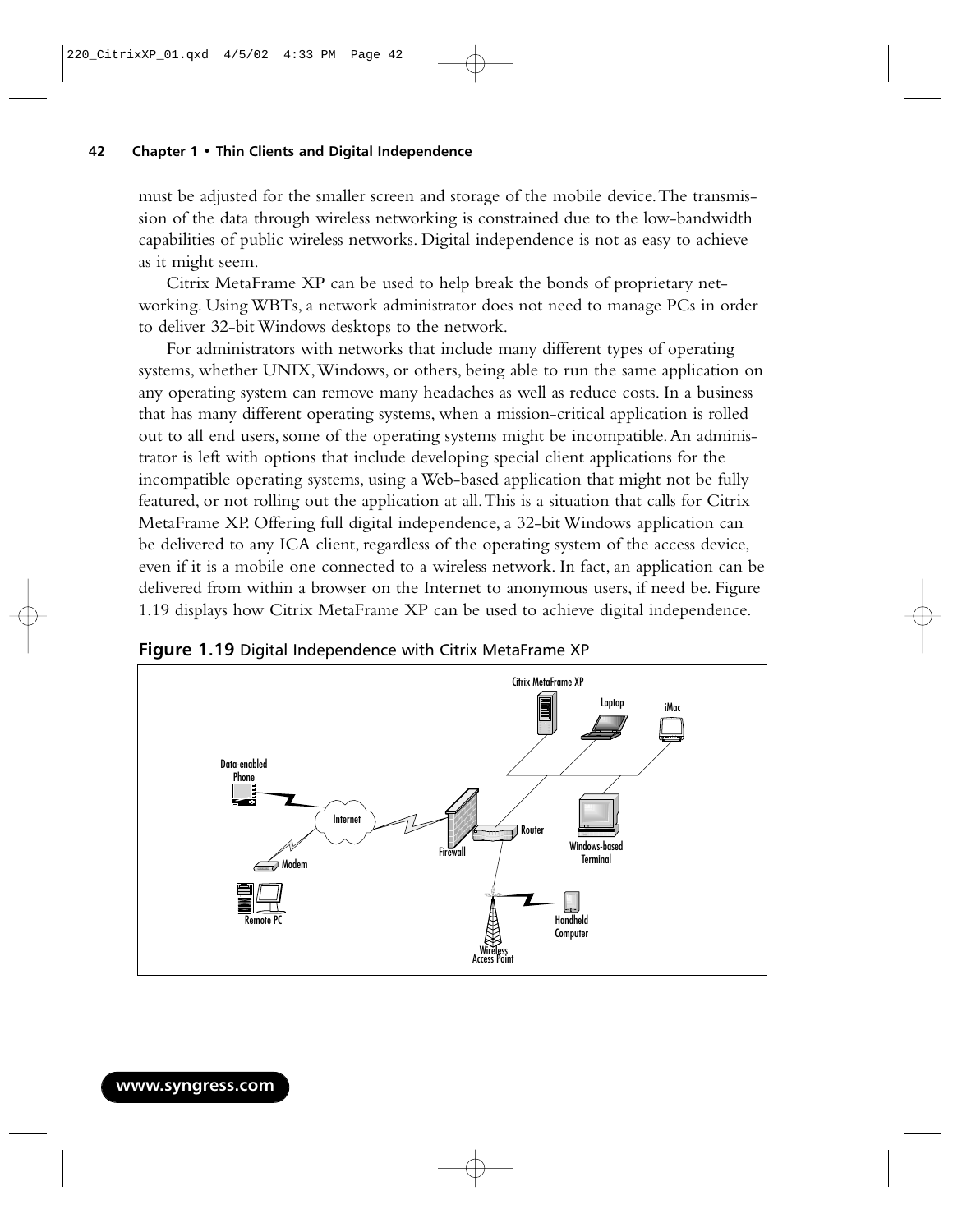# **Achieving Bottom-Line Value with Thin Clients**

When faced with a large deployment project for Citrix MetaFrame XP, most network administrators must justify the costs of the project.They need proof of corporate benefits in order to obtain budget dollars.A cost/benefit analysis might be necessary for making a decision between rolling out Citrix MetaFrame XP or selecting a different technology. Regardless of the impetus, looking at the financial impact of such a project is usually part of the decision-making process.

Usually two types of costs and benefits are reviewed: *hard dollars* and *soft dollars*. Hard-dollar costs are costs of items that are paid for with cash. Hard-dollar benefits involve items that can be accounted for as increased revenues. Hard-dollar benefits can also be costs that are removed, thereby increasing profits. For example, if you currently pay \$100 per month for each PC's warranty, and by implementing Citrix MetaFrame XP with WBTs, you no longer pay \$100 per month for any PCs, you will see a great improvement in profits.

Soft-dollar costs are items that cost time and effort but are not accounted for in a budget. For example, if 30 Sun Solaris users must walk 20 minutes to a different department daily to use a Windows 2000 PC in order to run a specific application, and their average hourly wage is \$10, you are spending 600 minutes' worth of soft dollars a day, which equates to 10 hours of time, or \$100, per day. Soft-dollar benefits are identical in nature.When you can save time or effort or increase productivity, you receive a softdollar benefit.The exact dollar value of any soft-dollar cost or benefit is not easy to figure out.Take our example of the \$100-per-day soft-dollar cost. If you removed such a soft-dollar cost, you would receive a soft-dollar benefit. Given that an average person in that department had a productivity level of \$100 per hour, you might think that the soft-dollar benefit would be an increase of 10 hours, or \$1000, per day of productivity increase. But people are not that predictable.The likelihood that each person in that department would put all of the extra 20 minutes toward productive work is very low. In reality, you might expect a 50-percent productivity increase for those hours.

# Calculating Costs

This section covers hard costs and then discusses how to calculate soft costs.When you calculate the hard costs of a Citrix MetaFrame XP project, you must list all the hardware and software to be purchased as well as the cost of any labor used in the execution of the project.When rolling out Citrix MetaFrame XP, you should consider the following costs: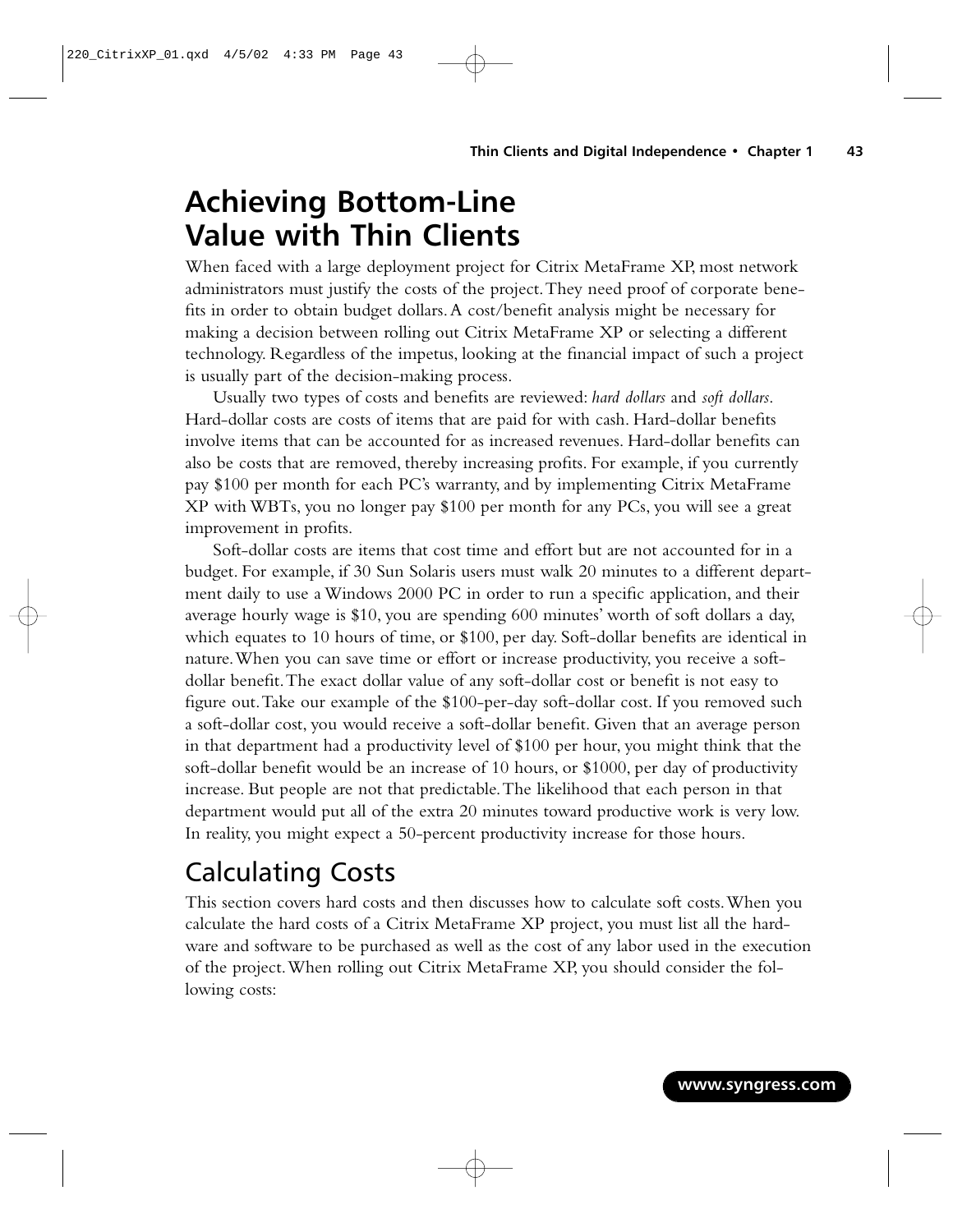#### ■ **Server hardware**

- 1. Number of servers
- 2. Type of servers
- 3. Number of symmetric multiprocessors (SMP)
- 4. Storage or Redundant Array of Inexpensive Disks (RAID)
- 5. Amount of RAM
- 6. Single or redundant network interface cards (NICs)
- 7. Single or redundant power supplies

#### **Peripheral equipment**

- 1. Uninterruptible power supply (UPS)
- 2. Number of keyboards
- 3. Number of mice
- 4. Number of monitors
- 5. Number of keyboard/monitor/mouse switches
- 6. Racks for storing server equipment
- 7. Cables
- **Network connectivity** In most cases, you will likely leverage existing connections. However, if you will be installing new network or Internet connectivity, these costs may be incurred:
	- 1. Installation of new connections
	- 2. Monthly lease or periodic charges for connectivity
	- 3. Number of routers
	- 4. Number of hubs
	- 5. Number of switches
	- 6. Installation of cabling or wireless access points
	- 7. Number of wireless or standard NICs to replace existing
- **End-user equipment** Depending on your deployment, these costs might be incurred, regardless of whether or not you roll out Citrix MetaFrame XP. If so, you should not consider them in a cost comparison. If you are comparing a desktop rollout to a Citrix MetaFrame XP rollout, you will likely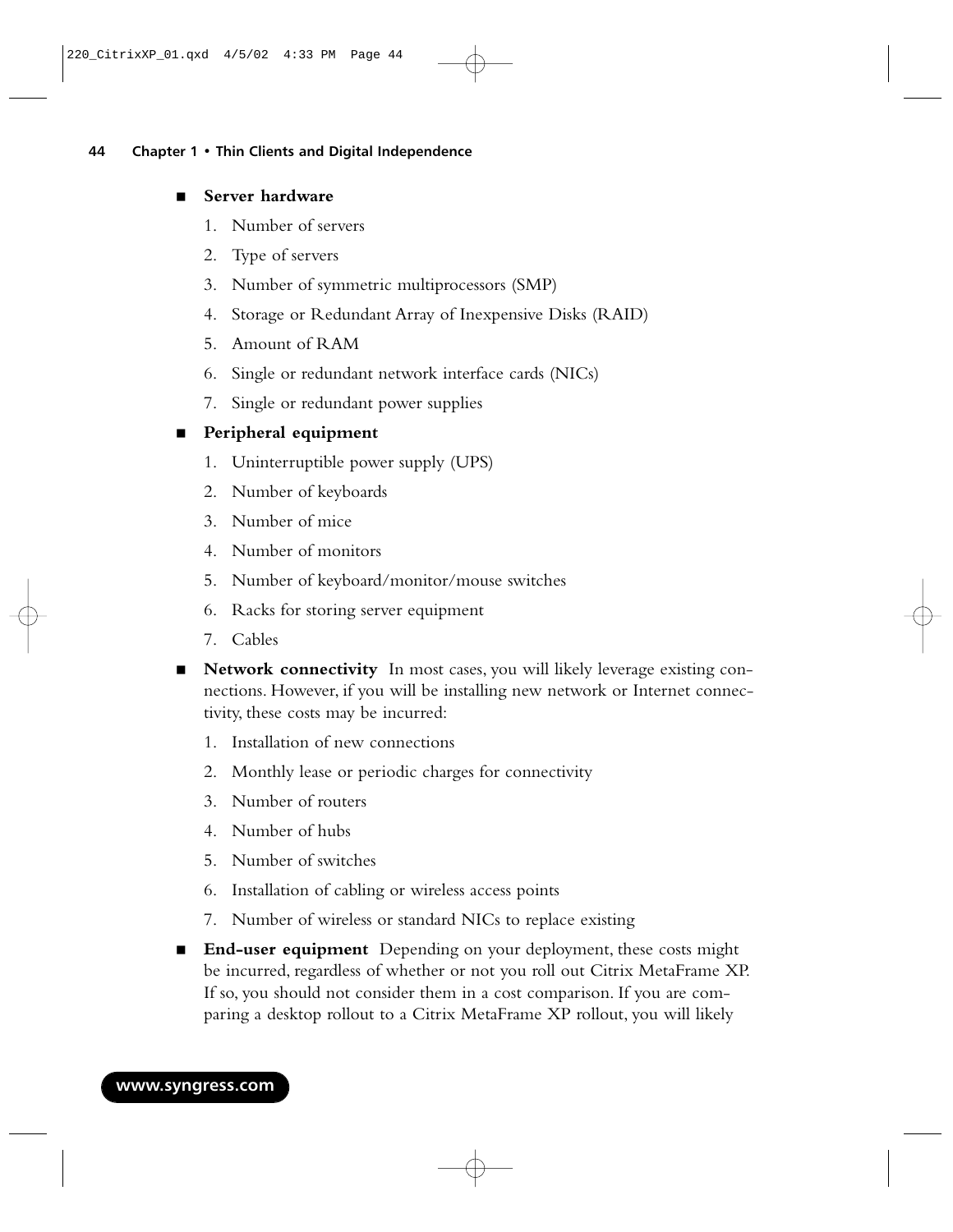incur fewer costs in this area and therefore *must* include these costs for a true cost comparison:

- 1. Number of desktops
- 2. Number of WBTs
- 3. Number of mobile/handheld devices
- 4. Number of monitors
- 5. Number of keyboards
- 6. Number of mice
- 7. Number of NICs
- 8. Cables

#### ■ **Software**

- 1. Windows 2000 Server licenses
- 2. Windows 2000 Terminal Services clients
- 3. Citrix MetaFrame XP licenses
- 4. ICA client licenses
- 5. Number of application licenses
- 6. Number of new operating system licenses (only when rolling out new desktops with upgrades)
- 7. Utilities selected for use in deployment

#### ■ **Labor**

- 1. Design services
- 2. Assessment services
- 3. Configuration services
- 4. Installation services
- 5. Administrative and operational services
- 6. End-user training services

You will likely go back to your hard costs list and add or subtract items many times over. In the area of end-user equipment, you could find that you can use some old PCs currently stored in a closet or avoid rolling out PCs to a group of users because their equipment can be reused.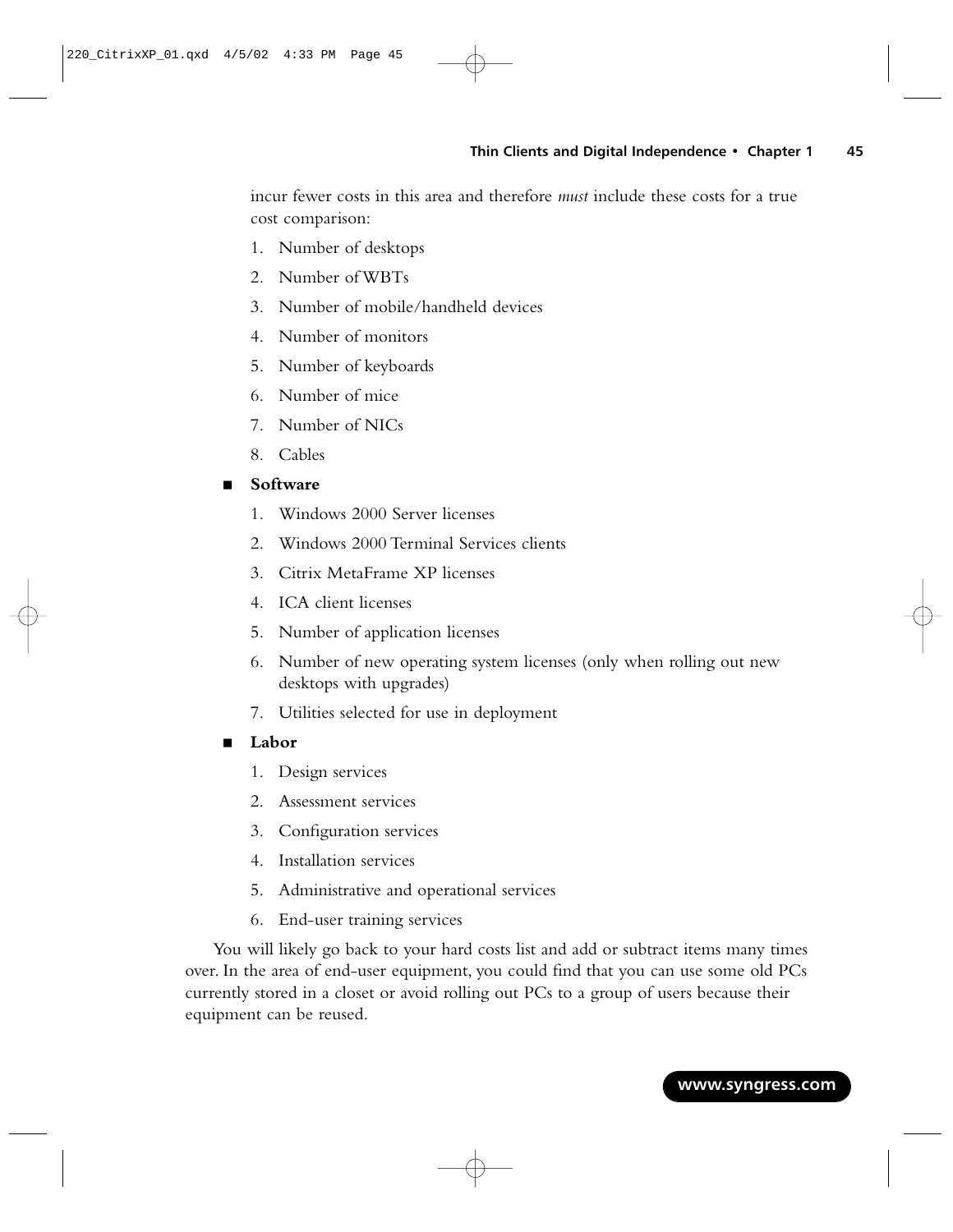Soft costs are not as easy to quantify.You need to use a little imagination in order to determine the soft costs that will be incurred.You should consider how the project will be executed, delays that will be caused for end users, and how those delays will affect productivity.You should estimate any increase in needs for troubleshooting and help desk support, which generally increase immediately following a new technology deployment.The following list might help you:

#### **Support costs**

- 1. Increased help desk costs
- 2. After hours support needs
- 3. 24 x 7 management and monitoring costs
- 4. Warranty support

#### ■ **Software costs**

- 1. Software maintenance contracts
- 2. Hardware maintenance costs
- 3. Upgrade costs and frequency

# Calculating Benefits

Businesses with thin client implementations derive benefits that affect the bottom line. Not only can a business implement a thin client solution to take advantage of new opportunities that can generate new revenue, but the business can reduce costs and avoid future costs.The situation depends on the project's business goals and how the technology is deployed to meet them. Some of the most common business objectives for thin client projects are:

- Reduce costs by extending the life of older equipment
- Reduce costs by avoiding implementation of higher-bandwidth links
- Reduce costs through use of remote control support methods

# Extending the Life of Older Equipment

Avoiding the need to upgrade operating systems and desktop hardware can save millions of dollars in an enterprise network.The ability to deploy a thin client solution to every user in an enterprise is unlikely. Some users, through their heavy use of graphics-intensive applications or their need to work offline, cannot use a thin client 100 percent of the time. On the other hand, a business can deploy a thin client solution to users who never are expected to need offline computing. Reduced costs in this scenario consist of: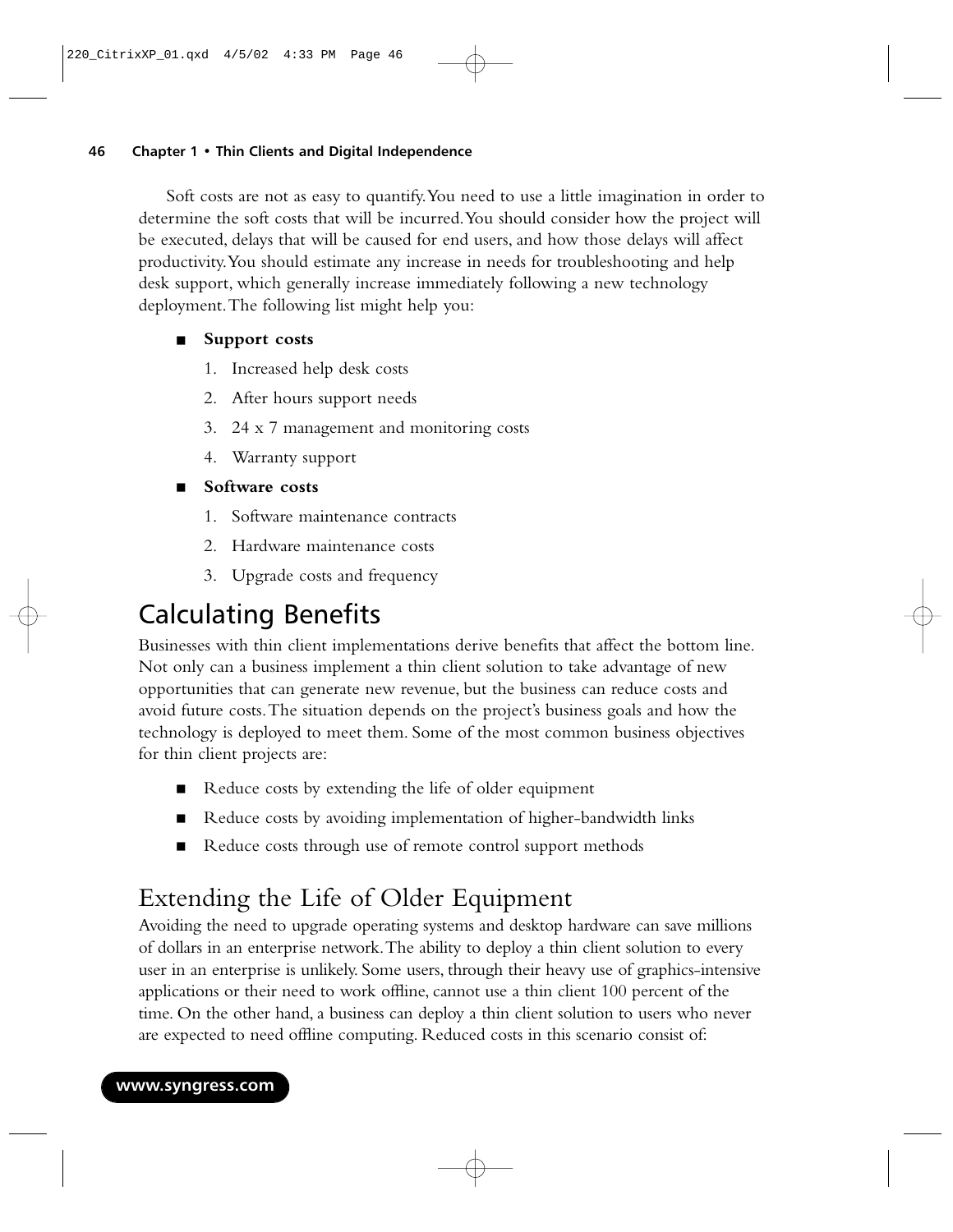- Avoided costs of new equipment purchases
- Avoided costs of operating systems licenses
- Reduced administrative costs and increased productivity, since users can switch machines without loss of data
- Increased viability of data because data is stored to centralized servers
- Avoided costs of training for new equipment and operating systems

### Reducing Bandwidth Consumption

In a telecommuting environment, the ability to execute mission-critical applications is increased. Running that mission-critical application across the wire can become frustrating due to performance across a low-bandwidth connection. Even if an individual connection could perform well, the corporate conduit to the Internet might not support multiple users running the application. If a client application is "fat," a modem connection might not be usable to support it.A company could be faced with installing cable modem connections, DSL, or ISDN links in order to support telecommuters. In the example shown in Figure 1.20, 10 users are running an application through the Internet. If the bandwidth consumption of these fat clients adds up to more than 1.544Mbps, the corporate Internet connection becomes a bottleneck for the users. Performance is affected, not only for the users on the Internet, but also for any users who are attempting to access the Internet from within the corporate network.The options are to either upgrade the Internet connection or to implement a thin client.

The benefits of implementing a thin client solution are:

- Avoiding the need for faster Internet links for telecommuters
- Avoiding the upgrade costs for Internet connectivity for the corporate connection
- Centralized management of the client application

### Allowing the Help Desk to Shadow Users

The process of supporting end users can be fraught with visits to the deskside. If there is a problem with an application and the help desk staff cannot walk the user through the issue on the phone, a technician is sent to the desk to actually see the problem and troubleshoot from there.The ability to see firsthand what the user is doing or what errors are taking place is usually all it takes to fix the problem.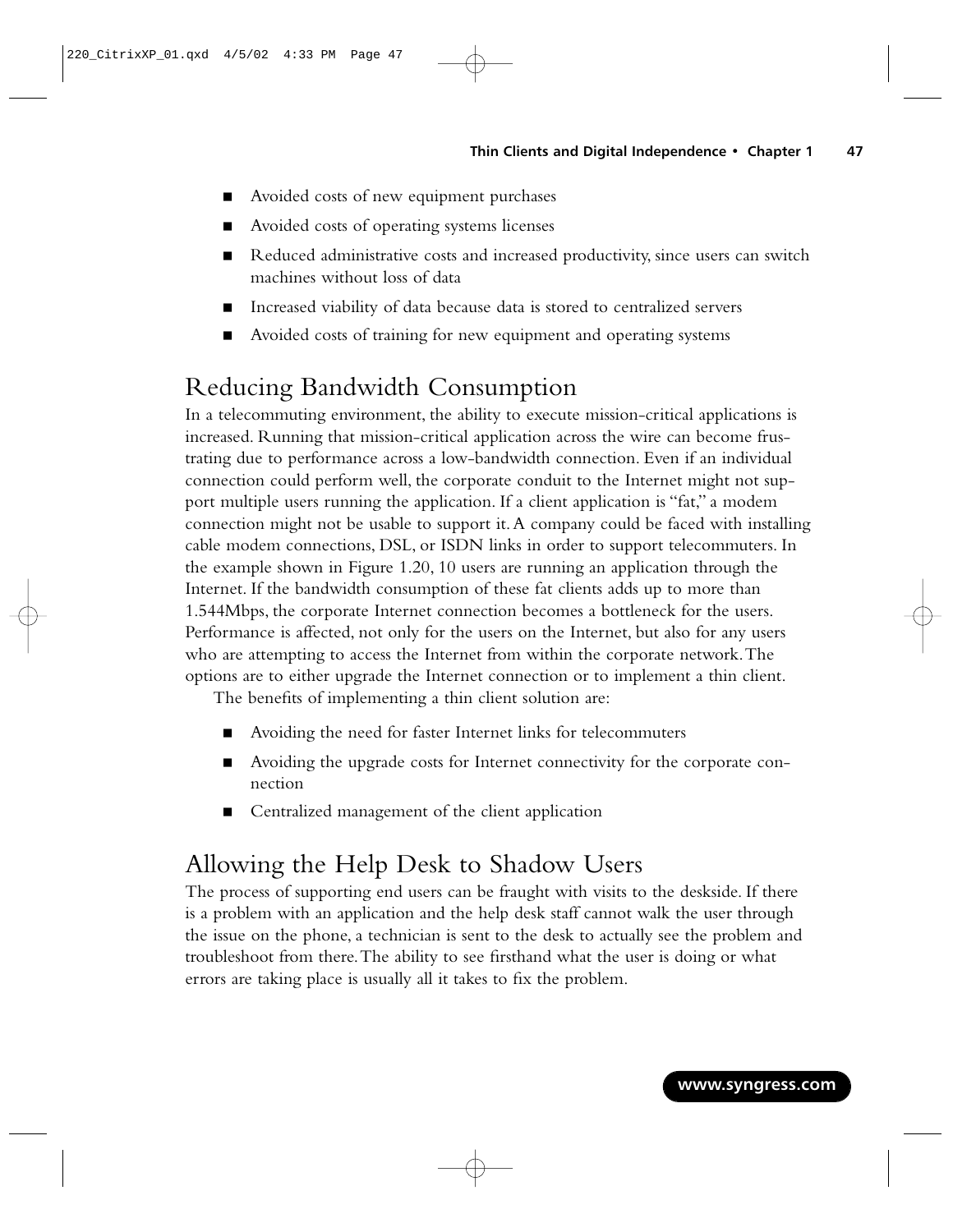



Shadowing a user's session can become a benefit by itself. Instead of a user calling the help desk and a technician being dispatched to the user's desk, sometimes many hours later, the help desk staff can shadow the user's session and view the problems directly, resulting in faster resolution. Since a deskside support visit costs as much as 10 times the cost of a help desk support call, shadowing can work out to be a tremendous benefit.The benefits for this type of situation consist of:

- Reduced numbers of deskside support calls
- Faster resolution for support calls
- Increased productivity for end users with support calls

# Meeting Business Needs

Business needs fall into two categories. Some business needs are simply *musts*. Driven by regulatory compliance, relief from nuisance systems, or simply a requirement handed down from upper management, these types of projects are nearly always given top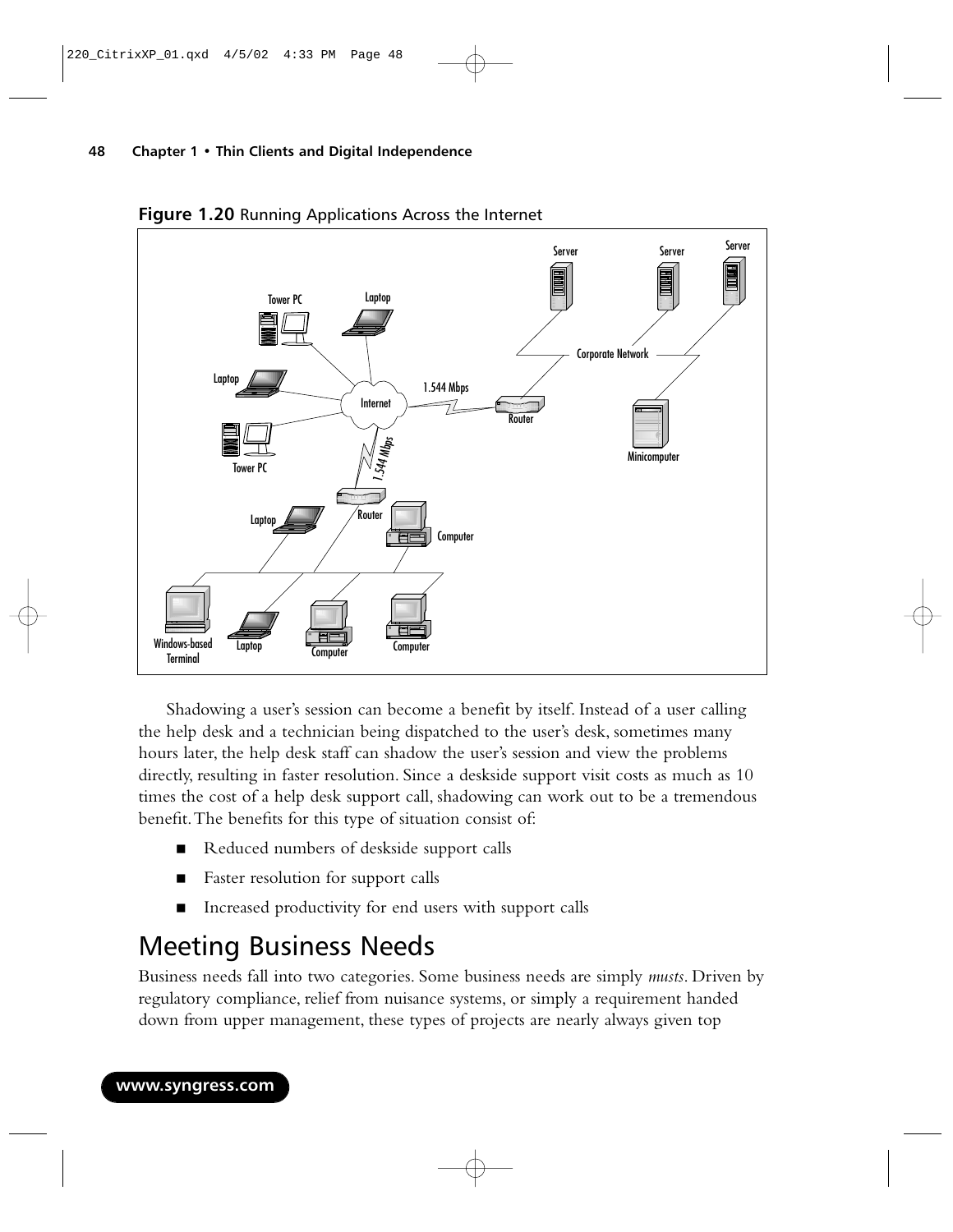priority.The other category of business need is *growth*. Using technology as a means to grow the business makes for an exciting project.

### **Security**

Technology security is a must. In regulated industries, data might not be allowed to be distributed across different machines, and users might not be allowed access to certain applications. Using Citrix MetaFrame XP, an administrator can easily meet these types of security needs. By installing an application on a Citrix MetaFrame XP server, the administrator can centrally manage it.The administrator can easily grant privileges or limit access to the application. Restricting the ability to print, map local drives, and copy to the local clipboard, the administrator can ensure that the data is retained solely on the Citrix MetaFrame XP server.The administrator can further encrypt the data transmissions and require authentication to either Active Directory or Novell Directory Services.

## Internet Deployment to Unknown Clients

Using the Internet to deploy applications can be a cumbersome process. Many businesses have looked to application developers to reprogram their software to be Webcompatible and then have dealt with the process of securing, encrypting, and managing those applications and their data from an entirely new back-end infrastructure.This situation is complicated by the need to ensure compatibility with different browsers and desktop operating systems.

An administrator can easily install Citrix MetaFrame XP as the means to deploy applications across the Internet.This method includes a host of benefits:

- Avoiding the cost of application programming
- Avoiding the complications of integration
- Speeding up the deployment time
- Leveraging the existing investments in technology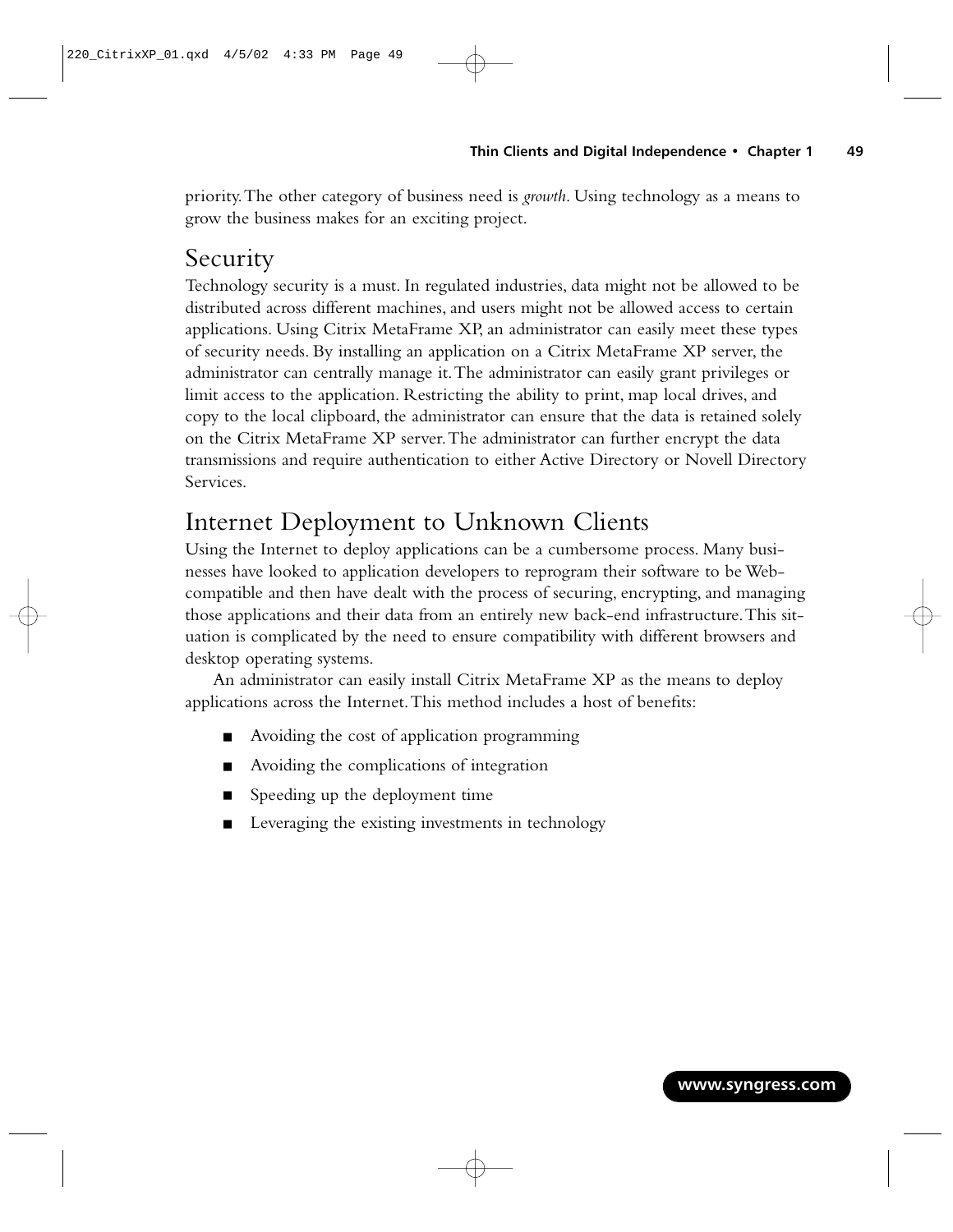## **Summary**

Understanding the history of the mainframe and distributed computing models is the first step toward realizing the benefits that thin client computing can bring to an enterprise.The mainframe, built on a centralized system with heavy investment on the mainframe hardware and little investment in end-user devices, is easy to manage and monitor. Mainframe computing consumes very little bandwidth, which is beneficial to telecommuting. On the other hand, the mainframe is an inflexible model that does not allow users to have access to offline computing, and it does not have graphical capabilities.

Distributed computing, by contrast, is difficult to monitor and manage. It has a low investment in a central computing environment in comparison to mainframe costs, and it requires a much higher investment in end-user access devices.Although it is a flexible model, enables offline computing, and supports graphic-intensive applications, a distributed computing client can consume a great deal of bandwidth in telecommuting.

Thin client computing maximizes the benefits of both the mainframe model and the distributed computing model. By combining low bandwidth consumption, graphical applications, terminals, and centralized management, thin client computing offers the best of both models.

The history of Citrix MetaFrame XP is intertwined with that of Microsoft's Windows 2000 Terminal Services. Originally, Citrix developed a solution for OS/2 called WinView, which enabled multiple window sessions to run simultaneously to remote users running remote control solutions.This technology, named MultiWin, was ported to Microsoft's Windows NT Server, along with the Independent Computing Architecture (ICA) protocol. Microsoft realized the value of thin client computing and licensed the MultiWin technology from Citrix for their Windows NT 4.0 Server product as a Terminal Server Edition, then incorporated it into all Windows 2000 Server versions with Terminal Services. Microsoft did not license the ICA protocol and so developed the Remote Desktop Protocol (RDP) client for Windows desktops. Citrix retained ICA and incorporated it as well as the Independent Management Architecture (IMA) for server farms in the Citrix MetaFrame XP product, which installs as an addon to Windows 2000 Terminal Services.

Employing thin client computing, users can work on sessions originating from a centralized server, similar to the mainframe model.The client requirements are very low, so businesses can extend the life of existing hardware or begin to incorporate mobile devices into their network infrastructure while still being able to deliver the latest applications.The bandwidth consumption of a thin client is much lower than a standard client for an application, making it an ideal solution for telecommuting.

Before implementing thin client computing, administrators need to consider the costs and benefits of the implementation. Using a cost-comparison method, it is easy to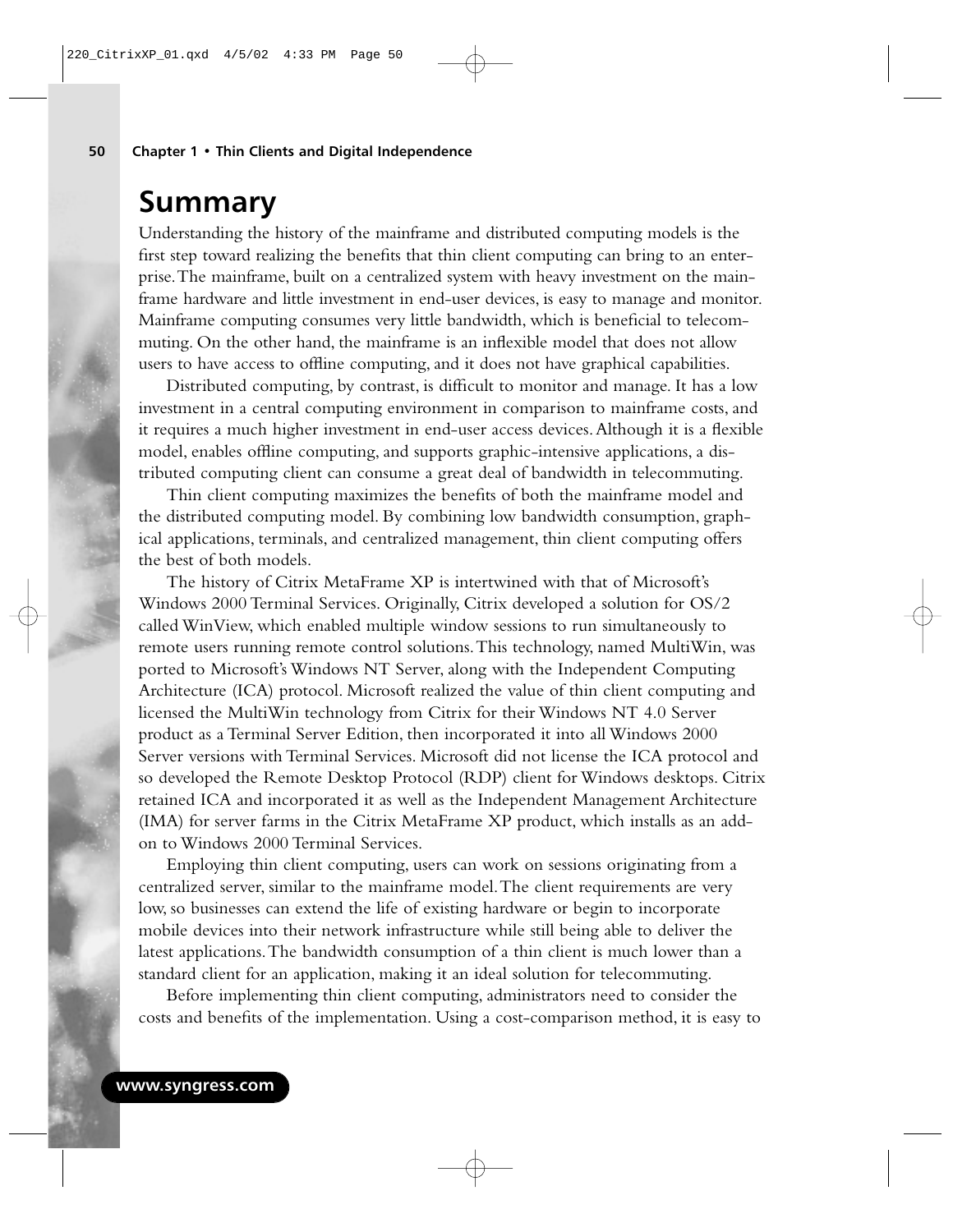show how money can be saved by implementing Citrix MetaFrame XP rather than some other technology, such as a desktop upgrade project.When analyzing costs and benefits, both hard-dollar and soft-dollar costs and benefits must be taken into account. Hard-dollar costs are anything that must be paid for out of a budget. Hard-dollar benefits are found in avoided costs or increased revenues. Soft-dollar costs and benefits are not easy to determine, because they do not necessarily fall into a budget.These items can include increased productivity, reduced time consumption, and reduced effort.

This chapter has merely skimmed the surface of the concepts and technology within Windows 2000 Terminal Services and Citrix MetaFrame XP.As this book progresses, you will learn about starting a project for implementation of Citrix MetaFrame XP, the design process, installation, and ongoing administration. Solution-oriented chapters provide a holistic look at implementing Citrix MetaFrame XP with a single business goal in mind.Your adventure into thin client computing has just begun.

# **Solutions Fast Track**

### The Mainframe Model Meets Distributed Computing

- $\boxtimes$  The mainframe model grew out of the original computing systems, dating back to the 1940s.
- $\boxtimes$  Distributed computing gained in popularity when personal computers were put on the market.
- $\boxtimes$  Mainframe computing has the advantages of reduced desktop hardware costs, single point of administration, single type of administrative skill set, and a simple architecture with low bandwidth consumption.
- $\boxtimes$  Mainframe computing drawbacks include single point of failure, characterbased-only applications, and potential bottlenecks due to time-sharing systems.
- $\boxtimes$  Distributed computing has the advantages of reduced costs for centralized hardware (no mainframe), no single point of failure, flexibility, and a scalable architecture.
- $\boxtimes$  The disadvantages of distributed computing are greater administrative costs, security risks, and lack of a centralized backup.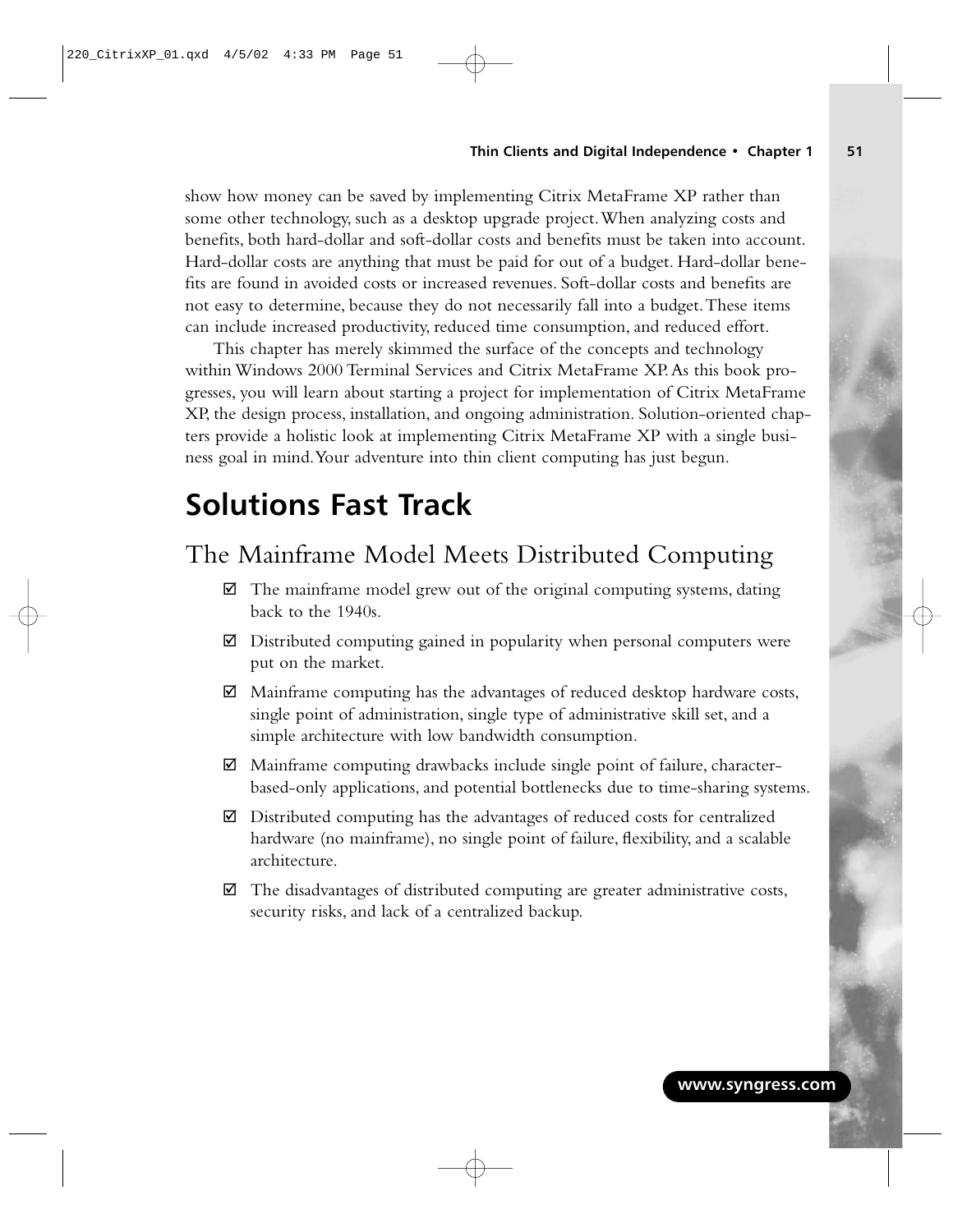### The Difference Between Remote Node and Remote Control

- $\boxtimes$  Remote node is the ability to run a computer over a remote link and access network resources in the same way as though the devices were locally connected.
- $\boxtimes$  Remote control is the ability to connect to a remote control host and view its screen locally on the desktop, taking control of that remote host in order to function on the network.
- $\boxtimes$  Windows 2000 Terminal Services with Citrix MetaFrame XP offers the ability to connect as a remote node as well as run remote control sessions.

### The Evolution of the Thin Client

- $\boxtimes$  Citrix developed a technology called MultiWin that enabled multiple sessions to run on a single server for remote control computing.
- $\boxtimes$  Citrix ported the MultiWin technology along with the Independent Computing Architecture (ICA) protocol to Windows NT in the Citrix WinFrame product.
- $\boxtimes$  Microsoft licensed MultiWin in Windows NT 4.0, Terminal Services Edition, and developed a Remote Desktop Protocol (RDP) client for it.
- $\boxtimes$  Today's Citrix MetaFrame XP runs as an add-on component to a Windows 2000 Terminal Services server, bringing the ICA protocol and Independent Management Architecture (IMA).

### Gaining Digital Independence with Thin Clients

- $\boxtimes$  Digital independence is the ability to run an application on any device over any connection.
- $\boxtimes$  Mobile computing and wireless networks, being too small to store and run full-featured applications, are an ideal platform for thin client computing.
- $\boxtimes$  Using thin client computing, an administrator can deliver a 32-bit Windows application to computers that run incompatible operating systems, to Windows Based Terminals (WBTs), or to handheld computers over networks running different protocols.

**www.syngress.com**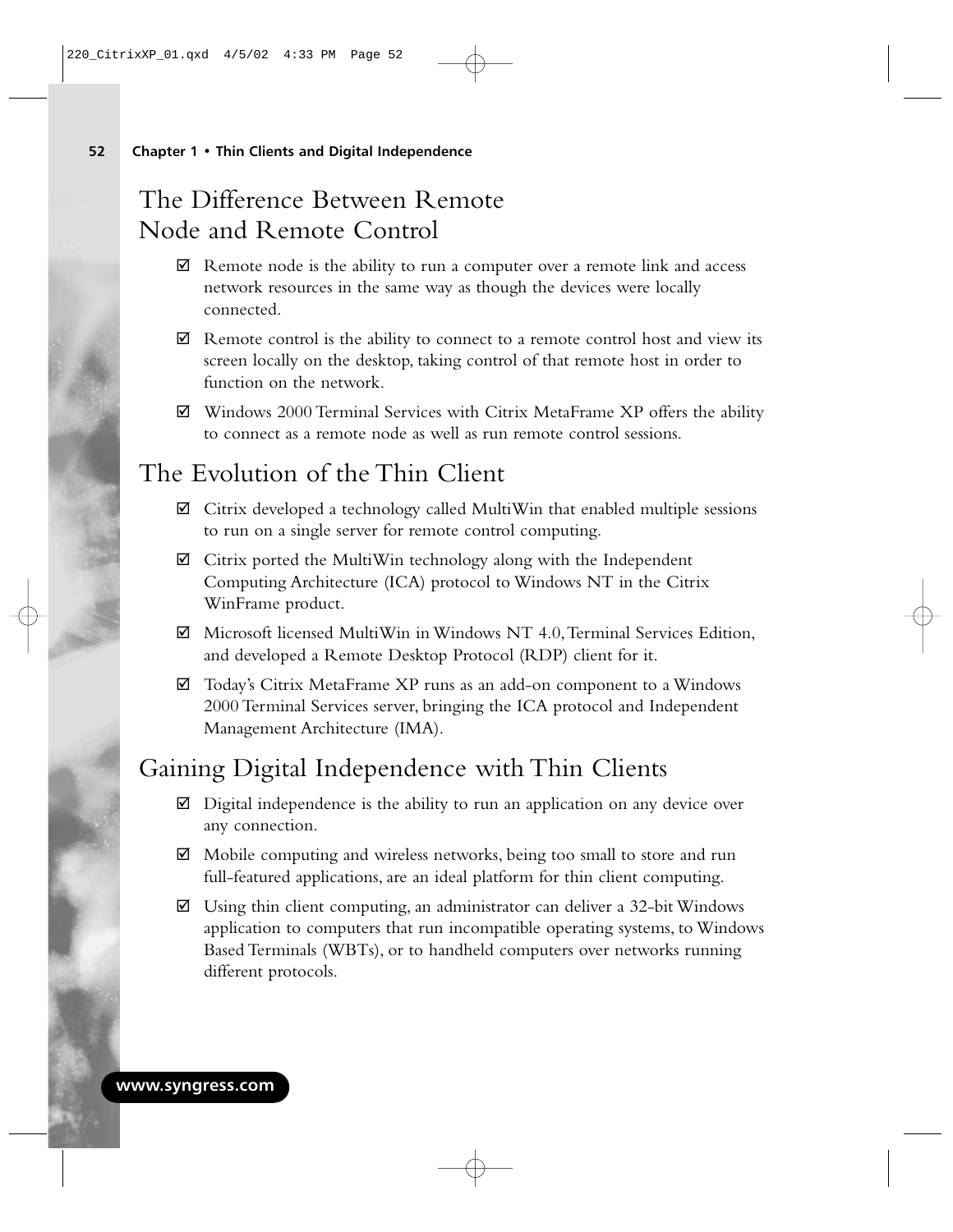### Achieving Bottom-Line Value with Thin Clients

- $\boxtimes$  When weighing a thin client project, a cost/benefit analysis can help justify the project budget to a corporate sponsor.
- $\boxtimes$  There are two types of costs and benefits to consider: hard-dollar costs and benefits that affect a budget directly, and soft-dollar costs and benefits that are more difficult to quantify.
- $\boxtimes$  A business can implement a project with business goals of reducing costs, increasing revenues, and complying with regulatory requirements.

# **Frequently Asked Questions**

The following Frequently Asked Questions, answered by the authors of this book, are designed to both measure your understanding of the concepts presented in this chapter and to assist you with real-life implementation of these concepts. To have your questions about this chapter answered by the author, browse to **www.syngress.com/solutions** and click on the **"Ask the Author"** form.

- **Q:** How does Windows 2000 Terminal Services with Citrix MetaFrame XP supply both remote node and remote control computing?
- **A:** Windows 2000 Server includes Remote Access Services (RAS).This is the server portion of a remote node computing solution.Terminal Services and Citrix MetaFrame XP add the ability to run many remote control sessions simultaneously from the server.A network administrator could install RAS and configure it to support both dialup and VPN clients.The network administrator could install Terminal Services and Citrix MetaFrame XP on the same server.A client could dial up or connect to the corporate network through the Internet and then execute a remote control session using a single server on the back end.
- **Q:** How does thin client computing speed up performance?
- **A:** A thin client uses very little bandwidth because it compresses the graphic instructions that are sent from the server to the client as well as the keyboard and mouse clicks that are sent from the client to the server. No actual data needs to be transferred, except when saving data to the local computer or when printing.The result is that an entire desktop appears to be running locally with excellent performance, even when the remote client is connected over a 28.8Kbps dialup link.